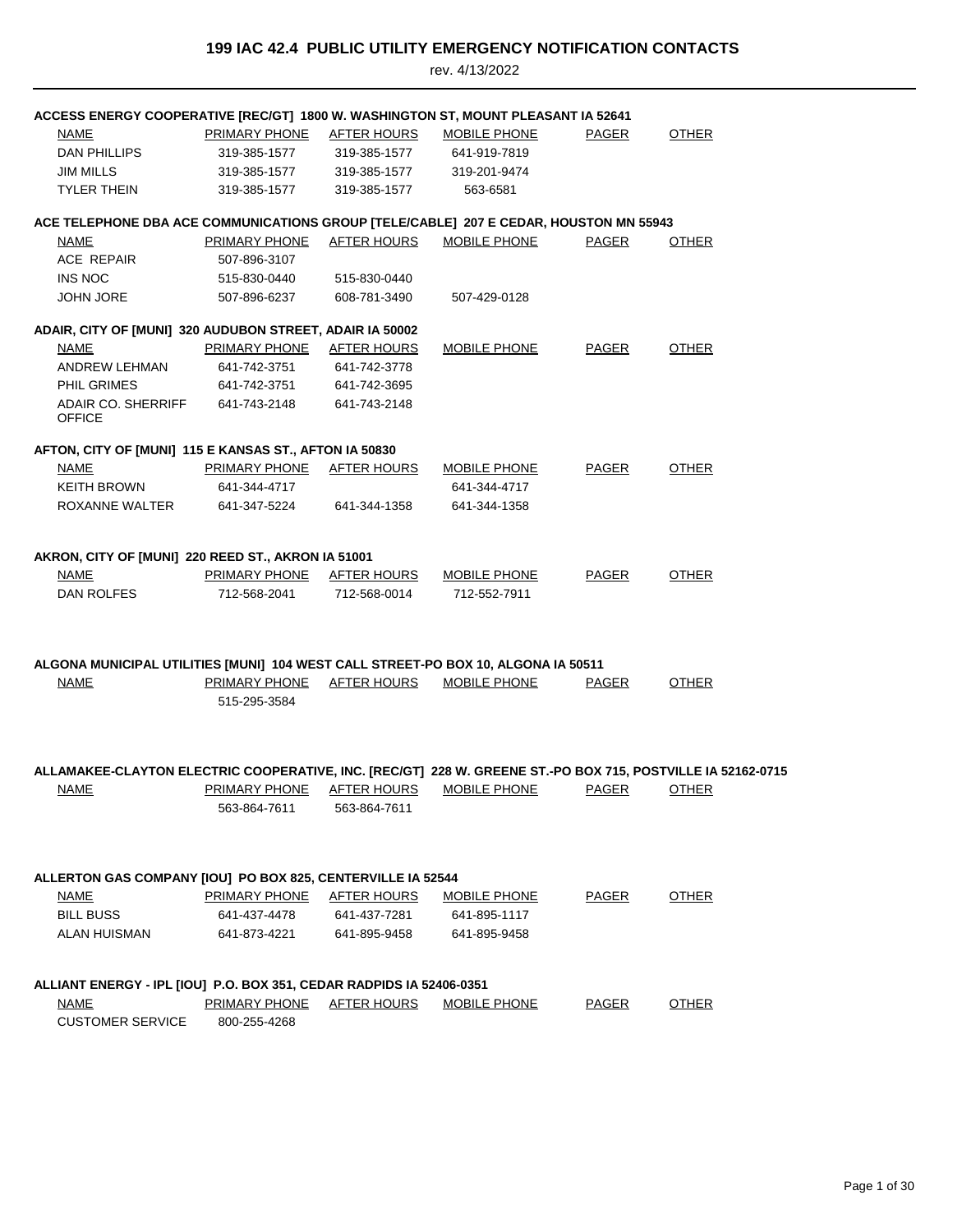| ALTA MUNICIPAL UTILITIES [MUNICIPAL UTILITY] 223 S. MAIN ST., ALTA IA 51002                             |                      |                    |                     |              |                        |
|---------------------------------------------------------------------------------------------------------|----------------------|--------------------|---------------------|--------------|------------------------|
| <b>NAME</b>                                                                                             | <b>PRIMARY PHONE</b> | <b>AFTER HOURS</b> | <b>MOBILE PHONE</b> | <b>PAGER</b> | <b>OTHER</b>           |
| <b>RANDY TILK</b>                                                                                       | 712-200-1122         | 712-579-6130       | 712-579-6130        |              |                        |
| <b>MITCH</b><br>LANGSCHWAGER                                                                            | 712-200-1122         | 712-730-5254       | 712-221-1269        |              |                        |
| <b>CURTIS CABOTH</b>                                                                                    | 712-200-1122         | 712-730-5254       | 712-253-8622        |              |                        |
| ALTON, CITY OF [MUNI] 905 THIRD AVENUE, ALTON IA 51003                                                  |                      |                    |                     |              |                        |
| <b>NAME</b>                                                                                             | <b>PRIMARY PHONE</b> | <b>AFTER HOURS</b> | <b>MOBILE PHONE</b> | <b>PAGER</b> | <b>OTHER</b>           |
| <b>ALTON MUNICIPAL</b><br><b>UTILITIES</b>                                                              | 712-756-4314         | 712-756-5500       |                     |              |                        |
| <b>LEONARD</b><br>POTTEBAUM                                                                             | 712-756-4314         | 712-756-5500       | 712-395-0028        |              |                        |
| <b>SCOTT</b><br><b>BORTSCHELLER</b>                                                                     | 712-756-4314         | 712-756-5500       | 712-395-1345        |              |                        |
| AMANA SOCIETY SERVICE COMPANY [INVESTOR-OWNED UTILITY] 708 49TH AVENUE, AMANA IA 52203                  |                      |                    |                     |              |                        |
| <b>NAME</b>                                                                                             | PRIMARY PHONE        | <b>AFTER HOURS</b> | MOBILE PHONE        | <b>PAGER</b> | <b>OTHER</b>           |
| <b>RUSSELL EIMERS</b>                                                                                   | 319-622-7623         | 319-622-3053       | 319-826-0939        |              |                        |
| <b>JEFF GIPPLE</b>                                                                                      | 319-622-7602         | 319-622-3053       | 319-560-0134        |              |                        |
| <b>GARY WOLTER</b>                                                                                      | 319-622-3052         | 319-622-3053       | 319-551-2914        |              |                        |
| AMES MUNICIPAL ELECTRIC SYSTEM [MUNICIPAL UTILITY] 502 CARROLL AVENUE, P.O. BOX 811, AMES IA 50010-0811 |                      |                    |                     |              |                        |
| <b>NAME</b>                                                                                             | <b>PRIMARY PHONE</b> | <b>AFTER HOURS</b> | <b>MOBILE PHONE</b> | <b>PAGER</b> | <b>OTHER</b>           |
| POWER PLANT<br><b>OPERATOR</b>                                                                          | 515-239-5621         | 515-239-5622       |                     |              |                        |
| DON KON                                                                                                 | 515-239-5171         | 515-450-7520       | 515-450-7520        |              |                        |
| <b>MIKE BROWN</b>                                                                                       | 515-239-5501         | 515-509-7799       | 515-509-7799        |              |                        |
| ANITA MUNICIPAL UTILITIES [MUNI] 828 MAIN STREET, PO BOX 426, ANITA IA 50020                            |                      |                    |                     |              |                        |
| <b>NAME</b>                                                                                             | <b>PRIMARY PHONE</b> | <b>AFTER HOURS</b> | <b>MOBILE PHONE</b> | <b>PAGER</b> | <b>OTHER</b>           |
| <b>LEON VOGL</b>                                                                                        | (712) 762-3845       | (712) 762-3400     | (712) 249-0814      | NA           |                        |
| <b>KEVIN MYERS</b>                                                                                      | (712) 762-3845       | (712) 250-0530     | (712) 250-0530      | NA           |                        |
| <b>MERLIN SCARF</b>                                                                                     | (712) 762-3845       | (712) 762-3261     | (712) 249-1723      | NA           |                        |
| ANKENY, CITY OF [MUNI] 210 S. ANKENY BOULEVARD, ANKENY IA 50021                                         |                      |                    |                     |              |                        |
| <b>NAME</b>                                                                                             | PRIMARY PHONE        | <b>AFTER HOURS</b> | <b>MOBILE PHONE</b> | <b>PAGER</b> | <b>OTHER</b>           |
| POLK COUNTY<br>SHERIFF'S OFFICE<br><b>DISPATCH</b>                                                      | 515-286-3333         | 515-286-3333       |                     |              |                        |
| <b>WATER ON CALL</b>                                                                                    |                      |                    | 515-208-3771        |              |                        |
| <b>SEWER ON CALL</b>                                                                                    |                      |                    | 515-208-3624        |              |                        |
| APLINGTON, CITY OF [MUNICIPAL UTILITY] 409 10TH ST., APLINGTON IA 50604                                 |                      |                    |                     |              |                        |
| <u>NAME</u>                                                                                             | <b>PRIMARY PHONE</b> | <b>AFTER HOURS</b> | <b>MOBILE PHONE</b> | <b>PAGER</b> | <b>OTHER</b>           |
| <b>DEBRA PRIER</b>                                                                                      | 319-347-2425         | 319-939-3522       | 319-939-3522        |              | <b>CITY CLERK</b>      |
| <b>BLAKE HOVENGA</b>                                                                                    | 319-269-3847         |                    | 319-269-3847        |              | PUBLIC WORKS DIRECTOR  |
| <b>JEFF RIDDER</b>                                                                                      | 319-239-4120         |                    | 319-239-4120        |              | PUBLIC WORKS ASSISTANT |
| ARCADIA TELEPHONE COOP [TELE/CABLE] 210 CENTER ST, ARCADIA IA 51430                                     |                      |                    |                     |              |                        |
| <u>NAME</u>                                                                                             | PRIMARY PHONE        | <u>AFTER HOURS</u> | <b>MOBILE PHONE</b> | <b>PAGER</b> | <b>OTHER</b>           |
| <b>BRIAN POTTEBAUM</b>                                                                                  | 712-689-2238         | 712-689-2734       | 712-790-0543        |              |                        |
| MIKE AHART                                                                                              | 712-689-2238         | 712-263-8998       | 712-790-0543        |              |                        |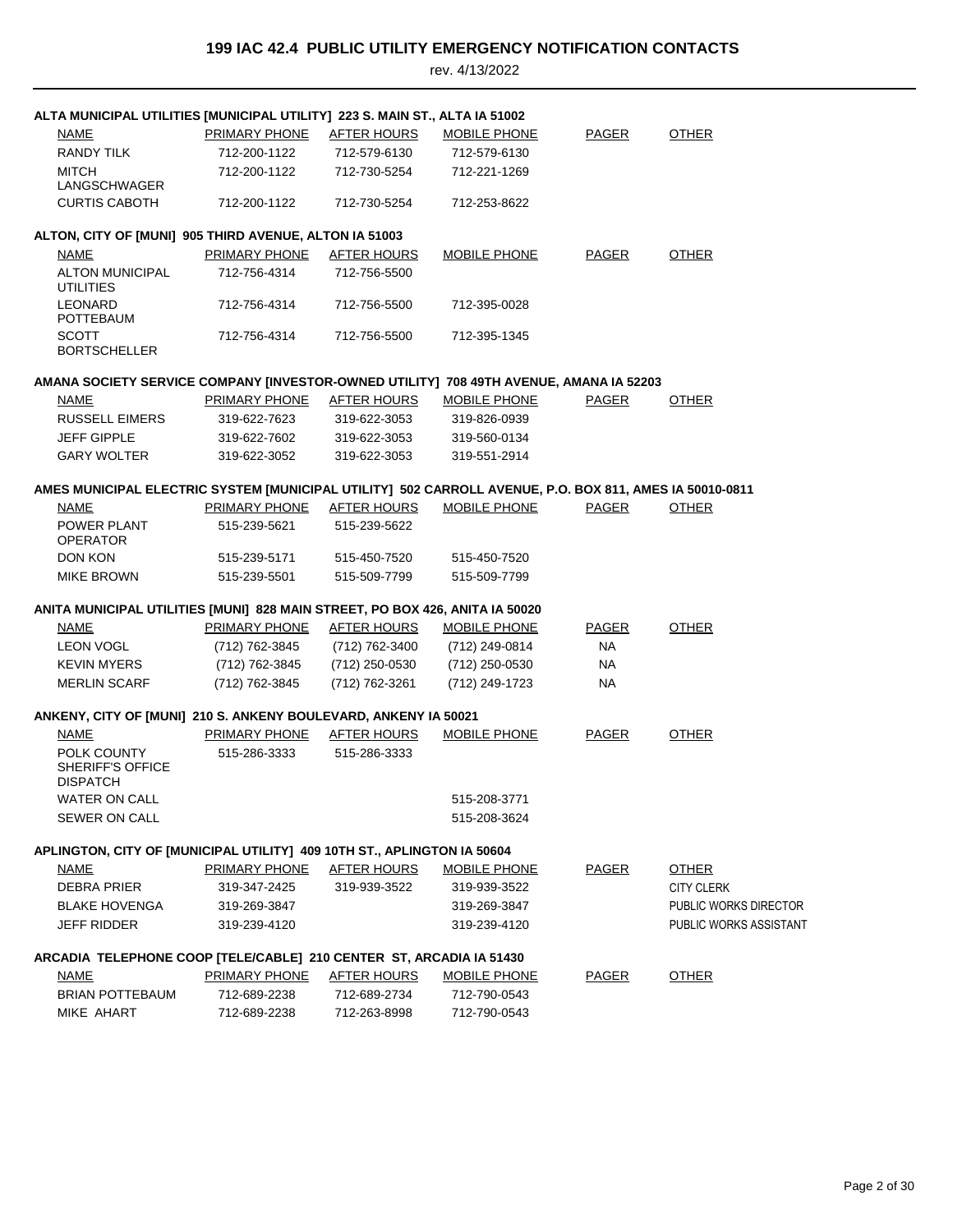| AT&T CORP. [TELE/CABLE] 208 AKRAD ST., DALLAS TX 75202                                     |                                                  |                                  |                     |              |                                    |
|--------------------------------------------------------------------------------------------|--------------------------------------------------|----------------------------------|---------------------|--------------|------------------------------------|
| NAME                                                                                       | PRIMARY PHONE                                    | AFTER HOURS                      | <b>MOBILE PHONE</b> | <b>PAGER</b> | <b>OTHER</b>                       |
| <b>VINCE ROSENTHAL.</b><br><b>DIRECTOR EXTERNAL</b><br><b>AFFAIRS</b>                      | 312-551-9043                                     | 312-841-9463                     |                     |              | JR2762@ATT.COM                     |
| <b>JON BLESSING</b>                                                                        | 303-256-7354                                     | 720-469-3923                     |                     |              |                                    |
|                                                                                            |                                                  |                                  |                     |              |                                    |
| ATCHISON-HOLT ELECTRIC COOPERATIVE [REC OR G/T] PO BOX 160, ROCK PORT MO 64482             |                                                  |                                  |                     |              |                                    |
| <b>NAME</b>                                                                                | PRIMARY PHONE                                    | AFTER HOURS                      | <b>MOBILE PHONE</b> | <b>PAGER</b> | <b>OTHER</b>                       |
| <b>KEVIN DECHANT</b>                                                                       | 660-744-5344                                     | 660-253-0548                     |                     |              |                                    |
| <b>JERRY CLEMENS</b>                                                                       | 660-744-5344                                     |                                  |                     |              |                                    |
|                                                                                            |                                                  |                                  |                     |              |                                    |
| ATLANTIC MUNICIPAL UTILITIES [MUNI] 15 WEST THIRD STREET, ATLANTIC IA 50022<br><b>NAME</b> | <b>PRIMARY PHONE</b>                             | <u>AFTER HOURS</u>               | MOBILE PHONE        |              | <b>OTHER</b>                       |
| AMU CONTROL ROOM                                                                           | 712-243-1395                                     | 712-243-1395                     | <b>NA</b>           | <b>PAGER</b> | NUMBER IS ANSWERED 24 HOURS A DAY, |
|                                                                                            |                                                  |                                  |                     |              | SEVEN DAYS A WEEK                  |
|                                                                                            |                                                  |                                  |                     |              |                                    |
|                                                                                            |                                                  |                                  |                     |              |                                    |
| AUBURN, CITY OF [MUNI] 209 PINE ST., AUBURN IA 51433<br>NAME                               | PRIMARY PHONE                                    |                                  |                     | <b>PAGER</b> | <b>OTHER</b>                       |
|                                                                                            |                                                  | <b>AFTER HOURS</b><br>7128305539 | <b>MOBILE PHONE</b> |              |                                    |
| <b>GERRY BLESSINGTON</b>                                                                   | 7126882264                                       |                                  | 7128305539          |              |                                    |
|                                                                                            |                                                  |                                  |                     |              |                                    |
| AURELIA MUNICIPAL UTILITY [MUNI] 236 MAIN ST, P.O. BOX 328, AURELIA IA 51005               |                                                  |                                  |                     |              |                                    |
| NAME                                                                                       | <b>PRIMARY PHONE AFTER HOURS</b>                 |                                  | <b>MOBILE PHONE</b> | <b>PAGER</b> | <b>OTHER</b>                       |
| <b>CODY CEDAR</b>                                                                          | 712-434-2055                                     | 712-434-2055                     | 712-261-1609        |              |                                    |
|                                                                                            |                                                  |                                  |                     |              |                                    |
| BANCROFT MUNICIPAL UTILITIES [MUNICIPAL UTILITY] 105 E. RAMSEY ST., BANCROFT IA 50517      |                                                  |                                  |                     |              |                                    |
| NAME                                                                                       | PRIMARY PHONE                                    | AFTER HOURS                      | MOBILE PHONE        | <b>PAGER</b> | <b>OTHER</b>                       |
| BRIAN HATTEN                                                                               | 515-320-0860                                     | 515-885-2241                     | 515-320-0860        |              |                                    |
| <b>TIM ROWLETT</b>                                                                         | 515-885-2383                                     | 515-885-0155                     |                     |              |                                    |
| <b>CODY FORTUNE</b>                                                                        | 515-885-2382                                     | 515-320-0859                     | 515-320-0859        |              |                                    |
| BELLEVUE MUNICIPAL UTILITIES [MUNI] 900 N. RIVERVIEW, BELLEVUE IOWA 52031                  |                                                  |                                  |                     |              |                                    |
| NAME                                                                                       | <b>PRIMARY PHONE AFTER HOURS</b><br>563-872-4545 |                                  | <b>MOBILE PHONE</b> | <b>PAGER</b> | <b>OTHER</b>                       |
|                                                                                            |                                                  |                                  |                     |              |                                    |
|                                                                                            |                                                  |                                  |                     |              |                                    |
| BIGELOW, CITY OF [MUNI] 1710 BROADWAY, BIGELOW MN 56117                                    |                                                  |                                  |                     |              |                                    |
| NAME                                                                                       | <b>PRIMARY PHONE</b>                             | <u>AFTER HOURS</u>               | <b>MOBILE PHONE</b> | <b>PAGER</b> | <b>OTHER</b>                       |
| CITY OF SIBLEY                                                                             | 712-754-3454                                     | 712-754-3454                     |                     |              |                                    |
|                                                                                            |                                                  |                                  |                     |              |                                    |
| BLACK HILLS ENERGY [IOU] 1205 SW 37TH ST, GRIMES IA 50111                                  |                                                  |                                  |                     |              |                                    |
| <b>NAME</b>                                                                                | <b>PRIMARY PHONE</b>                             | AFTER HOURS                      | <b>MOBILE PHONE</b> | <b>PAGER</b> | <b>OTHER</b>                       |
| 24 HR EMERGENCY                                                                            | 1-800-694-8989                                   |                                  |                     |              |                                    |
| NUMBER                                                                                     |                                                  |                                  |                     |              |                                    |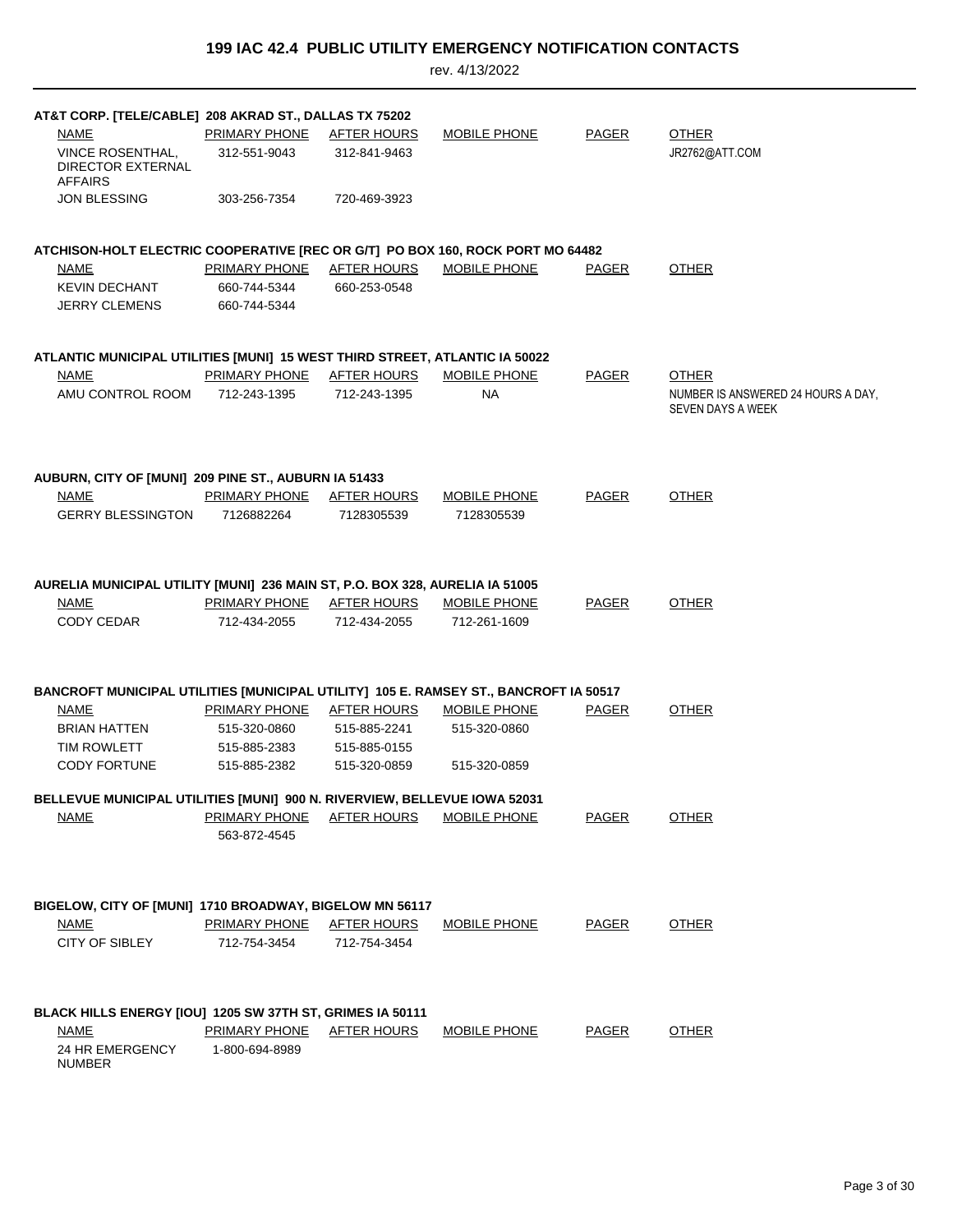| 199 IAC 42.4 PUBLIC UTILITY EMERGENCY NOTIFICATION CONTACTS |  |
|-------------------------------------------------------------|--|
|-------------------------------------------------------------|--|

| BLOOMFIELD, CITY OF [MUNI] 111 W. FRANKLIN, BLOOMFIELD IA 52537                                              |                                           |                                    |                                                    |                              |                                                                                             |
|--------------------------------------------------------------------------------------------------------------|-------------------------------------------|------------------------------------|----------------------------------------------------|------------------------------|---------------------------------------------------------------------------------------------|
| <b>NAME</b><br><b>BRIAN STEVENSON</b>                                                                        | PRIMARY PHONE<br>641-664-2260             | <b>AFTER HOURS</b><br>641-664-2700 | <b>MOBILE PHONE</b>                                | <b>PAGER</b>                 | <b>OTHER</b><br>THE CITY DOESN'T HAVE ANY ACTIVE                                            |
|                                                                                                              |                                           |                                    |                                                    |                              | RAILROADS IN THE CITY LIMITS.                                                               |
| BLUE EARTH VALLEY TELEPHONE COMPANY D/B/A BEVCOMM [TELE/CABLE] 123 W. 7TH ST, BLUE EARTH MN 56013            |                                           |                                    |                                                    |                              |                                                                                             |
| <b>NAME</b>                                                                                                  | PRIMARY PHONE                             | <b>AFTER HOURS</b>                 | <b>MOBILE PHONE</b>                                | <b>PAGER</b>                 | <b>OTHER</b>                                                                                |
| <b>MIKE SPRINGER</b>                                                                                         | 507-526-3252                              | 507-526-2419                       | 507-525-0350                                       |                              |                                                                                             |
| <b>DOUG SPRINGER</b>                                                                                         | 507-526-5260                              | 507-893-4555                       | 507-525-0351                                       |                              |                                                                                             |
| <b>BEVCOMM</b><br>ANSWERING SERVICE                                                                          | 507-526-3252                              | 507-526-3252                       |                                                    |                              | ANSWERING SERVICE ANSWERS AFTER HOURS<br>CALLS COMPANY WIDE                                 |
| BOONE VALLEY ELECTRIC COOPERATIVE [MUNI] PO BOX 71, RENWICK IA 50577                                         |                                           |                                    |                                                    |                              |                                                                                             |
| NAME                                                                                                         | PRIMARY PHONE                             | <b>AFTER HOURS</b>                 | <b>MOBILE PHONE</b>                                | <b>PAGER</b>                 | <b>OTHER</b>                                                                                |
| <b>CURTIS MEINKE</b>                                                                                         | 515-825-3998                              | 515-825-3998                       | 515-368-1560                                       |                              |                                                                                             |
|                                                                                                              |                                           |                                    |                                                    |                              |                                                                                             |
| BREDA TELEPHONE CORPORATION [TELE/CABLE] 112 EAST MAIN STREET, BREDA IA 51436                                |                                           |                                    |                                                    |                              |                                                                                             |
| NAME                                                                                                         | PRIMARY PHONE                             | AFTER HOURS                        | MOBILE PHONE                                       | <b>PAGER</b>                 | <b>OTHER</b>                                                                                |
| <b>MIKE LUDWIG</b>                                                                                           | 712-673-2311                              | 712-673-2311                       | 712-830-0834                                       |                              |                                                                                             |
|                                                                                                              |                                           |                                    |                                                    |                              |                                                                                             |
| BRIGHTON MUNICIPAL GAS SYSTEM [MUNI] 100 E. WASHINGTON ST., BRIGHTON IA 52540                                |                                           |                                    |                                                    |                              |                                                                                             |
| NAME<br>PHIL KROCHAK                                                                                         | PRIMARY PHONE AFTER HOURS<br>319-694-2695 | 319-653-2107                       | <b>MOBILE PHONE</b><br>319-591-0442                | <b>PAGER</b><br>319-356-5745 | <b>OTHER</b>                                                                                |
|                                                                                                              |                                           |                                    |                                                    |                              |                                                                                             |
| BROOKLYN MUNICIPAL UTILITIES [MUNICIPAL UTILITY] 138 JACKSON ST. P.O. BOX 3, BROOKLYN IA 52211               |                                           |                                    |                                                    |                              |                                                                                             |
| NAME                                                                                                         | PRIMARY PHONE                             | AFTER HOURS                        | MOBILE PHONE                                       | PAGER                        | <b>OTHER</b>                                                                                |
| TROY MELDREM                                                                                                 | 641-522-9292                              | 641-522-7711                       | 641-990-1185                                       |                              |                                                                                             |
| <b>STEVEN KRIEGEL</b>                                                                                        | 641-522-9292                              | 641-522-7711                       | 641-990-1669                                       |                              |                                                                                             |
|                                                                                                              |                                           |                                    |                                                    |                              |                                                                                             |
| BROOKLYN MUTUAL TELECOMMUNICATIONS COOPERATIVE [TELE/CABLE] 129 JACKSON ST, BROOKLYN IA 52211<br><u>NAME</u> |                                           |                                    | PRIMARY PHONE AFTER HOURS MOBILE PHONE PAGER OTHER |                              |                                                                                             |
| <b>TIM ATKINSON</b>                                                                                          | 641-522-9211                              | 877-610-0330                       |                                                    |                              | AFTER HOURS AND HOLIDAYS CAN BE<br>REACHED BY CALLING OUR ANSWERING<br>SERVICE NUMBER SHOWN |
| DON GEPNER                                                                                                   | 641-522-9211                              | 877-610-0330                       |                                                    |                              |                                                                                             |
| ANDREW VER WOERT                                                                                             | 641-522-9211                              | 877-610-0330                       |                                                    |                              |                                                                                             |
| BUFFALO, CITY OF [MUNI] 329 DODGE ST.P.O. BOX 557, BUFFALO IA 52728                                          |                                           |                                    |                                                    |                              |                                                                                             |
| <b>NAME</b>                                                                                                  | PRIMARY PHONE                             | <b>AFTER HOURS</b>                 | <b>MOBILE PHONE</b>                                | <b>PAGER</b>                 | <b>OTHER</b>                                                                                |
| <b>JOSH FERKEL</b>                                                                                           | 563-381-3530                              |                                    | 563-370-1092                                       |                              |                                                                                             |
| <b>JAMIE BROOKS</b>                                                                                          | 563-381-3530                              |                                    | 563-370-1093                                       |                              |                                                                                             |
| <b>RICH DERRICKSON</b>                                                                                       | 563-381-3530                              |                                    | 563-370-1837                                       |                              |                                                                                             |
| BURLINGTON MUNICIPAL WATERWORKS [MUNI] 500 N. THIRD STREET, BURLINGTON IA 52601                              |                                           |                                    |                                                    |                              |                                                                                             |
| <b>NAME</b>                                                                                                  | <b>PRIMARY PHONE</b>                      | <b>AFTER HOURS</b>                 | <b>MOBILE PHONE</b>                                | <b>PAGER</b>                 | <b>OTHER</b>                                                                                |
| <b>BMWW WATER</b><br>TREATMENT PLANT                                                                         | 319-752-7611                              | 319-752-7611                       |                                                    |                              |                                                                                             |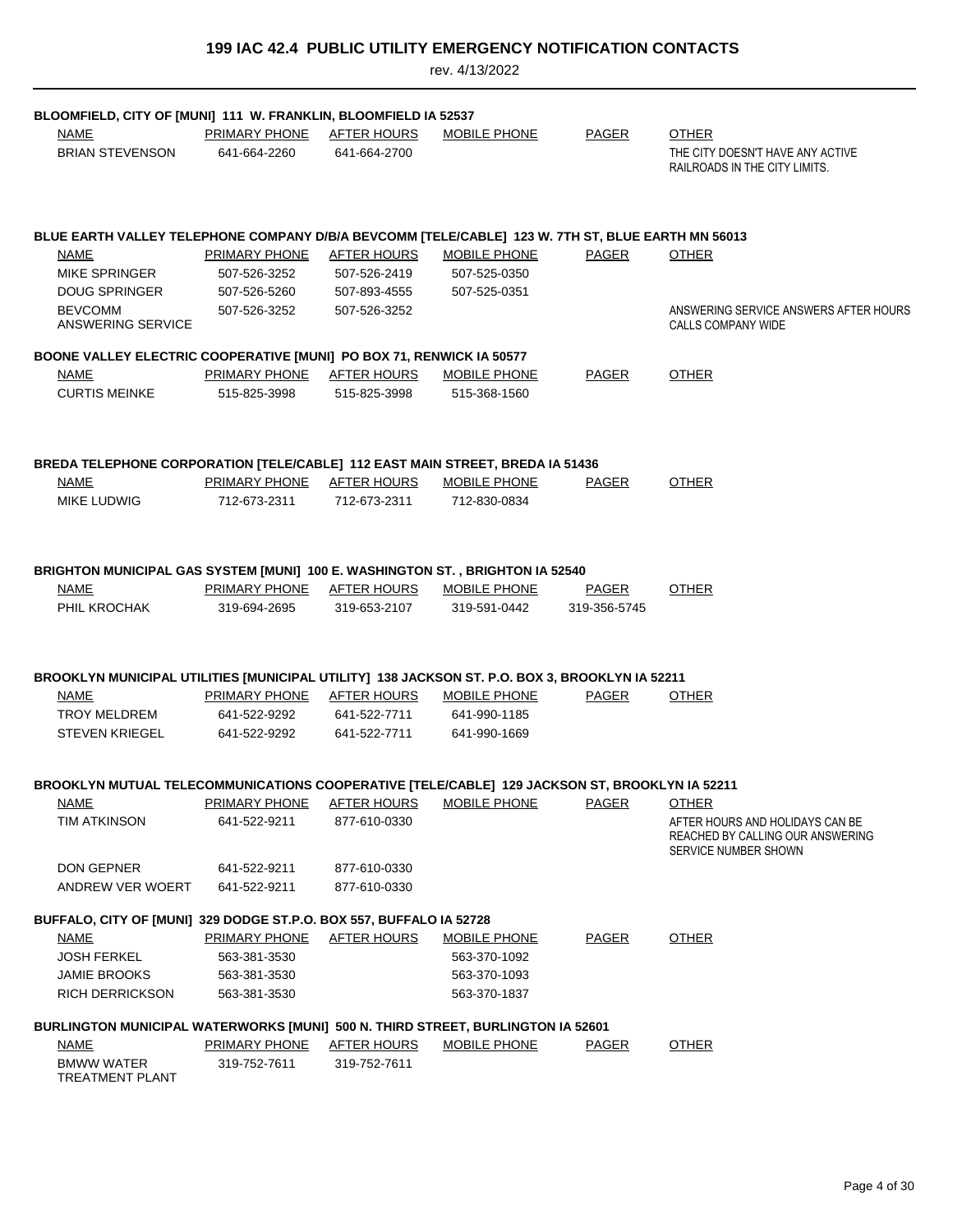| BURT, CITY OF [MUNI] P.O BOX 197, BURT IA 50522                                                    |                                  |                    |                     |              |                                                                                                                            |
|----------------------------------------------------------------------------------------------------|----------------------------------|--------------------|---------------------|--------------|----------------------------------------------------------------------------------------------------------------------------|
| <b>NAME</b>                                                                                        | <b>PRIMARY PHONE</b>             | <b>AFTER HOURS</b> | <b>MOBILE PHONE</b> | <b>PAGER</b> | <b>OTHER</b>                                                                                                               |
| <b>JOE JAHNKE</b>                                                                                  | (515)924-3618                    | (515)924-3286      | $(515)341 - 0281$   |              |                                                                                                                            |
| <b>JORDAN JAHNKE</b>                                                                               | (515)924-3618                    | (515)924-3316      | (515)320-4321       |              |                                                                                                                            |
| <b>VICKI MADSEN</b>                                                                                | (515)924-3618                    | (515) 924-3671     | (515)341-2408       |              |                                                                                                                            |
|                                                                                                    |                                  |                    |                     |              |                                                                                                                            |
| BUTLER COUNTY RURAL ELECTRIC COOPERATIVE [REC OR G/T] 521 N MAIN ST, ALLISON IA 50602              |                                  |                    |                     |              |                                                                                                                            |
| NAME                                                                                               | PRIMARY PHONE                    | <b>AFTER HOURS</b> | MOBILE PHONE        | PAGER        | <b>OTHER</b>                                                                                                               |
| JOHN ENDELMAN                                                                                      | 319-231-0082                     | 319-231-0082       | 319-231-0082        |              |                                                                                                                            |
|                                                                                                    |                                  |                    |                     |              |                                                                                                                            |
|                                                                                                    |                                  |                    |                     |              |                                                                                                                            |
| BUTLER-BREMER MUTUAL TELEPHONE COMPANY [TELE/CABLE] 716 MAIN ST., PLAINFIELD IA 50666              |                                  |                    |                     |              |                                                                                                                            |
| <b>NAME</b>                                                                                        | PRIMARY PHONE AFTER HOURS        |                    | <b>MOBILE PHONE</b> | <b>PAGER</b> | <b>OTHER</b>                                                                                                               |
| INS - NOC                                                                                          | 515-830-0440                     | 515-830-0440       |                     |              |                                                                                                                            |
| RICHARD L.<br><b>MCBURENY</b>                                                                      | 319-276-4458                     |                    |                     |              |                                                                                                                            |
| STUART DIETZ                                                                                       | 319-276-4458                     |                    |                     |              |                                                                                                                            |
| CALHOUN COUNTY ELECTRIC COOPERATIVE ASSOCIATION [REC/GT] 1015 TONAWANDA ST, ROCKWELL CITY IA 50579 |                                  |                    |                     |              |                                                                                                                            |
| <u>NAME</u>                                                                                        | <b>PRIMARY PHONE AFTER HOURS</b> |                    | <b>MOBILE PHONE</b> | PAGER        | <b>OTHER</b>                                                                                                               |
| <b>BRET MCALISTER</b>                                                                              | 712-297-7112                     | 712-297-70112      | 712-830-4350        |              |                                                                                                                            |
| <b>REID GALLOWAY</b>                                                                               | 712-297-7112                     | 712-297-7112       | 712-830-0863        |              |                                                                                                                            |
| <b>DOUG LEMONDS</b>                                                                                | 712-297-7112                     | 712-297-7112       | 712-470-0476        |              |                                                                                                                            |
|                                                                                                    |                                  |                    |                     |              |                                                                                                                            |
| CALLENDER, CITY OF [MUNICIPAL UTILITY] 415 THOMAS ST., PO BOX 165, CALLENDER IA 50523              |                                  |                    |                     |              |                                                                                                                            |
| NAME                                                                                               | PRIMARY PHONE AFTER HOURS        |                    | MOBILE PHONE        | PAGER        | <b>OTHER</b>                                                                                                               |
| JOHN SITZMANN                                                                                      | 515-351-8772                     | 515-351-8772       | 515-351-8772        |              |                                                                                                                            |
| RANDY HANSON                                                                                       | 515-351-7825                     | 515-351-7825       | 515-351-7825        |              |                                                                                                                            |
|                                                                                                    |                                  |                    |                     |              |                                                                                                                            |
| CARLISLE, CITY OF [MUNI] 195 1ST. STREET, CARLISLE IA 50047                                        |                                  |                    |                     |              |                                                                                                                            |
| <b>NAME</b>                                                                                        | <b>PRIMARY PHONE AFTER HOURS</b> |                    | <b>MOBILE PHONE</b> | <b>PAGER</b> | <b>OTHER</b>                                                                                                               |
| DON MILLER                                                                                         | 515-989-0840                     | 515-961-8480       | 515-205-7940        |              |                                                                                                                            |
| RAY WALKER                                                                                         | 515-989-0840                     | 641-895-7311       | 641-895-7311        |              |                                                                                                                            |
| <b>JIM DAVIS</b>                                                                                   | 515-989-0840                     | 515-989-2680       | 714-321-4361        |              |                                                                                                                            |
| CASEY MUTUAL TELEPHONE COMPANY [TELE/CABLE] 108 EAST LOGAN ST., PO BOX 207, CASEY IOWA 50048       |                                  |                    |                     |              |                                                                                                                            |
| <u>NAME</u>                                                                                        | <b>PRIMARY PHONE AFTER HOURS</b> |                    | <b>MOBILE PHONE</b> | <b>PAGER</b> | <b>OTHER</b>                                                                                                               |
|                                                                                                    | 641-746-2222                     |                    |                     |              |                                                                                                                            |
| <b>JOHN</b>                                                                                        | 641-746-2825                     |                    |                     |              | 641-740-5034                                                                                                               |
| <b>SHARON</b>                                                                                      | 641-746-3323                     |                    |                     |              | 641-740-5055                                                                                                               |
|                                                                                                    |                                  |                    |                     |              |                                                                                                                            |
| CASS ELECTRIC COOPERATIVE [OTHER - ELECTRIC COOPERATIVE] 525 SECOND STREET, WEBSTER CITY IA 50595  |                                  |                    |                     |              |                                                                                                                            |
| <b>NAME</b>                                                                                        | PRIMARY PHONE                    | <b>AFTER HOURS</b> | <b>MOBILE PHONE</b> | <b>PAGER</b> | <b>OTHER</b>                                                                                                               |
| <b>STEVE STRUCHEN</b>                                                                              | 515 297-3644                     | 515 297-3644       | 515 297-3644        |              |                                                                                                                            |
| <b>HOLLY MORTENSON</b>                                                                             | 515 835-0475                     | 515 835-0475       | 515 835-0475        |              |                                                                                                                            |
|                                                                                                    |                                  |                    |                     |              |                                                                                                                            |
| 50613                                                                                              |                                  |                    |                     |              | CEDAR FALLS UTILITIES [MUNI - ELECTRIC, GAS, WATER AND COMMUNICATIONS] [MUNI] PO BOX 769 1 UTILITY PARKWAY, CEDAR FALLS IA |
| <b>NAME</b>                                                                                        | PRIMARY PHONE                    | <b>AFTER HOURS</b> | <b>MOBILE PHONE</b> | PAGER        | <b>OTHER</b>                                                                                                               |
| CFU CONTROL ROOM<br><b>DISPATCH CENTER</b>                                                         | 319 266-1761                     | 319 266-1761       |                     |              | CONTROL ROOM OPERATOR WILL CONTACT<br>APPROPRIATE UTILITY REPRESENTATIVE                                                   |
| DON WILLIAMS                                                                                       | 319 268-5290                     | 319 266-1761       | 319 404-2107        |              | ELECTRIC CONSTRUCTION SUPERVISOR                                                                                           |
| PAT GIESLER                                                                                        | 319-268-5335                     | 319-266-1761       | 319-404-9785        |              | GAS AND WATER CONSTRUCTION SUPERVISOR                                                                                      |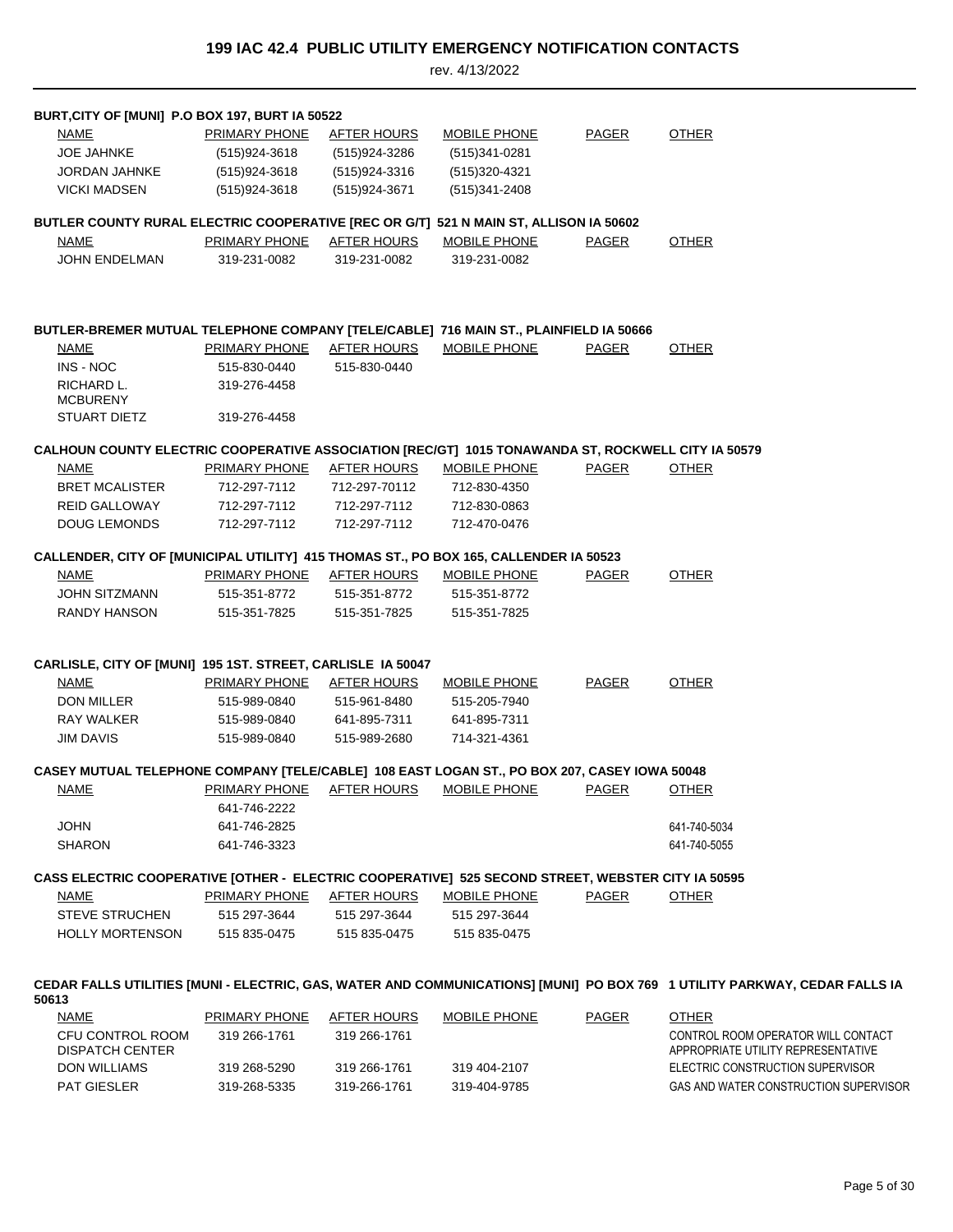| CENTRAL IOWA POWER COOPERATIVE [REC/GT] 1400 HIGHWAY 13 S.E., CEDAR RAPIDS IA 52403          |                                                      |                    |                     |              |                                                                                                                    |
|----------------------------------------------------------------------------------------------|------------------------------------------------------|--------------------|---------------------|--------------|--------------------------------------------------------------------------------------------------------------------|
| NAME                                                                                         | PRIMARY PHONE                                        | <b>AFTER HOURS</b> | MOBILE PHONE        | <b>PAGER</b> | <b>OTHER</b>                                                                                                       |
| CHAD HILDRETH                                                                                | 319-724-4347                                         |                    | 319-350-7073        |              |                                                                                                                    |
| <b>BRAD JOHNSON</b>                                                                          | 641-782-2158                                         |                    | 641-218-0831        |              |                                                                                                                    |
| DAN MILLER                                                                                   | 563-732-3805                                         |                    | 563-260-1640        |              |                                                                                                                    |
| CENTRAL IOWA WATER ASSOCIATIION [RURALWATER] 3801 SE BELTLINE RD, NEWTON IA 50208            |                                                      |                    |                     |              |                                                                                                                    |
| NAME                                                                                         | PRIMARY PHONE                                        | AFTER HOURS        | MOBILE PHONE        | PAGER        | <b>OTHER</b>                                                                                                       |
| ANSWERING SERVICE                                                                            | 641-792-7011                                         | 641-792-7011       |                     |              |                                                                                                                    |
| <b>CENTURYTEL [TELE/CABLE] PO BOX 4800, LA CROSSE WISCONSIN 54602-4800</b>                   |                                                      |                    |                     |              |                                                                                                                    |
| <b>NAME</b>                                                                                  | PRIMARY PHONE                                        | <b>AFTER HOURS</b> | MOBILE PHONE        | <b>PAGER</b> | <b>OTHER</b>                                                                                                       |
|                                                                                              | 800-824-2877                                         |                    |                     |              |                                                                                                                    |
|                                                                                              |                                                      |                    |                     |              | CERRO GORDO COUNTY SHERIFF DEPARTMENT - INFORMATION TECHNOLOGY [OTHER] 220 N WASHINGTON AVE, MASON CITY IOWA 50401 |
| NAME                                                                                         | PRIMARY PHONE                                        | AFTER HOURS        | <b>MOBILE PHONE</b> | <b>PAGER</b> | <b>OTHER</b>                                                                                                       |
| ANDY FLAGGE                                                                                  | 6414213159                                           | 641-421-3000       | 641-430-6489        |              | AFTER HOURS NUMBER GOES TO DISPATCH<br>CENTER, THEY CAN CONTACT WHOM EVER<br>YOU NEED.                             |
| TOM DRZYCIMSKI                                                                               | 641-421-3079                                         | 641-421-3000       | <b>NONE</b>         |              | AFTER HOURS NUMBER GOES TO DISPATCH<br>CENTER, THEY CAN CONTACT WHOM EVER<br>YOU NEED.                             |
| CHARITON VALLEY ELECTRIC COOPERATIVE [REC OR G/T] 2090 HIGHWAY 5 SOUTH, ALBIA IA 52531-0486  |                                                      |                    |                     |              |                                                                                                                    |
| NAME                                                                                         | PRIMARY PHONE                                        | AFTER HOURS        | <b>MOBILE PHONE</b> | <b>PAGER</b> | <b>OTHER</b>                                                                                                       |
| <b>LEILANI TODD</b>                                                                          | 641-226-1081                                         | 641-226-1081       |                     |              | LTODD@CVREC.COM                                                                                                    |
| <b>TROY AMOS</b>                                                                             | 641-777-8765                                         | 641-777-8765       |                     |              | TAMOSS@CVREC.COM                                                                                                   |
|                                                                                              |                                                      |                    |                     |              |                                                                                                                    |
| <b>CHEROKEE RURAL WATER [RURALWATER] 1593 580TH ST., CHEROKEE IA 51012</b>                   |                                                      |                    |                     |              |                                                                                                                    |
| <b>NAME</b>                                                                                  | PRIMARY PHONE                                        | <b>AFTER HOURS</b> | <b>MOBILE PHONE</b> | <b>PAGER</b> | <b>OTHER</b>                                                                                                       |
| <b>CHEROKEE RURAL</b><br><b>WATER OFFICE</b>                                                 | 712-225-6193                                         | 712-229-0773       | 712-229-0773        |              |                                                                                                                    |
| STAN DEROO                                                                                   | 712-225-6193                                         | 712-225-2093       | 712-229-3711        |              |                                                                                                                    |
| CLARENCE TELEPHONE COMPANY [TELE/CABLE] 608 LOMBARD ST., PO BOX 246, CLARENCE IA 52216       |                                                      |                    |                     |              |                                                                                                                    |
| NAME                                                                                         | <b>PRIMARY PHONE</b><br>563-452-3852<br>800-695-3896 | <u>AFTER HOURS</u> | MOBILE PHONE        | <b>PAGER</b> | <b>OTHER</b>                                                                                                       |
|                                                                                              |                                                      |                    |                     |              |                                                                                                                    |
| CLARKE ELECTRIC COOPERATIVE, INC. [REC OR G/T] 1103 NORTH MAIN STREET, OSCEOLA IA 50213-0161 |                                                      |                    |                     |              |                                                                                                                    |
| <b>NAME</b>                                                                                  | <b>PRIMARY PHONE</b>                                 | AFTER HOURS        | <b>MOBILE PHONE</b> | PAGER        | <b>OTHER</b>                                                                                                       |
| DAVID A. OPIE                                                                                | 641-342-2173                                         | 641-414-1281       | 641-414-1281        |              | DOPIE@CECNET.NET                                                                                                   |
| <b>CHAD MCINTOSH</b>                                                                         | 641-342-2173                                         | 641-414-0294       | 641-414-0294        |              | CMCINTOSH@CECNET.NET                                                                                               |
| <b>BRAD WILSON</b>                                                                           | 641-342-2173                                         | 515-229-1076       | 515-229-1076        |              | BWILSON@CECNET.NET                                                                                                 |
| CLARKSVILLE TELEPHONE COMPANY [TELE/CABLE] 716 MAIN ST., PLAINFIELD IA 50666                 |                                                      |                    |                     |              |                                                                                                                    |
| <b>NAME</b>                                                                                  | <b>PRIMARY PHONE</b>                                 | <b>AFTER HOURS</b> | <b>MOBILE PHONE</b> | <b>PAGER</b> | <b>OTHER</b>                                                                                                       |
| INS - NOC                                                                                    | 515-830-0440                                         | 515-830-0440       |                     |              |                                                                                                                    |
| RICHARD L.<br><b>MCBURNEY</b>                                                                | 319-276-4458                                         |                    |                     |              |                                                                                                                    |
| STUART DIETZ                                                                                 | 319-276-4458                                         |                    |                     |              |                                                                                                                    |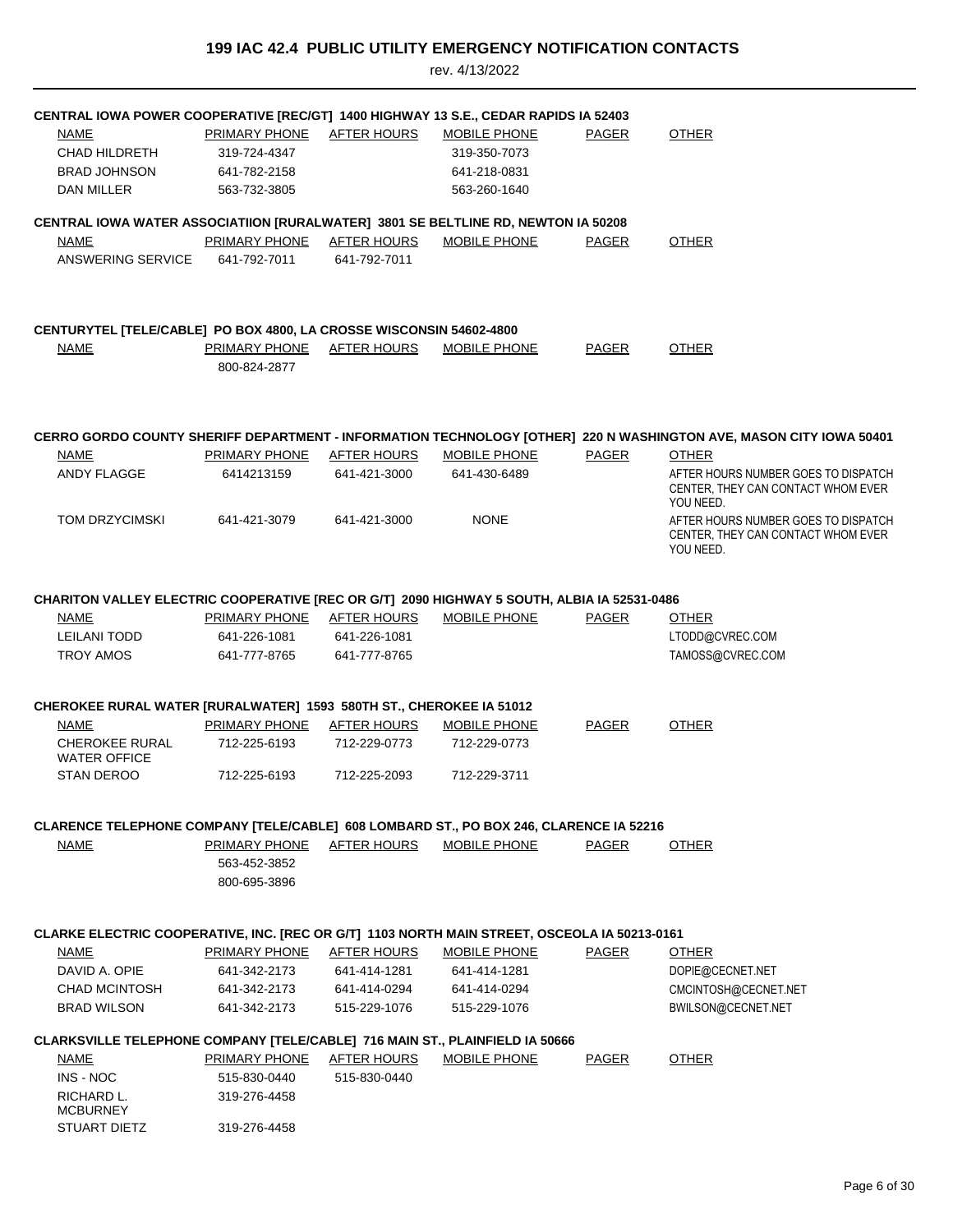| C-M-L TELEPHONE COOPERATIVE, INC. [TELE/CABLE] PO BOX 18, MERIDEN IOWA 51037                                       |                                           |                              |                              |                |                             |
|--------------------------------------------------------------------------------------------------------------------|-------------------------------------------|------------------------------|------------------------------|----------------|-----------------------------|
| <b>NAME</b>                                                                                                        | PRIMARY PHONE AFTER HOURS                 |                              | MOBILE PHONE                 | PAGER          | <b>OTHER</b>                |
|                                                                                                                    | 515-830-0440                              |                              |                              |                | PRESS OPTION 1              |
| COGGON MUNICIPAL LIGHT PLANT [MUNICIPAL UTILITY] 131 W MAIN ST PO BOX 80, COGGON IOWA 52218                        |                                           |                              |                              |                |                             |
| NAME                                                                                                               | PRIMARY PHONE AFTER HOURS                 |                              | MOBILE PHONE                 | PAGER          | <b>OTHER</b>                |
| <b>MARY RUNDLE</b>                                                                                                 | 319-435-2436                              | 319-213-0501                 | 319-929-5006                 |                |                             |
| COLO TELEPHONE COMPANY [TELE/CABLE] 303 MAIN ST., PO BOX 315, COLO IA 50056-0315                                   |                                           |                              |                              |                |                             |
| <b>NAME</b>                                                                                                        | PRIMARY PHONE AFTER HOURS                 |                              | <b>MOBILE PHONE</b>          | <b>PAGER</b>   | <b>OTHER</b>                |
|                                                                                                                    | 515-830-0440                              |                              |                              |                | PRESS OPTION 1              |
|                                                                                                                    |                                           |                              |                              |                |                             |
| CONSUMERS ENERGY [REC/GT] 2074 242ND STREET, MARSHALLTOWN IA 50158<br><b>NAME</b>                                  | <b>PRIMARY PHONE</b>                      | <u>AFTER HOURS</u>           | <b>MOBILE PHONE</b>          | PAGER          | <b>OTHER</b>                |
| KEVIN N PETERSON                                                                                                   | 641-752-1593                              | 641-485-0702                 | 641-485-0702                 |                |                             |
| ELLIOT MAYLAND                                                                                                     | 641-752-1593                              |                              | 641-485-4064 641-485-4064    |                |                             |
| <b>STEVE ARMSTRONG</b>                                                                                             | 641-752-1593                              | 641-485-2249                 | 641-485-2249                 |                |                             |
|                                                                                                                    |                                           |                              |                              |                |                             |
| COON CREEK TELECOMMUNICATIONS [TELE/CABLE] 312 LOCUST ST. NE, PO BOX 150, BLAIRSTOWN IOWA 52209-0150               |                                           |                              |                              |                |                             |
| <b>NAME</b>                                                                                                        | PRIMARY PHONE AFTER HOURS                 |                              | MOBILE PHONE                 | PAGER          | <b>OTHER</b>                |
|                                                                                                                    | 319-454-6234                              | 319-454-6234                 |                              |                |                             |
| COON CREEK TELEPHONE COMPANY [TELE/CABLE] 312 LOCUST ST. NE, PO BOX 150, BLAIRSTOWN IOWA 52209-0150<br><b>NAME</b> | PRIMARY PHONE AFTER HOURS<br>319-454-6234 | 319-454-6234                 | MOBILE PHONE                 | PAGER          | <b>OTHER</b>                |
| COON RAPIDS MUNICIPAL UTILITIES [MUNI] 123 3RD AVENUE, COON RAPIDS IA 50058                                        |                                           |                              |                              |                |                             |
| NAME                                                                                                               | PRIMARY PHONE AFTER HOURS                 |                              | <b>MOBILE PHONE</b>          | PAGER          | <b>OTHER</b>                |
| JON KENDAL ESDOHR 712-999-2225 712-999-2225 712-210-0310 1-877-999-2467                                            |                                           |                              |                              |                |                             |
| <b>CHRIS MOHR</b>                                                                                                  | 712-999-2225                              | 712-999-2225                 | 712-830-2467                 | 1-877-999-4572 |                             |
| JACOB J. ESDOHR                                                                                                    | 712-999-2225                              | 712-999-2225                 | 712-2101961                  | 1-877-99-4572  |                             |
| COON VALLEY COOPERATIVE TELEPHONE ASSN. INC. [TELE/CABLE] 516 SHERMAN ST. PO BOX 108, MENLO IA 50164               |                                           |                              |                              |                |                             |
| <b>NAME</b>                                                                                                        | <b>PRIMARY PHONE</b>                      | AFTER HOURS                  | <b>MOBILE PHONE</b>          | PAGER          | <b>OTHER</b>                |
| <b>JIM NELSON</b><br><b>BILL MESSINGER</b>                                                                         | 641 524 2111<br>641 524 2111              | 641 755 2030<br>641 524 2332 | 641 740 5048<br>641 740 5017 |                |                             |
| <b>JEAN WALLACE</b>                                                                                                | 641 524 2111                              | 641 524 5221                 |                              |                |                             |
|                                                                                                                    |                                           |                              |                              |                |                             |
| COOPERATIVE TELEPHONE COMPANY [TELE/CABLE] 704 3RD ST., VICTOR IA 52347                                            |                                           |                              |                              |                |                             |
| <b>NAME</b>                                                                                                        | PRIMARY PHONE                             | <b>AFTER HOURS</b>           | MOBILE PHONE                 | <b>PAGER</b>   | <b>OTHER</b>                |
|                                                                                                                    | 319-647-3131                              | 319-647-3030                 |                              | 319-647-9005   |                             |
|                                                                                                                    |                                           |                              |                              | 319-647-9003   |                             |
|                                                                                                                    |                                           |                              |                              | 319-647-9004   | 319-647-9002 & 319-647-9001 |
| COOPERATIVE TELEPHONE EXCHANGE [TELE/CABLE] 425 PARKER STREET, STANHOPE IA 50246                                   |                                           |                              |                              |                |                             |
| <b>NAME</b>                                                                                                        | <b>PRIMARY PHONE</b>                      | <b>AFTER HOURS</b>           | <b>MOBILE PHONE</b>          | <b>PAGER</b>   | <b>OTHER</b>                |
| ROGER ANDERSON                                                                                                     | 515-826-3206                              | 515-826-6206                 |                              |                |                             |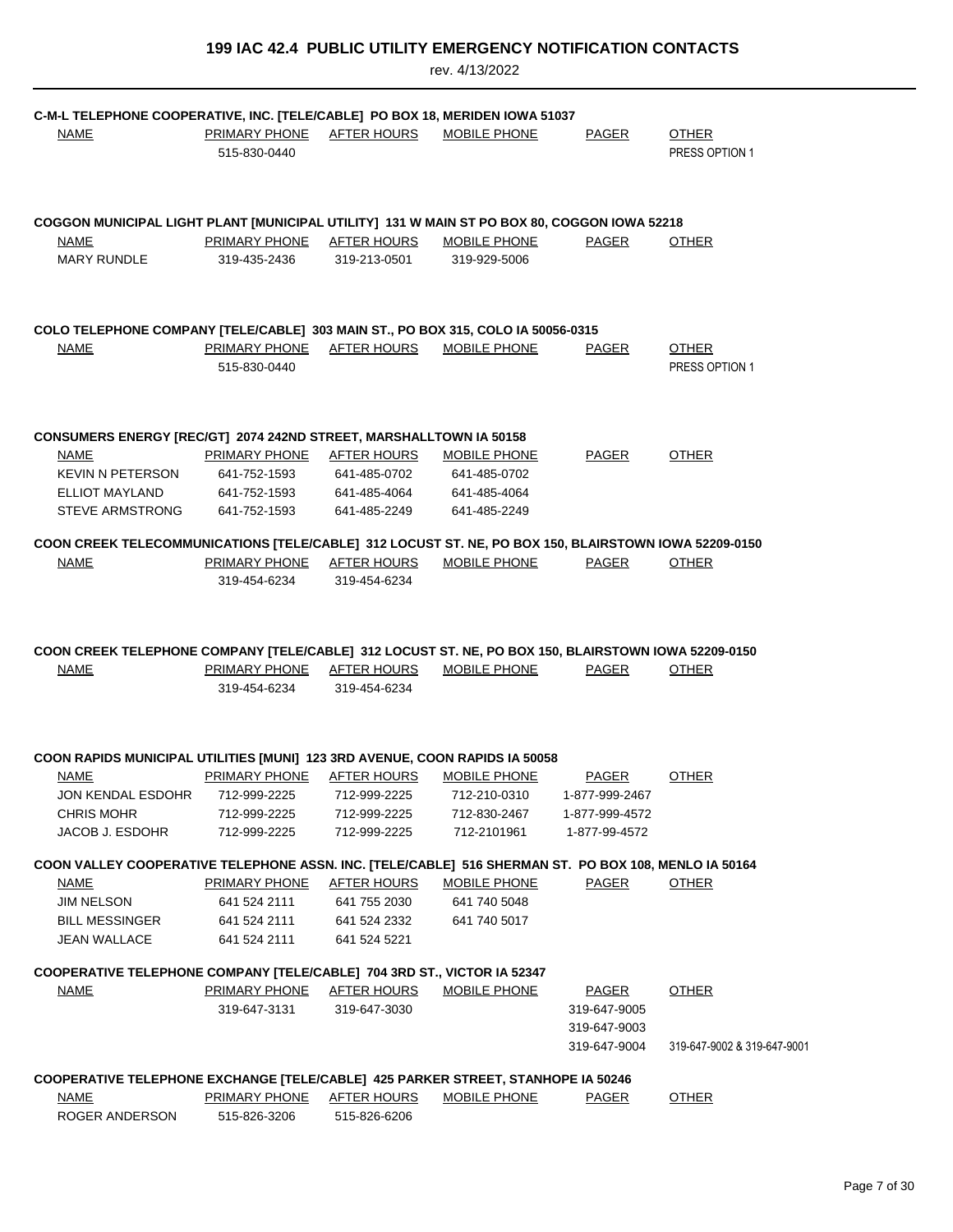| <b>CORALVILLE WATER DEPARTMENT [MUNI] 1512 7TH STREET, CORALVILLE IA 52241</b><br>NAME                                          | PRIMARY PHONE                                | <b>AFTER HOURS</b>           | <b>MOBILE PHONE</b>          | <b>PAGER</b> | <b>OTHER</b>                                                                                                       |
|---------------------------------------------------------------------------------------------------------------------------------|----------------------------------------------|------------------------------|------------------------------|--------------|--------------------------------------------------------------------------------------------------------------------|
| <b>KEVIN CALLAHAN</b><br>ON CALL OPERATOR<br>UTILITY BILLING                                                                    | 319-248-1770<br>319-248-1770<br>319-248-1715 | 319-530-6225<br>319-530-6225 | 319-530-6225<br>319-530-6225 |              | OFFICE HOURS 7-3:30 PM M-F<br>OFFICE HOURS 8-5 PM M-F                                                              |
|                                                                                                                                 |                                              |                              |                              |              |                                                                                                                    |
| CORN BELT POWER COOPERATIVE [REC/GT] 1300 13TH ST. NO., BOX 508, HUMBOLDT IA 50548-0508<br><b>NAME</b><br><b>CONTROL CENTER</b> | PRIMARY PHONE<br>515-332-7776                | AFTER HOURS<br>515-332-7776  | MOBILE PHONE                 | <b>PAGER</b> | <b>OTHER</b>                                                                                                       |
| CORN BELT TELEPHONE COMPANY [TELE/CABLE] 108 MAIN ST., WALL LAKE IA 51466                                                       |                                              |                              |                              |              |                                                                                                                    |
| NAME                                                                                                                            | <b>PRIMARY PHONE</b>                         | <b>AFTER HOURS</b>           | MOBILE PHONE                 | <b>PAGER</b> | <b>OTHER</b>                                                                                                       |
| <b>LARRY NEPPL</b>                                                                                                              | 712-664-2221                                 | 712-664-2217                 |                              |              |                                                                                                                    |
| <b>JEFF REITER</b>                                                                                                              | 712-664-2221                                 | 712-664-2713                 |                              |              |                                                                                                                    |
| <b>TODD GULLEH</b>                                                                                                              | 712-664-2221                                 | 712-664-2080                 |                              |              | SAC COUNTY COM CENTER: 712-662-4302                                                                                |
| <b>CORNING MUNICIPAL UTILITIES [MUNICIPAL UTILITY] 501 BENTON AVENUE, CORNING IA 50841</b>                                      |                                              |                              |                              |              |                                                                                                                    |
| <b>NAME</b>                                                                                                                     | <b>PRIMARY PHONE</b>                         | <b>AFTER HOURS</b>           | <b>MOBILE PHONE</b>          | <b>PAGER</b> | <b>OTHER</b>                                                                                                       |
| <b>TIMOTHY LARSEN</b>                                                                                                           | 641-322-3920                                 | 641-322-4318                 | 712-590-0067                 |              | <b>GENERAL MANAGER</b>                                                                                             |
| <b>NICK LEEKER</b>                                                                                                              | 641-322-3920                                 |                              | 641-418-0214                 |              | ELECTRIC SUPERINTENDENT                                                                                            |
| KALEB BISSELL                                                                                                                   | 641-322-3920                                 |                              | 712-621-1005                 |              | <b>GAS SUPERINTENDENT</b>                                                                                          |
| <b>CRICKET WIRELESS LLC [TELE/CABLE] 208 AKARD ST., DALLAS TX 75202</b>                                                         |                                              |                              |                              |              |                                                                                                                    |
| <b>NAME</b>                                                                                                                     | PRIMARY PHONE                                | <b>AFTER HOURS</b>           | <b>MOBILE PHONE</b>          | <b>PAGER</b> | <b>OTHER</b>                                                                                                       |
| <b>VINCE ROSENTHAL,</b><br><b>DIRECTOR EXTERNAL</b><br><b>AFFAIRS</b>                                                           | 312-551-9043                                 | 312-841-9463                 |                              |              | JR2762@ATT.COM                                                                                                     |
| <b>JON BELSSING</b>                                                                                                             | 303-256-7354                                 | 720-469-3923                 |                              |              |                                                                                                                    |
|                                                                                                                                 |                                              |                              |                              |              |                                                                                                                    |
|                                                                                                                                 |                                              |                              |                              |              | CRYSTAL COMMUNICATIONS INC., D/B/A HICKORYTECH [TELE/CABLE] 221 E. HICKORY ST., PO BOX 3248, MANKATO MN 56002-3248 |
| NAME                                                                                                                            | <b>PRIMARY PHONE</b>                         | AFTER HOURS                  | <b>MOBILE PHONE</b>          | PAGER        | <b>OTHER</b>                                                                                                       |
| <b>WESTON GROW</b>                                                                                                              | 515-867-4769                                 |                              | 515-577-0183                 |              | 641-747-3059 (HOME)                                                                                                |
| <b>SCOTT JOHNSON</b>                                                                                                            | 712-476-2121                                 |                              | 712-261-0440<br>507-420-2299 |              | 712-472-4353 (HOME)                                                                                                |
| DAMON DUTZ                                                                                                                      | 507-386-3564                                 |                              |                              |              | 507-385-0752 (HOME)<br>ALTERNATE 1: 866-442-5679<br>ALTERNATE 2: 507-389-4957                                      |
| DAIRYLAND POWER COOPERATIVE [REC/GT] 3200 EAST AVE. SO., PO BOX 817, LA CROSSE WI 54602-0817                                    |                                              |                              |                              |              |                                                                                                                    |
| <b>NAME</b>                                                                                                                     | <b>PRIMARY PHONE</b>                         | <b>AFTER HOURS</b>           | MOBILE PHONE                 | <b>PAGER</b> | <b>OTHER</b>                                                                                                       |
|                                                                                                                                 | 608-788-4000                                 | 608-787-1406                 |                              |              |                                                                                                                    |
|                                                                                                                                 |                                              |                              |                              |              |                                                                                                                    |
| DANVILLE MUNICIPAL UTILITIES [MUNI] 105 WEST SHEPHERD STREET, DANVILLE IA 52623                                                 |                                              |                              |                              |              |                                                                                                                    |
| NAME                                                                                                                            | <b>PRIMARY PHONE</b>                         | <b>AFTER HOURS</b>           | <b>MOBILE PHONE</b>          | <b>PAGER</b> | <b>OTHER</b>                                                                                                       |
| ALLEN W. SCHILLIE                                                                                                               | 3193928381                                   | 3194572295                   | 3194572295                   |              |                                                                                                                    |
| <b>FRAIN WAGNER</b>                                                                                                             | 3193928381                                   | 3194572296                   | 3194572296                   |              |                                                                                                                    |
| <b>SUSAN ROGERS</b>                                                                                                             | 3193928381                                   |                              |                              |              |                                                                                                                    |
| DANVILLE TELECOM [TELE/CABLE] 102 S. MAIN ST., PO BOX 158, DANVILLE IA 52623                                                    |                                              |                              |                              |              |                                                                                                                    |
| <b>NAME</b>                                                                                                                     | <b>PRIMARY PHONE</b>                         | <b>AFTER HOURS</b>           | <b>MOBILE PHONE</b>          | <b>PAGER</b> | <b>OTHER</b>                                                                                                       |
|                                                                                                                                 |                                              |                              |                              | 319-392-4727 |                                                                                                                    |
| <b>DEVIN FINKE</b>                                                                                                              | 319-392-4655                                 |                              | 319-457-0207                 |              |                                                                                                                    |
| <b>RON HEIDBREDER</b>                                                                                                           | 319-392-4732                                 |                              | 319-457-2226                 |              | <b>LENNIS KELLEY</b><br>319-392-4700 (HOME)<br>319-457-2001 (CELL)                                                 |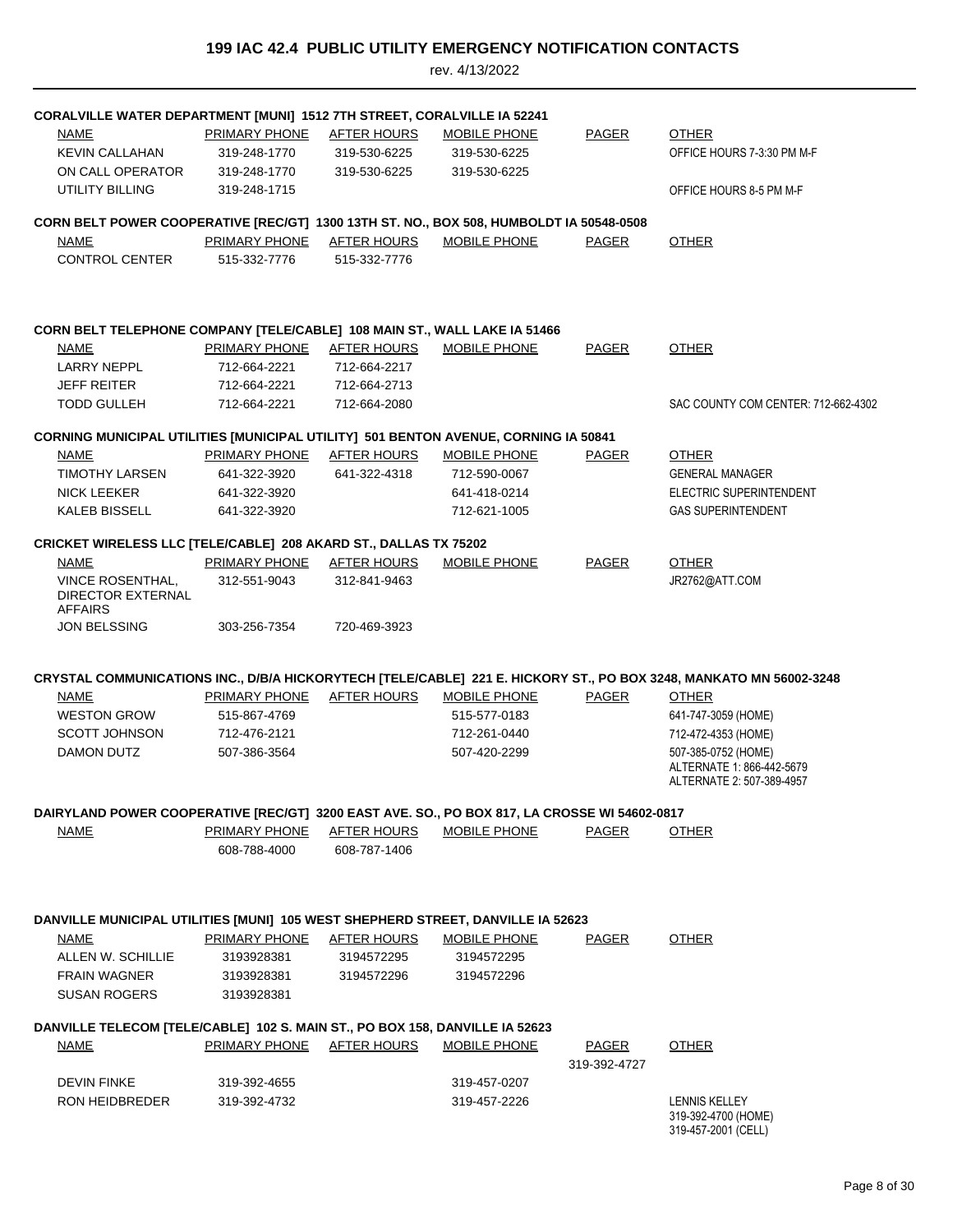| DENISON MUNICIPAL UTILITIES [MUNI] 721 BROADWAY, DENISON IA 51442                                              |                                      |                                    |                     |              |                                                                                                                    |
|----------------------------------------------------------------------------------------------------------------|--------------------------------------|------------------------------------|---------------------|--------------|--------------------------------------------------------------------------------------------------------------------|
| <b>NAME</b>                                                                                                    | PRIMARY PHONE                        | <b>AFTER HOURS</b>                 | <b>MOBILE PHONE</b> | <b>PAGER</b> | <b>OTHER</b>                                                                                                       |
| <b>RORY WEIS</b>                                                                                               | 712-263-4154                         |                                    | 712-269-0551        |              |                                                                                                                    |
| MIKE WIGHT                                                                                                     | 712-263-4154                         |                                    | 712-269-0554        |              |                                                                                                                    |
| ELECTRIC ON CALL                                                                                               | 712-263-4154                         | 712-263-3046                       |                     |              |                                                                                                                    |
|                                                                                                                |                                      |                                    |                     |              |                                                                                                                    |
| DES MOINES WATER WORKS [MUNI] 2201 GEORGE FLAGG PARKWAY, DES MOINES IA 50321-1190                              |                                      |                                    |                     |              |                                                                                                                    |
| NAME                                                                                                           | PRIMARY PHONE AFTER HOURS            |                                    | MOBILE PHONE        | PAGER        | <b>OTHER</b>                                                                                                       |
| <b>WATER WORKS</b><br><b>DISPATCH CENTER</b>                                                                   | 515-283-8790                         | SAME                               | N/A                 | N/A          | THIS CENTER IS STAFFED 24/7 EVERY DAY OF<br>THE YEAR                                                               |
|                                                                                                                |                                      |                                    |                     |              |                                                                                                                    |
| DOOLY'S NATURAL GAS OF IOWA [INVESTOR-OWNED UTILITY] 3101 3RD AVE SW, WILLMAR MN 56201                         |                                      |                                    |                     |              |                                                                                                                    |
| <b>NAME</b>                                                                                                    | <b>PRIMARY PHONE</b>                 | <b>AFTER HOURS</b>                 | <b>MOBILE PHONE</b> | <b>PAGER</b> | <b>OTHER</b>                                                                                                       |
| 24 HOUR PHONE                                                                                                  | 320-235-2466                         | 320-235-2466                       |                     |              |                                                                                                                    |
| <b>NUMBER</b>                                                                                                  |                                      |                                    |                     |              |                                                                                                                    |
|                                                                                                                |                                      |                                    |                     |              |                                                                                                                    |
| DUNKERTON TELEPHONE COOPERATIVE [TELE/CABLE] 701 S CANFIELD ST, DUNKERTON IA 50626                             |                                      |                                    |                     |              |                                                                                                                    |
| NAME                                                                                                           | <b>PRIMARY PHONE AFTER HOURS</b>     |                                    | MOBILE PHONE        | <b>PAGER</b> | <b>OTHER</b>                                                                                                       |
| <b>RICHARD NEWHALL</b>                                                                                         | 319-822-4512                         |                                    | 319-231-0395        |              |                                                                                                                    |
| <b>HANS ARWINE</b>                                                                                             | 319-822-4512                         |                                    | 319-231-0418        |              |                                                                                                                    |
| DURANT MUNICIPAL ELECTRIC PLANT [MUNI] 601 4TH ST., PO BOX 138, DURANT IA 52747                                |                                      |                                    |                     |              |                                                                                                                    |
| NAME                                                                                                           | PRIMARY PHONE AFTER HOURS            |                                    | <b>MOBILE PHONE</b> | <b>PAGER</b> | <b>OTHER</b>                                                                                                       |
| <b>JOEL MEINCKE</b>                                                                                            | 563-785-6213                         | 563-785-6213                       | 563-210-4517        |              |                                                                                                                    |
| <b>ERIC BENNETT</b>                                                                                            | 563-785-6213                         | 563-785-6213                       | 563-210-4516        |              |                                                                                                                    |
| EARLVILLE, CITY OF [MUNI] 19 NORTHERN AVE, EARLVILLE IA 52041                                                  |                                      |                                    |                     |              |                                                                                                                    |
| NAME                                                                                                           | <u>PRIMARY PHONE</u>                 | <b>AFTER HOURS</b>                 | <b>MOBILE PHONE</b> | <b>PAGER</b> | <b>OTHER</b>                                                                                                       |
| JAKE HARRIS                                                                                                    | 563-920-8579                         |                                    | 563-920-8579        |              |                                                                                                                    |
| DAN WHEELER                                                                                                    | 563-920-6991                         |                                    | 563-920-6991        |              |                                                                                                                    |
| <b>KENT SALOW</b>                                                                                              | 563-920-7339                         |                                    | 563-920-7339        |              |                                                                                                                    |
| EAST-CENTRAL IOWA RURAL ELECTRIC COOPERATIVE [REC/GT] Q2400 BING MILLER LANE, PO BOX 248, URBANA IA 52345-0248 |                                      |                                    |                     |              |                                                                                                                    |
| <b>NAME</b>                                                                                                    | <b>PRIMARY PHONE</b>                 | AFTER HOURS                        | <b>MOBILE PHONE</b> | <b>PAGER</b> | <b>OTHER</b>                                                                                                       |
|                                                                                                                | 319-443-4343                         |                                    |                     |              |                                                                                                                    |
|                                                                                                                |                                      |                                    |                     |              | EASTERN IOWA LIGHT AND POWER COOPERATIVE [REC OR G/T - AL.KROEGER@EASTERNIOWA.COM] 1705 WEST THIRD STREET - PO BOX |
| 3003, WILTON IA 52788-3003                                                                                     |                                      |                                    |                     |              |                                                                                                                    |
| <u>NAME</u>                                                                                                    | <b>PRIMARY PHONE</b>                 | <b>AFTER HOURS</b>                 | <b>MOBILE PHONE</b> | <b>PAGER</b> | <b>OTHER</b>                                                                                                       |
| DISPATCHER ON<br>DUTY                                                                                          | 563-732-2117                         | 563-732-2117                       | 563-529-3728        |              | NUMBERS WILL REACH 24/7 DISPATCH                                                                                   |
|                                                                                                                |                                      |                                    |                     |              |                                                                                                                    |
| EDISON MISSION O & M [REC/GT] 5320 50TH AVE., ALTA IA 51002                                                    |                                      |                                    |                     |              |                                                                                                                    |
| <b>NAME</b>                                                                                                    | <b>PRIMARY PHONE</b><br>712-284-2104 | <b>AFTER HOURS</b><br>712-299-6227 | <b>MOBILE PHONE</b> | <b>PAGER</b> | <b>OTHER</b>                                                                                                       |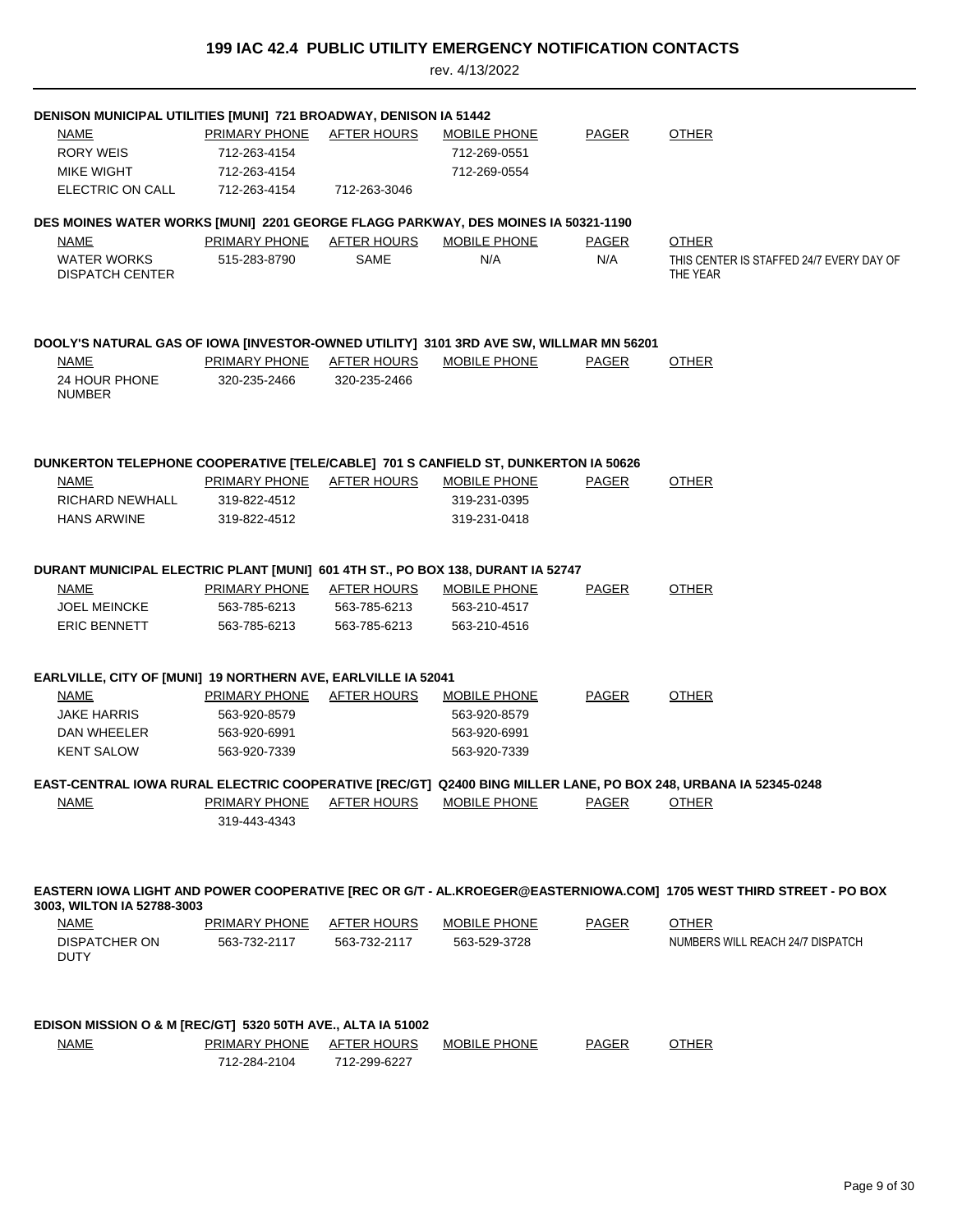|  |  |  | <b>199 IAC 42.4 PUBLIC UTILITY EMERGENCY NOTIFICATION CONTACTS</b> |
|--|--|--|--------------------------------------------------------------------|
|--|--|--|--------------------------------------------------------------------|

| ELLSWORTH COOPERATIVE TELEPHONE ASSOCIATION [TELE/CABLE] 1540 DEWITT ST., PO BOX 458, ELSWORTH IA 50075-0458 |                                  |                    |                     |              |                                                                                                                  |
|--------------------------------------------------------------------------------------------------------------|----------------------------------|--------------------|---------------------|--------------|------------------------------------------------------------------------------------------------------------------|
| <b>NAME</b>                                                                                                  | PRIMARY PHONE                    | <u>AFTER HOURS</u> | MOBILE PHONE        | PAGER        | <b>OTHER</b>                                                                                                     |
|                                                                                                              | 515-836-4431                     | 515-830-0440       |                     |              |                                                                                                                  |
|                                                                                                              |                                  |                    |                     |              |                                                                                                                  |
|                                                                                                              |                                  |                    |                     |              |                                                                                                                  |
|                                                                                                              |                                  |                    |                     |              |                                                                                                                  |
| <b>EMMETSBURG MUNICIPAL UTILITIES [MUNI] 2021 MAIN STREET, EMMETSBURG IA 50536</b>                           |                                  |                    |                     |              |                                                                                                                  |
| NAME                                                                                                         | PRIMARY PHONE                    | AFTER HOURS        | MOBILE PHONE        | PAGER        | <b>OTHER</b>                                                                                                     |
| DAN SHIRK                                                                                                    | 712-298-1045                     | 712-480-2552       | 712-298-1045        |              |                                                                                                                  |
| <b>STEVE SCHIEK</b>                                                                                          | 712-298-1040                     | 712-480-2552       | 712-298-1040        |              |                                                                                                                  |
| <b>KIM KIBBIE</b>                                                                                            | 712-298-2738                     | 712-298-2738       | 712-298-2738        |              |                                                                                                                  |
| ESTHERVILLE, CITY OF [MUNI] 2 NORTH 7TH STREET, ESTHERVILLE IA 51334                                         |                                  |                    |                     |              |                                                                                                                  |
| NAME                                                                                                         | <b>PRIMARY PHONE AFTER HOURS</b> |                    | <b>MOBILE PHONE</b> | <b>PAGER</b> | <b>OTHER</b>                                                                                                     |
| CITY OF ESTHERVILLE                                                                                          | 712-362-3574                     | 712-380-8011       | 712-380-8011        | <b>NA</b>    | NA                                                                                                               |
| <b>ESTHERVILLE LAW</b>                                                                                       | 712-362-3515                     | 712-362-3515       | NA.                 | NA           | NA                                                                                                               |
| <b>ENFORCEMENT</b>                                                                                           |                                  |                    |                     |              |                                                                                                                  |
| <b>CENTER</b>                                                                                                |                                  |                    |                     |              |                                                                                                                  |
| <b>NA</b>                                                                                                    |                                  |                    |                     |              |                                                                                                                  |
| EVERLY UTILITIES [MUNI] 202 S. MAIN ST., EVERLY IA 51338                                                     |                                  |                    |                     |              |                                                                                                                  |
| <b>NAME</b>                                                                                                  | PRIMARY PHONE                    | AFTER HOURS        | <b>MOBILE PHONE</b> | <b>PAGER</b> | <b>OTHER</b>                                                                                                     |
| <b>JOSH RINEHART</b>                                                                                         | 712-834-2691                     | 712-834-2600       | 712-834-2600        |              |                                                                                                                  |
| <b>KORY NEWGARD</b>                                                                                          |                                  |                    | 712-834-2600        |              |                                                                                                                  |
|                                                                                                              |                                  |                    |                     |              |                                                                                                                  |
|                                                                                                              |                                  |                    |                     |              |                                                                                                                  |
| FAIRBANK, CITY OF [MUNICIPAL UTILITY] 116 EAST MAIN ST, FAIRBANK IA 50629                                    |                                  |                    |                     |              |                                                                                                                  |
| NAME                                                                                                         | <b>PRIMARY PHONE</b>             | <u>AFTER HOURS</u> | <b>MOBILE PHONE</b> | <b>PAGER</b> | <b>OTHER</b>                                                                                                     |
| DAVE RYAN                                                                                                    | 319-635-2869                     | 319-240-7818       | 319-240-7818        |              |                                                                                                                  |
| <b>BRIAN</b>                                                                                                 | 319-635-2869                     | 319-240-8065       | 319-240-8065        |              |                                                                                                                  |
| DELAGARDELLE                                                                                                 |                                  |                    |                     |              |                                                                                                                  |
| DAVE JERGENS                                                                                                 | 319-635-2869                     | 515-341-0724       |                     |              |                                                                                                                  |
|                                                                                                              |                                  |                    |                     |              | FARMERS' AND BUSINESS MENS' TELEPHONE COMPANY [TELE/CABLE] 103 MAIN ST. NO., PO BOX 309, WHEATLAND IA 52777-0309 |
| <b>NAME</b>                                                                                                  | <b>PRIMARY PHONE</b>             | <b>AFTER HOURS</b> | MOBILE PHONE        | PAGER        | <b>OTHER</b>                                                                                                     |
|                                                                                                              | 877-866-6545                     |                    |                     |              |                                                                                                                  |
| <b>JAN MUHL</b>                                                                                              | 563-374-1345                     | 563-889-1506       |                     |              |                                                                                                                  |
| <b>KEN LAURSEN</b>                                                                                           | 563-374-1473                     | 563-889-1505       |                     |              |                                                                                                                  |
|                                                                                                              |                                  |                    |                     |              |                                                                                                                  |
| FARMERS ELECTRIC COOPERATIVE OF KALONA [REC/GT] 1959 YODER AVE, KALONA IA 52247                              |                                  |                    |                     |              |                                                                                                                  |
| <b>NAME</b>                                                                                                  | <b>PRIMARY PHONE</b>             | <b>AFTER HOURS</b> | <b>MOBILE PHONE</b> | <b>PAGER</b> | <b>OTHER</b>                                                                                                     |
| TIM HEISDOEFFER                                                                                              | 319-683-2510                     |                    |                     |              |                                                                                                                  |
|                                                                                                              |                                  |                    |                     |              |                                                                                                                  |
|                                                                                                              |                                  |                    |                     |              |                                                                                                                  |
|                                                                                                              |                                  |                    |                     |              |                                                                                                                  |
| FARMERS ELECTRIC COOPERATIVE, INC. [REC/GT] 2389 HWY 92 PO BOX 330, GREENFIELD IA 50849                      |                                  |                    |                     |              |                                                                                                                  |
| <b>NAME</b>                                                                                                  | <b>PRIMARY PHONE</b>             | <b>AFTER HOURS</b> | <b>MOBILE PHONE</b> | <u>PAGER</u> | <b>OTHER</b>                                                                                                     |
| DAVE SHIKE                                                                                                   | 800/397-4821                     | 641-745-5050       | 641-745-5050        |              |                                                                                                                  |
| <b>CHARLIE</b>                                                                                               | 800-397-4821                     | 641-221-0120       | 641-2210120         |              |                                                                                                                  |
| <b>HOLI WESTON</b>                                                                                           | 800-397-4821                     | 641-745-0622       | 641-745-0622        |              |                                                                                                                  |
| FARMERS MUTUAL COOP TELEPHONE CO. [TELE/CABLE] 101 N. MAIN, BOX 38, MOULTON IA 52572                         |                                  |                    |                     |              |                                                                                                                  |
| <b>NAME</b>                                                                                                  | <b>PRIMARY PHONE</b>             | <u>AFTER HOURS</u> | <b>MOBILE PHONE</b> | <u>PAGER</u> | <b>OTHER</b>                                                                                                     |
|                                                                                                              | 641-830-0896                     |                    |                     |              |                                                                                                                  |
|                                                                                                              |                                  |                    |                     |              |                                                                                                                  |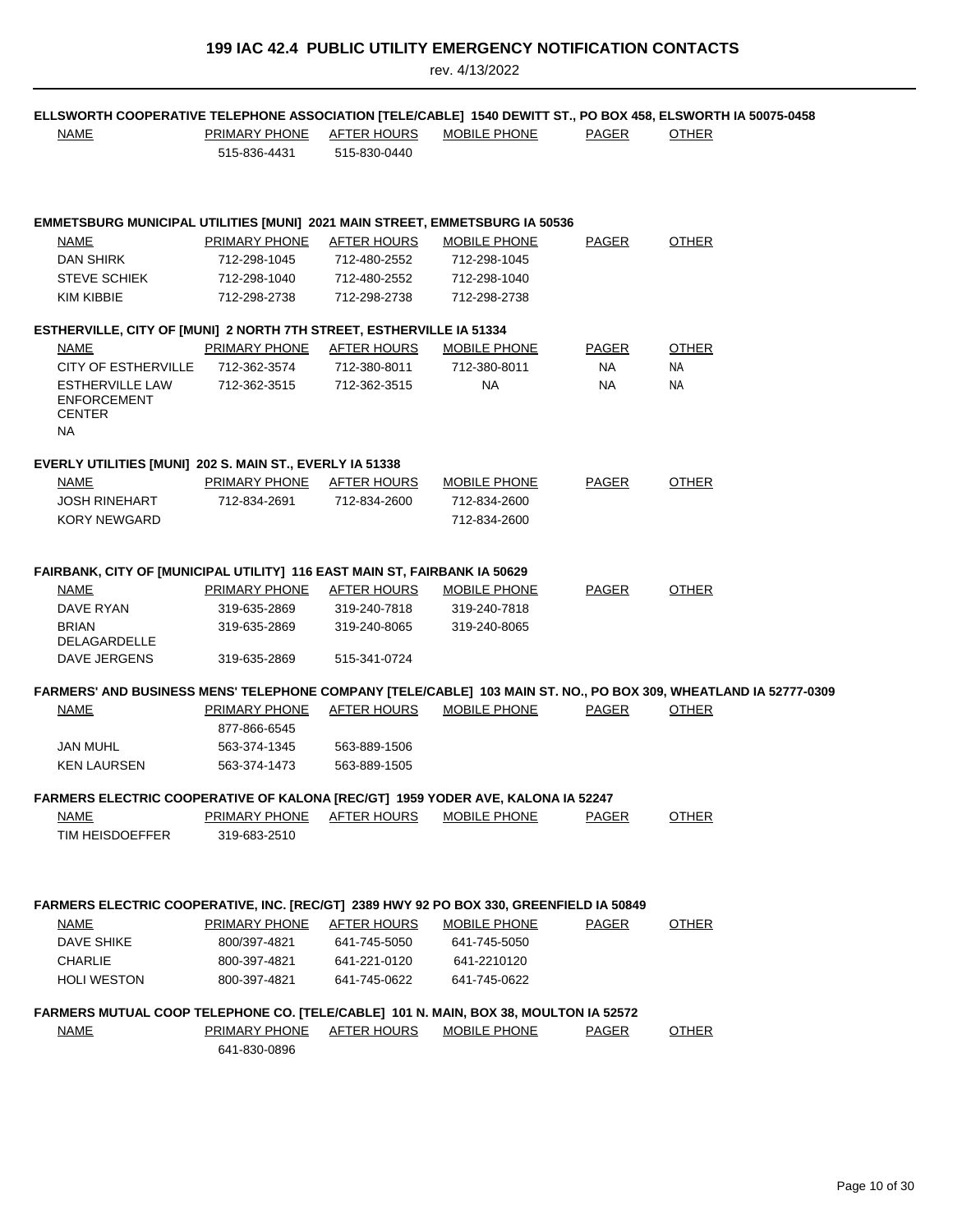| FARMERS MUTUAL TELEPHONE COMPANY [TELE/CABLE] 608 EAST CONGRESS, NORA SPRINGS IA 50458                         |                      |                                    |                     |              |                                                                                                                               |
|----------------------------------------------------------------------------------------------------------------|----------------------|------------------------------------|---------------------|--------------|-------------------------------------------------------------------------------------------------------------------------------|
| <b>NAME</b>                                                                                                    | <b>PRIMARY PHONE</b> | <b>AFTER HOURS</b>                 | <b>MOBILE PHONE</b> | <b>PAGER</b> | <b>OTHER</b>                                                                                                                  |
| <b>BILL KNOOP</b>                                                                                              | 641-749-2531         | 641-423-5958                       |                     |              |                                                                                                                               |
| <b>BOYD DAHMS</b>                                                                                              | 641-749-2531         |                                    |                     |              |                                                                                                                               |
| <b>ONVOY</b>                                                                                                   |                      | 800-417-8685                       |                     |              |                                                                                                                               |
|                                                                                                                |                      |                                    |                     |              |                                                                                                                               |
| <b>NAME</b>                                                                                                    | PRIMARY PHONE        | AFTER HOURS                        | <b>MOBILE PHONE</b> | PAGER        | FARMERS MUTUAL TELEPHONE COOPERATIVE OF SHELLSBURG [TELE/CABLE] 124 MAIN ST., PO BOX 389, SHELLSBURG IA 52332<br><b>OTHER</b> |
|                                                                                                                | 319-436-9000         | 319-436-2224                       |                     |              |                                                                                                                               |
|                                                                                                                | 319-436-2224         |                                    |                     |              |                                                                                                                               |
|                                                                                                                |                      |                                    |                     |              |                                                                                                                               |
| FARNHAMVILLE, CITY OF [MUNI] 325 HARDIN ST, FARNHAMVILLE IA 50538                                              |                      |                                    |                     |              |                                                                                                                               |
| NAME                                                                                                           | PRIMARY PHONE        | <b>AFTER HOURS</b>                 | <b>MOBILE PHONE</b> | <b>PAGER</b> | <b>OTHER</b>                                                                                                                  |
| ROGER KOPECKY                                                                                                  | 515-544-3361         | 515-544-3725                       | 515-351-0073        |              |                                                                                                                               |
| <b>EMILY BENDICKSON</b>                                                                                        | 515-544-3619         | 515-544-3704                       | 515-351-1738        |              |                                                                                                                               |
|                                                                                                                |                      |                                    |                     |              |                                                                                                                               |
| FONDA, CITY OF [MUNICIPAL UTILITY] 104 WEST 2ND STREET PO BOX 367, FONDA IA 50540                              |                      |                                    |                     |              |                                                                                                                               |
| NAME                                                                                                           | <b>PRIMARY PHONE</b> | <b>AFTER HOURS</b>                 | <b>MOBILE PHONE</b> | <b>PAGER</b> | <b>OTHER</b>                                                                                                                  |
| RANDY WIENHOLD                                                                                                 | 712-522-9136         | 712-522-9136                       | 712-522-9136        |              |                                                                                                                               |
| <b>JOSH REILING</b>                                                                                            | 712-522-9134         | 712-522-9134                       | 712-522-9134        |              |                                                                                                                               |
| <b>CITY OF FONDA</b>                                                                                           |                      | 712-522-9190                       |                     |              |                                                                                                                               |
|                                                                                                                | 712-288-4466         |                                    |                     |              |                                                                                                                               |
| FONTANELLE MUNICIPAL UTILITIES [MUNI] 313 WASHINGTON, PO BOX 128, FONTANELLE IA 50846                          |                      |                                    |                     |              |                                                                                                                               |
| NAME                                                                                                           | PRIMARY PHONE        | AFTER HOURS                        | <b>MOBILE PHONE</b> | <b>PAGER</b> | <b>OTHER</b>                                                                                                                  |
| <b>CRAIG FORD</b>                                                                                              | 641-745-3961         | 641-745-9002                       | 641-745-5640        |              | UTILITY SUPERINTENDENT                                                                                                        |
| <b>ADAIR COUNTY</b>                                                                                            | 641-743-2148         |                                    |                     |              |                                                                                                                               |
| <b>SHERIFF'S OFFICE</b>                                                                                        |                      |                                    |                     |              |                                                                                                                               |
|                                                                                                                |                      |                                    |                     |              |                                                                                                                               |
| FOREST CITY MUNICIPAL UTILITIES [MUNICIPAL UTILITY] P.O. BOX 346, 305 NORTH CLARK STREET, FOREST CITY IA 50436 |                      |                                    |                     |              |                                                                                                                               |
| NAME<br><b>DUANE KUHN</b>                                                                                      | PRIMARY PHONE        | <b>AFTER HOURS</b><br>641-585-2828 | <b>MOBILE PHONE</b> | <b>PAGER</b> | <b>OTHER</b>                                                                                                                  |
|                                                                                                                | 641-585-4116         |                                    | 641-512-1649        |              |                                                                                                                               |
|                                                                                                                |                      |                                    |                     |              |                                                                                                                               |
| FOREST CITY TELECOM, INC. [TELE/CABLE] 704 EAST MAIN ST, LAKE MILLS IA 50450                                   |                      |                                    |                     |              |                                                                                                                               |
| <b>NAME</b>                                                                                                    | PRIMARY PHONE        | <b>AFTER HOURS</b>                 | <b>MOBILE PHONE</b> | <b>PAGER</b> | <b>OTHER</b>                                                                                                                  |
| <b>TERRY WEGENER</b>                                                                                           | 641-592-5700         |                                    |                     |              |                                                                                                                               |
|                                                                                                                |                      | 888-766-3674                       |                     |              |                                                                                                                               |
|                                                                                                                |                      |                                    |                     |              |                                                                                                                               |
|                                                                                                                |                      |                                    |                     |              | FRANCE TELECOM COPRATE SOLUTIONS, LLC [TELE/CABLE] 13865 SUNRISE VALLEY DR., BUILDING #2, SUITE 425, HERNDON VA 20171         |
| <b>NAME</b>                                                                                                    | <b>PRIMARY PHONE</b> | <b>AFTER HOURS</b>                 | <b>MOBILE PHONE</b> | <b>PAGER</b> | <b>OTHER</b>                                                                                                                  |
| <b>JOE TOPEL</b>                                                                                               | 866-280-3726         | 703-375-7323                       |                     |              |                                                                                                                               |
| DANIELLE AGUTO                                                                                                 | 703-375-7358         | 703-375-7358                       |                     |              |                                                                                                                               |
| <b>NEOMI</b>                                                                                                   | 703-375-8253         | 703-375-8253                       |                     |              |                                                                                                                               |
| FRANKLIN RURAL ELECTRIC COOPERATIVE [REC/GT] 1560 HIGHWAY 65, PO BOX 437, HAMPTON 1A 50441                     |                      |                                    |                     |              |                                                                                                                               |
|                                                                                                                | <b>PRIMARY PHONE</b> | <b>AFTER HOURS</b>                 | <b>MOBILE PHONE</b> | <b>PAGER</b> | <b>OTHER</b>                                                                                                                  |
| <u>NAME</u><br><b>GARRETT THOMPSON</b>                                                                         | 641-456-2557         | 641-456-2557                       | 316-217-1117        |              |                                                                                                                               |
| <b>JOHN QUASDORF</b>                                                                                           | 641-456-2557         | 641-456-2557                       |                     |              |                                                                                                                               |
| <b>KAREN RINGLEB</b>                                                                                           | 641-456-2557         | 641-456-2557                       |                     |              |                                                                                                                               |
|                                                                                                                |                      |                                    |                     |              |                                                                                                                               |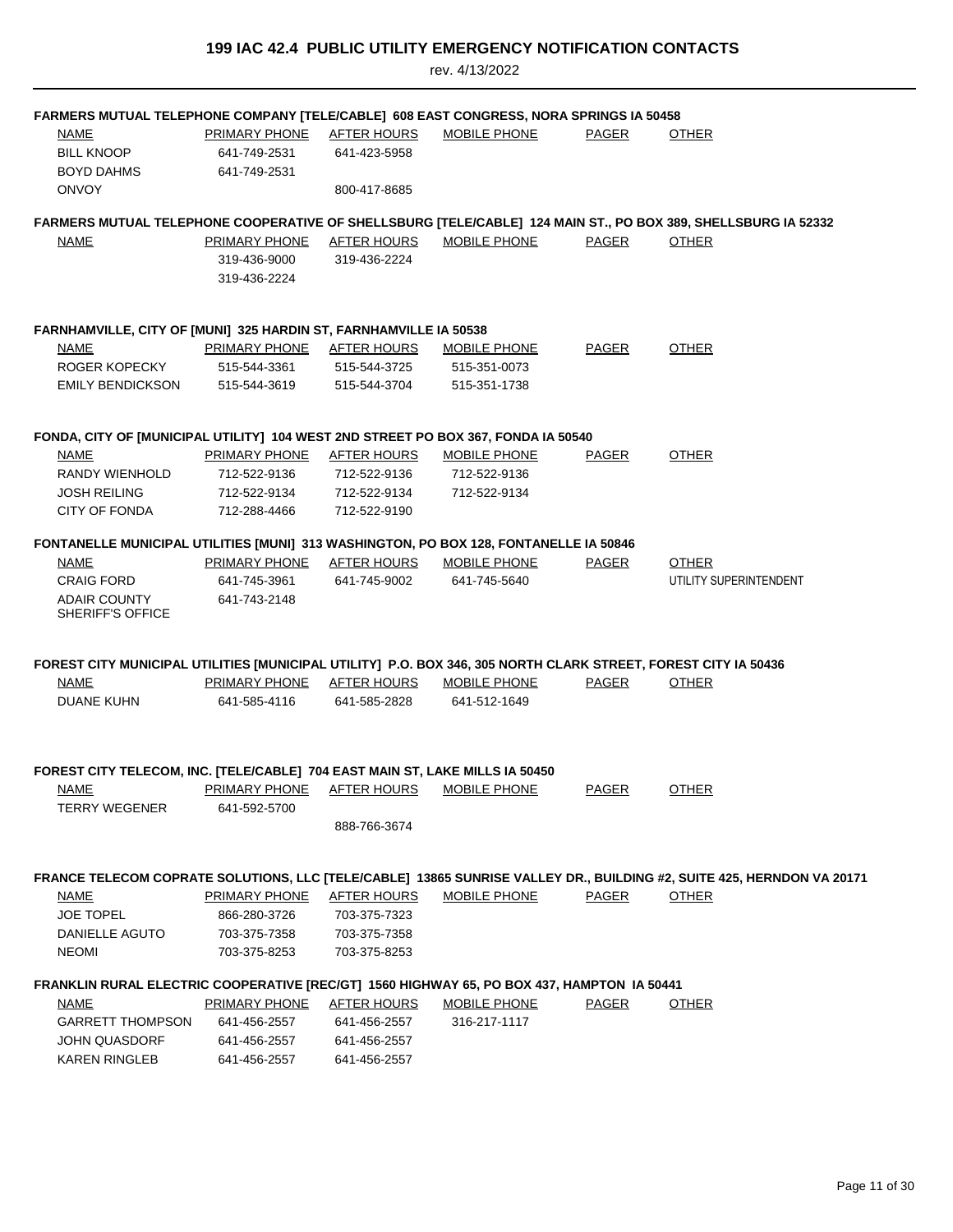| NAME<br><b>FPDC WIND</b>                                                    | GARDEN WIND, LLC [IOU] 18327 720TH AVE, ZEARING IA 50278                    | <b>PRIMARY PHONE</b><br>561-594-3636                                 | <b>AFTER HOURS</b>                                                 | <b>MOBILE PHONE</b>                                                                                                                               | <b>PAGER</b>              | <b>OTHER</b><br>24 HOUR OPERATIONAL ASSISTANCE     |
|-----------------------------------------------------------------------------|-----------------------------------------------------------------------------|----------------------------------------------------------------------|--------------------------------------------------------------------|---------------------------------------------------------------------------------------------------------------------------------------------------|---------------------------|----------------------------------------------------|
| NAME<br><b>NICK KNOWLES</b><br><b>DAN WALLACE</b><br><b>CHRIS MCKEE</b>     | GILMORE CITY MUNICIPAL GAS [MUNI] 304 S. GILMORE ST., GILMORE CITY 1A 50541 | PRIMARY PHONE<br>515-373-6326<br>515-373-6326<br>515-373-6326        | AFTER HOURS<br>515-368-1892<br>515-373-6273                        | <b>MOBILE PHONE</b><br>515-368-1893                                                                                                               | PAGER                     | <b>OTHER</b>                                       |
| <b>NAME</b><br>SUZANNE L DANNER                                             | GLIDDEN ELECTRIC UTILITY [MUNI] 108 IDAHO STREET, GLIDDEN IA 51443          | <b>PRIMARY PHONE</b><br>712.659.3010                                 | <b>AFTER HOURS</b><br>712.830.4819                                 | <b>MOBILE PHONE</b>                                                                                                                               | <b>PAGER</b>              | <b>OTHER</b>                                       |
| NAME                                                                        |                                                                             | PRIMARY PHONE<br>515-825-3190                                        | AFTER HOURS                                                        | GOLDFIELD ACCESS NETWORK [TELE/CABLE] PO BOX 67, 536 NORTH MAIN, GOLDFIELD IA 50542<br><b>MOBILE PHONE</b>                                        | PAGER                     | <b>OTHER</b>                                       |
| <b>NAME</b>                                                                 |                                                                             | PRIMARY PHONE AFTER HOURS<br>515-825-3190                            |                                                                    | GOLDFIELD TELEPHONE COMPANY [TELE/CABLE] PO BOX 67, 536 NORTH MAIN, GOLDFIELD IA 50542<br>MOBILE PHONE                                            | PAGER                     | <b>OTHER</b>                                       |
| NAME<br>CHUCK ANGSTROM<br><b>GORDON ADKINS</b><br><b>PATRICE KLINGSON</b>   | GOWRIE MUNICIPAL UTILITIES [MUNI] 1102 MAIN ST., GOWRIE IA 50543            | <u>PRIMARY PHONE</u><br>515-352-3065<br>515-352-3065<br>515-352-3065 | <u>AFTER HOURS</u><br>515-352-3421<br>515-352-3408<br>515-352-3356 | <b>MOBILE PHONE</b><br>515-351-0431<br>515-3510582<br>515-351-0972                                                                                | <b>PAGER</b>              | <b>OTHER</b>                                       |
| NAME<br>BYRON PETERSEN<br>GARY HARRIS                                       |                                                                             | PRIMARY PHONE<br>712-480-0414<br>712-859-3742                        | AFTER HOURS<br>712-859-3934<br>712-859-3934                        | GRAETTINGER MUNICIPAL GAS [MUNICIPAL UTILITY] 104 SOUTH CEDAR AVENUE, GRAETTINGER IA 51342<br><b>MOBILE PHONE</b><br>712-480-0414<br>712-260-9639 | <b>PAGER</b><br>N/A<br>NA | <b>OTHER</b><br>UTILITY SUP.<br>STREET-PARKS SUPT. |
| <b>NAME</b><br><b>GRAETTINGER</b><br><b>MUNICIPAL LIGHT</b><br><b>PLANT</b> |                                                                             | <b>PRIMARY PHONE</b><br>712-859-3844                                 | <b>AFTER HOURS</b><br>712-859-3844                                 | GRAETTINGER MUNICIPAL LIGHT PLANT [MUNI] 101 WEST HOFFMAN ST., GRAETTINGER IA 51342<br><b>MOBILE PHONE</b>                                        | <b>PAGER</b>              | <b>OTHER</b>                                       |
| <b>BRUCE GERDES</b><br>ALLAN MURRAY                                         |                                                                             | 712-859-3844<br>712-260-9769                                         |                                                                    | 712-260-3488<br>712-260-9769                                                                                                                      |                           |                                                    |
|                                                                             |                                                                             |                                                                      |                                                                    | GRAFTON MUNICIPAL UTILITIES [MUNICIPAL UTILITY] 109 3RD AVENUE, PO BOX 550, GRAFTON IA 50440                                                      |                           |                                                    |
| <u>NAME</u><br>JOHN W. BORK,<br><b>MAYOR</b>                                |                                                                             | PRIMARY PHONE<br>641-420-5409                                        | <b>AFTER HOURS</b><br>641-420-5409                                 | <b>MOBILE PHONE</b><br>641-420-5409                                                                                                               | <b>PAGER</b>              | <b>OTHER</b>                                       |
| <b>CHRIS KRUGER, CITY</b>                                                   |                                                                             | 641-420-4369                                                         | 641-420-4369                                                       | 641-420-4369                                                                                                                                      |                           |                                                    |
| SUPT.<br>RENEE PETERSEN,<br><b>CITY CLERK</b>                               |                                                                             | 641-748-2970                                                         | 641-748-2354                                                       | 641-512-3326                                                                                                                                      |                           |                                                    |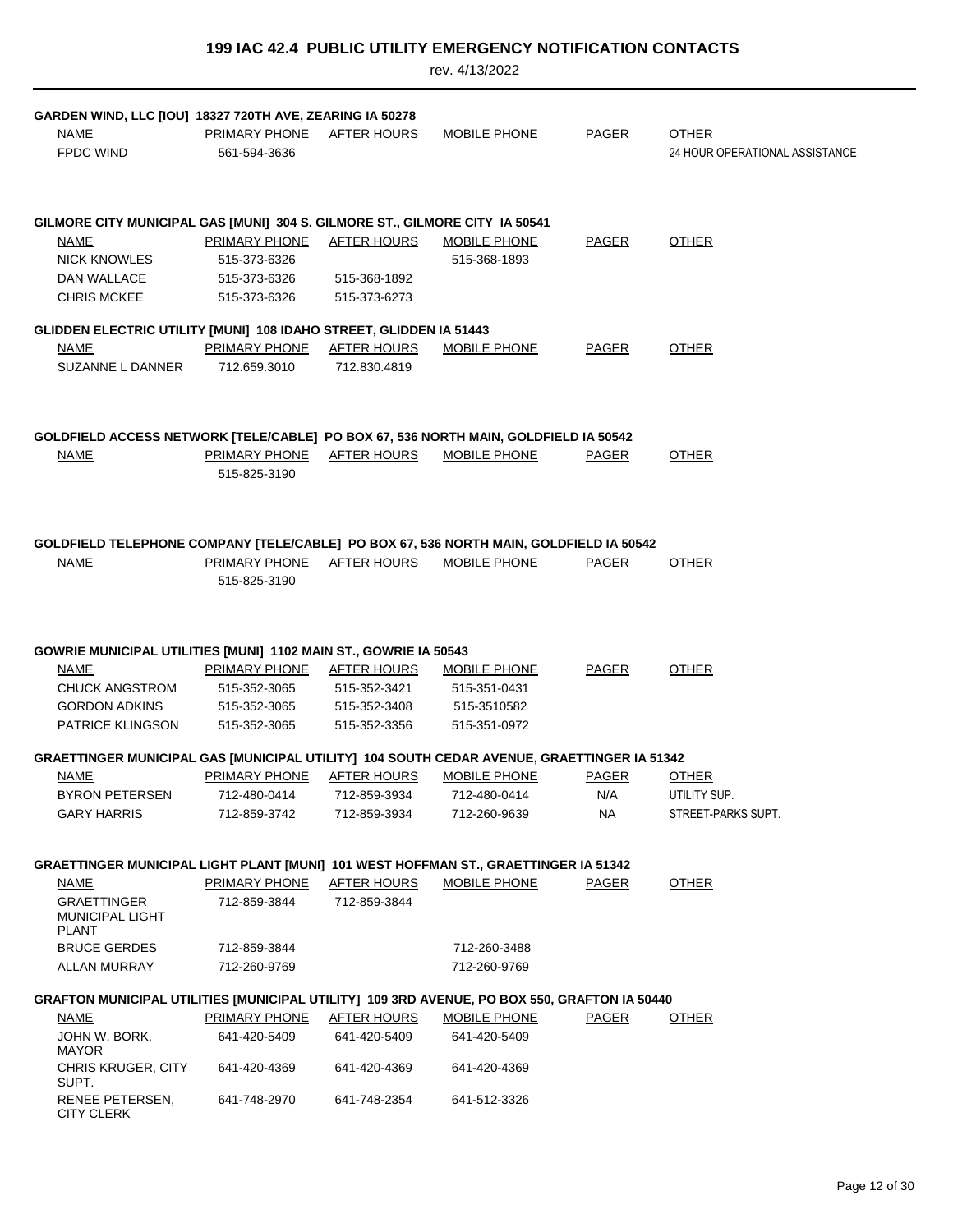| GRAND JUNCTION MUNICIPAL UTILITIES [MUNI] 305 S. 11TH ST. P.O. BOX 277, GRAND JUNCTION IA 50107        |                           |                    |                     |              |                                                                                                                      |
|--------------------------------------------------------------------------------------------------------|---------------------------|--------------------|---------------------|--------------|----------------------------------------------------------------------------------------------------------------------|
| NAME                                                                                                   | <b>PRIMARY PHONE</b>      | <b>AFTER HOURS</b> | MOBILE PHONE        | PAGER        | <b>OTHER</b>                                                                                                         |
| DEAN LYONS                                                                                             | 515-738-2726              | 515-370-0408       |                     |              |                                                                                                                      |
| NIC PALMERSHEIM                                                                                        | 515-738-2726              | 515-370-0408       |                     |              |                                                                                                                      |
|                                                                                                        |                           |                    |                     |              |                                                                                                                      |
|                                                                                                        |                           |                    |                     |              |                                                                                                                      |
| GRAND MOUND COMMUNICATIONS [TELE/CABLE] 705 CLINTON ST., PO BOX 316, GRAND MOUND IA 51751              |                           |                    |                     |              |                                                                                                                      |
| NAME                                                                                                   | PRIMARY PHONE             | AFTER HOURS        | MOBILE PHONE        | PAGER        | <b>OTHER</b>                                                                                                         |
| <b>CHRIS BEUTHIEN</b>                                                                                  | 563-847-3000              |                    | 563-579-1113        | 563-847-9998 |                                                                                                                      |
| <b>MARK HARVEY</b>                                                                                     | 563-847-3000              |                    | 563-579-1109        | 563-847-9999 |                                                                                                                      |
|                                                                                                        |                           |                    |                     |              |                                                                                                                      |
| GRAND MOUND COOPERATIVE TELEPHONE ASSN. [TELE/CABLE] 705 CLINTON ST., PO BOX 316, GRAND MOUND IA 51751 |                           |                    |                     |              |                                                                                                                      |
| <b>NAME</b>                                                                                            | PRIMARY PHONE AFTER HOURS |                    | <b>MOBILE PHONE</b> | <b>PAGER</b> | <b>OTHER</b>                                                                                                         |
| <b>CHRIS BEUTHIEN</b>                                                                                  | 563-847-3000              |                    | 563-579-1113        | 563-847-9998 |                                                                                                                      |
| <b>MARK HARVEY</b>                                                                                     | 563-847-3000              |                    | 563-579-1109        | 563-847-9999 |                                                                                                                      |
|                                                                                                        |                           |                    |                     |              |                                                                                                                      |
|                                                                                                        |                           |                    |                     |              |                                                                                                                      |
| GRAND RIVER MUTUAL TELEPHONE CORP. [TELE/CABLE] 1001 KENTUCKY ST., PRINCETON MO 64673                  |                           |                    |                     |              |                                                                                                                      |
| NAME                                                                                                   | PRIMARY PHONE             | <b>AFTER HOURS</b> | <b>MOBILE PHONE</b> | PAGER        | <b>OTHER</b>                                                                                                         |
| JACK GOODEN,<br><b>OUTSIDE PLANT</b>                                                                   | (660) 748-5050            | (660) 748-5060     | (660) 748-5698      |              |                                                                                                                      |
| <b>SUPERVISOR</b>                                                                                      |                           |                    |                     |              |                                                                                                                      |
| LARRY MCALPIN,                                                                                         | (641) 446-4222            | (660) 748-5060     | (641) 442-5487      |              |                                                                                                                      |
| <b>DISTRICT MANAGER</b>                                                                                |                           |                    |                     |              |                                                                                                                      |
|                                                                                                        |                           |                    |                     |              |                                                                                                                      |
| GRUNDY COUNTY RURAL ELECTRIC COOPERATIVE [REC OR G/T] 303 N PARK AVENUE, GRUNDY CENTER IA 50638        |                           |                    |                     |              |                                                                                                                      |
| <b>NAME</b>                                                                                            | <b>PRIMARY PHONE</b>      | <b>AFTER HOURS</b> | <b>MOBILE PHONE</b> | <b>PAGER</b> | <b>OTHER</b>                                                                                                         |
| <b>STEVE RALSTON</b>                                                                                   | 319-824-5251              | 641-691-5680       | 641-691-5680        |              |                                                                                                                      |
| <b>VICKI DAILY</b>                                                                                     | 319-824-5251              | 319-243-0819       | 319-243-0819        |              |                                                                                                                      |
| <b>JAN BOREN</b>                                                                                       | 319-824-5251              | 319-269-1773       | 319-269-1773        |              |                                                                                                                      |
|                                                                                                        |                           |                    |                     |              |                                                                                                                      |
| GRUNDY ELECTRIC COOPERATIVE, INC. [REC/GT] 4100 OKLAHOMA AVENUE, TRENTON MO 64683                      |                           |                    |                     |              |                                                                                                                      |
| NAME                                                                                                   | <b>PRIMARY PHONE</b>      | <b>AFTER HOURS</b> | <b>MOBILE PHONE</b> | <b>PAGER</b> | <b>OTHER</b>                                                                                                         |
| J.D. PASH                                                                                              | 660 359 3941              | 660 673 6197       | 660 359 7296        |              | <b>OPERATIONS MANAGER</b>                                                                                            |
|                                                                                                        | EXT. 42                   |                    |                     |              |                                                                                                                      |
| TIM BEAVERS                                                                                            | 660 359 3941              | 660 359 4150       | 660 654 2859        |              | <b>SCADA CONTROL</b>                                                                                                 |
| <b>CATHY MCKAY</b>                                                                                     | EXT. 25<br>660 359 3941   | 660 359 6216       | 660 359 1679        |              | <b>OFFICE MANAGER</b>                                                                                                |
|                                                                                                        | EXT. 44                   |                    |                     |              |                                                                                                                      |
|                                                                                                        |                           |                    |                     |              |                                                                                                                      |
|                                                                                                        |                           |                    |                     |              | GUTHRIE COUNTY RURAL ELECTRIC COOPERATIVE ASSOCIATION [REC/GT] 1406 STATE STREET/P.O. BOX 7, GUTHRIE CENTER IA 50115 |
| NAME                                                                                                   | PRIMARY PHONE             | AFTER HOURS        | <b>MOBILE PHONE</b> | PAGER        | <b>OTHER</b>                                                                                                         |
| COZY NELSEN-CEO                                                                                        | 641-747-2206              | 641-747-2136       | 641-757-1412        |              |                                                                                                                      |
| ELDEN WOLFE-LINE<br><b>SUPERINTENDENT</b>                                                              | 641-747-2206              | 641-747-8369       | 641-757-0474        |              |                                                                                                                      |
| LINEMAN ON CALL                                                                                        |                           |                    |                     |              |                                                                                                                      |
|                                                                                                        | 641-757-0627              |                    |                     |              |                                                                                                                      |
| GUTTENBERG, CITY OF [MUNI] 502 SOUTH FIRST STREET, PO BOX 580, GUTTENBERG IA 52052                     |                           |                    |                     |              |                                                                                                                      |
| <b>NAME</b>                                                                                            | PRIMARY PHONE             | AFTER HOURS        | <b>MOBILE PHONE</b> | <b>PAGER</b> | <b>OTHER</b>                                                                                                         |
| <b>GUTTENBERG CITY</b>                                                                                 | 563-252-1161              |                    |                     |              | MONDAY - FRIDAY 8:00 AM - 4:30 PM EXCEPT                                                                             |
| <b>OFFICE</b>                                                                                          |                           |                    |                     |              | <b>HOLIDAYS</b>                                                                                                      |
| <b>CLAYTON COUNTY</b>                                                                                  | 563-245-2422              | 563-245-2422       |                     |              |                                                                                                                      |
| <b>DISPATCH</b>                                                                                        |                           |                    |                     |              |                                                                                                                      |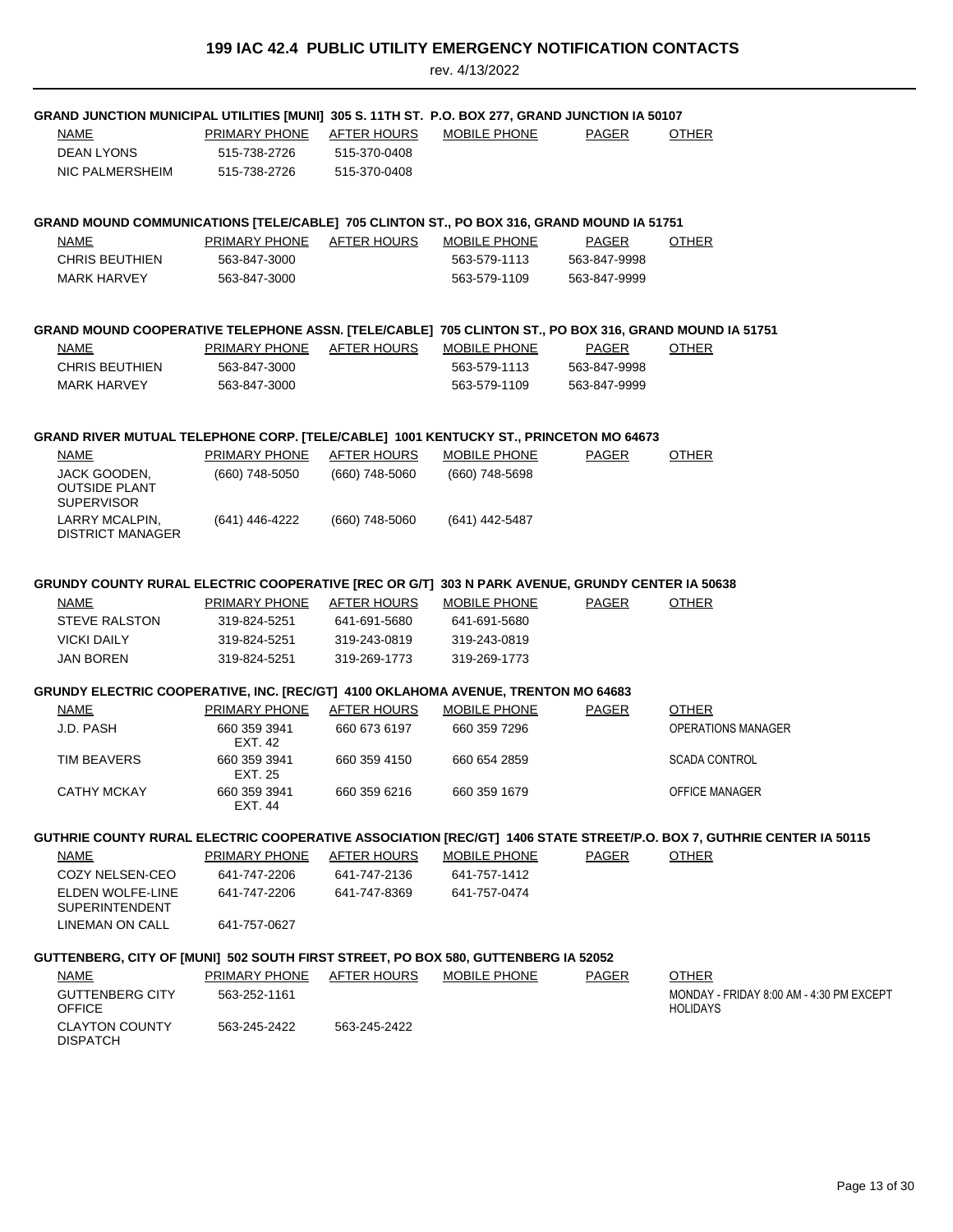| HARRISON COUNTY RURAL ELECTRIC COOPERATIVE [REC] 105 ENTERPRISE DR., WOODBINE IA 51579              |                           |                    |                     |              |                                                                                                                 |
|-----------------------------------------------------------------------------------------------------|---------------------------|--------------------|---------------------|--------------|-----------------------------------------------------------------------------------------------------------------|
| NAME                                                                                                | <b>PRIMARY PHONE</b>      | <u>AFTER HOURS</u> | <b>MOBILE PHONE</b> | <b>PAGER</b> | <b>OTHER</b>                                                                                                    |
| <b>SHADON BLUM</b>                                                                                  | 712-647-2727              | 712-647-2727       | 712-592-9689        |              |                                                                                                                 |
| <b>MIKE VANA</b>                                                                                    | 712-647-2727              | 712-647-2727       | 712-592-0939        |              |                                                                                                                 |
|                                                                                                     |                           |                    |                     |              |                                                                                                                 |
| HARTLEY MUNICIPAL UTILIES [MUNICIPAL UTILITY] 11 SOUTH CENTRAL AVE., HARTLEY IA 51346               |                           |                    |                     |              |                                                                                                                 |
| <b>NAME</b>                                                                                         | PRIMARY PHONE             | AFTER HOURS        | <b>MOBILE PHONE</b> | PAGER        | <b>OTHER</b>                                                                                                    |
| <b>JARON BENZ</b>                                                                                   | 712-928-2240              | 712-928-2345       | (515) 200-9100      |              |                                                                                                                 |
| <b>MILET KRACHT</b>                                                                                 | 712-928-2240              | 712-928-2345       | (712) 348-4945      |              |                                                                                                                 |
| HAWARDEN, CITY OF [MUNI] 1150 CENTRAL AVE., HAWARDEN IA 51023                                       |                           |                    |                     |              |                                                                                                                 |
| <b>NAME</b>                                                                                         | PRIMARY PHONE AFTER HOURS |                    | <b>MOBILE PHONE</b> | <b>PAGER</b> | <b>OTHER</b>                                                                                                    |
| <b>TRAVIS WATERMAN</b>                                                                              | 712-551-2565              | 712-551-2565       | 712-551-7900        |              |                                                                                                                 |
| WANDA WOODLEY                                                                                       | 712-551-2565              | 712-551-2565       | 712-551-6026        |              |                                                                                                                 |
|                                                                                                     |                           |                    |                     |              |                                                                                                                 |
| HAWKEYE TRI-COUNTY ELECTRIC COOPERATIVE [REC/GT] 24049 STATE HIGHWAY 9, CRESCO IA 52136             |                           |                    |                     |              |                                                                                                                 |
| <b>NAME</b>                                                                                         | PRIMARY PHONE             | AFTER HOURS        | <b>MOBILE PHONE</b> | <b>PAGER</b> | <b>OTHER</b>                                                                                                    |
| <b>COOPERATIVE</b><br><b>RESPONSE CENTER</b>                                                        | 800-658-2243              |                    |                     |              | CALL CENTER FOR HAWKEYE REC                                                                                     |
| <b>MICHAEL WALTON</b>                                                                               | 563-547-3801              |                    | 563-380-4783        |              | <b>OPERATIONS MANAGER</b>                                                                                       |
| RICK HAGEN                                                                                          | 563-547-3801              |                    | 563-203-0494        |              | LINE SUPERINTENDANT                                                                                             |
| HEART OF IOWA COMMUNICATIONS COOPERATIVE [TELE/CABLE] 502 MAIN ST., PO BOX 130, UNION IA 50258-0130 |                           |                    |                     |              |                                                                                                                 |
| <b>NAME</b>                                                                                         | PRIMARY PHONE             | <b>AFTER HOURS</b> | MOBILE PHONE        | PAGER        | <b>OTHER</b>                                                                                                    |
|                                                                                                     | 800-806-4482              |                    |                     |              |                                                                                                                 |
|                                                                                                     | 641-486-2211              |                    |                     |              |                                                                                                                 |
|                                                                                                     |                           |                    |                     |              |                                                                                                                 |
| HEARTLAND POWER COOPERATIVE [REC OR G/T] 216 JACKSON ST., THOMPSON IA 50478                         |                           |                    |                     |              |                                                                                                                 |
| NAME                                                                                                | PRIMARY PHONE AFTER HOURS |                    | <b>MOBILE PHONE</b> | <b>PAGER</b> | <b>OTHER</b>                                                                                                    |
| DAVE LOW                                                                                            | 641-590-1150              | 641-590-1150       | 641-590-1150        |              |                                                                                                                 |
| GABE MAYER                                                                                          | 712-363-2453              | 712-363-2453       | 712-363-2453        |              |                                                                                                                 |
| PETE PAULSON                                                                                        | 641-590-6956              | 641-590-6956       | 641-590-6956        |              |                                                                                                                 |
| <b>MANKATO MN 56002-3248</b>                                                                        |                           |                    |                     |              | HEARTLAND TELECOMMUNICATIONS COMPANY OF IOWA, D/B/A HICKORYTECH [TELE/CABLE] 221 EAST HICKORY ST., PO BOX 3248, |
| <b>NAME</b>                                                                                         | <b>PRIMARY PHONE</b>      | <b>AFTER HOURS</b> | <b>MOBILE PHONE</b> | <b>PAGER</b> | <b>OTHER</b>                                                                                                    |
| <b>PAUL HEINRICHS</b>                                                                               | 712-476-3407              |                    | 712-261-0283        |              | 712-472-4211 (HOME)                                                                                             |
| <b>SCOTT JOHNSON</b>                                                                                | 712-476-2121              |                    | 712-261-0440        |              | 712-472-4353 (HOME)                                                                                             |
| DAMON DUTZ                                                                                          | 507-386-3564              |                    | 507-420-2299        |              | 507-385-0752 (HOME)                                                                                             |
| HINTON, CITY OF [MUNI] 205 W. MAIN, PO BOX 1023, HINTON IA 51024                                    |                           |                    |                     |              |                                                                                                                 |
| NAME                                                                                                | <b>PRIMARY PHONE</b>      | <b>AFTER HOURS</b> | <b>MOBILE PHONE</b> | <b>PAGER</b> | <b>OTHER</b>                                                                                                    |
|                                                                                                     | 712-251-5786              | 712-490-6963       |                     |              |                                                                                                                 |
|                                                                                                     |                           |                    |                     |              |                                                                                                                 |
| HUBBARD CO-OP TELEPHONE ASSN. [TELE/CABLE] 306 EAST MAPLE ST., HUBBARD IA 50122                     |                           |                    |                     |              |                                                                                                                 |
| <b>NAME</b>                                                                                         | PRIMARY PHONE             | <b>AFTER HOURS</b> | <b>MOBILE PHONE</b> | <b>PAGER</b> | <b>OTHER</b>                                                                                                    |
| <b>KEN KISSINGER</b>                                                                                | 6418642216                | 6418642641         | 6416405742          |              |                                                                                                                 |
| <b>HARRIS STEINFELDT</b>                                                                            | 6418642216                | 6418643585         | 6416405725          |              |                                                                                                                 |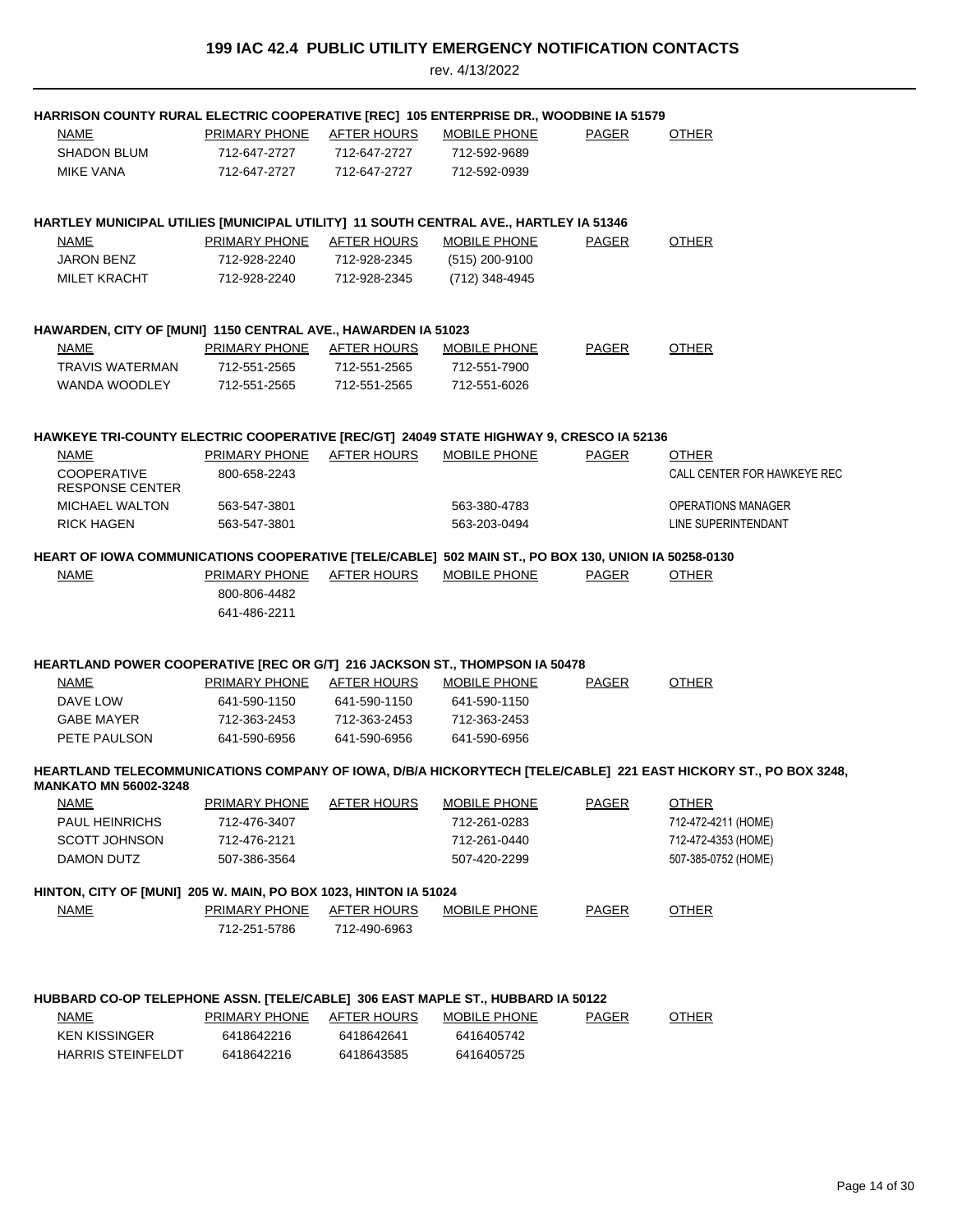| HUMBOLDT COUNTY RURAL ELECTRIC COOPERATIVE [REC/GT] 1210 13TH ST. NO., HUMBOLDT IA 50548-1199             |                      |                    |                     |              |                                                            |
|-----------------------------------------------------------------------------------------------------------|----------------------|--------------------|---------------------|--------------|------------------------------------------------------------|
| <b>NAME</b>                                                                                               | <b>PRIMARY PHONE</b> | <u>AFTER HOURS</u> | <b>MOBILE PHONE</b> | PAGER        | <b>OTHER</b>                                               |
|                                                                                                           | 800-994-3532         |                    |                     |              |                                                            |
|                                                                                                           |                      | 515-332-1616       |                     |              |                                                            |
|                                                                                                           |                      |                    |                     |              |                                                            |
| INDEPENDENCE LIGHT & POWER, TELECOMMUNICATIONS [MUNI] 711 7TH AVE NE, INDEPENDENCE IA 50644               |                      |                    |                     |              |                                                            |
| <b>NAME</b>                                                                                               | <b>PRIMARY PHONE</b> | <b>AFTER HOURS</b> | <b>MOBILE PHONE</b> | PAGER        | <b>OTHER</b>                                               |
| <b>KEVIN SIDLES</b>                                                                                       | 319-332-0100         | 319-334-2520       | 319-327-3000        |              |                                                            |
| <b>JOSH VANDENBURG</b>                                                                                    | 319-332-0100         | 319-334-2520       | 319-360-7941        |              |                                                            |
| TIM TUDOR                                                                                                 | 319-332-0100         | 319-334-2520       | 319-327-3003        |              |                                                            |
| INTER COUNTY CABLE CO. [TELE/CABLE] 127 JACKSON ST, BROOKLYN IA 52211                                     |                      |                    |                     |              |                                                            |
| <b>NAME</b>                                                                                               | PRIMARY PHONE        | <b>AFTER HOURS</b> | <b>MOBILE PHONE</b> | <b>PAGER</b> | <b>OTHER</b>                                               |
| <b>TOM THOMPSON</b>                                                                                       | 641-522-7000         | 877-610-0330       |                     |              | ICCC HAS THE TOWN OF BROOKLYN AND                          |
|                                                                                                           |                      |                    |                     |              | MALCOM                                                     |
| TIM ATKINSON                                                                                              | 641-522-9211         | 877-610-0330       |                     |              |                                                            |
| <b>DON GEPNER</b>                                                                                         | 641-522-9211         | 877-610-0330       |                     |              |                                                            |
|                                                                                                           |                      |                    |                     |              |                                                            |
| IOWA LAKES ELECTRIC COOPERATIVE [REC/GT] 702 S. 1ST ST., ESTHERVILLE IA 51334-2522                        |                      |                    |                     |              |                                                            |
| NAME                                                                                                      | PRIMARY PHONE        | AFTER HOURS        | <b>MOBILE PHONE</b> | PAGER        | <b>OTHER</b>                                               |
| <b>ILEC DISPATCH</b>                                                                                      | 800-225-4532         | 800-225-4532       |                     |              |                                                            |
| AARON RUSCHY                                                                                              | 712-362-6743         | 712-260-4023       | 712-260-4023        |              |                                                            |
| <b>BRIAN SCOTT</b>                                                                                        | 712-362-6746         | 712-260-4012       | 712-260-4012        |              |                                                            |
| IOWA TELECOM [TELE/CABLE] 403 W. 4TH ST. N. PO BOX 1046, NEWTON IA 50208                                  |                      |                    |                     |              |                                                            |
| <b>NAME</b>                                                                                               | <u>PRIMARY PHONE</u> | <u>AFTER HOURS</u> | <b>MOBILE PHONE</b> | <b>PAGER</b> | <b>OTHER</b>                                               |
| <b>REPAIR</b>                                                                                             | 1-877-901-4692       | 1-877-901-4692     |                     |              |                                                            |
|                                                                                                           |                      |                    |                     |              |                                                            |
|                                                                                                           |                      |                    |                     |              |                                                            |
| IOWA-AMERICAN WATER COMPANY (QUAD CITIES & CLINTON DISTRICTS) [IOU] 5201 GRAND AVENUE, DAVENPORT IA 52807 |                      |                    |                     |              |                                                            |
| <b>NAME</b>                                                                                               | PRIMARY PHONE        | AFTER HOURS        | MOBILE PHONE        | PAGER        | <b>OTHER</b>                                               |
| OPERATOR, EAST                                                                                            | 563-322-8814         | 563-322-8814       |                     |              | PLANT CONTROL ROOM IS STAFFED ON A 24/7                    |
| <b>RIVER STATION</b>                                                                                      |                      |                    |                     |              | BASIS.                                                     |
| <b>WATER TREATMENT</b><br><b>PLANT</b>                                                                    |                      |                    |                     |              |                                                            |
|                                                                                                           |                      |                    |                     |              |                                                            |
|                                                                                                           |                      |                    |                     |              |                                                            |
|                                                                                                           |                      |                    |                     |              |                                                            |
| ITC MIDWEST LLC [OTHER - TRANSMISSION COMPANY] 123 5TH STREET SE, CEDAR RAPIDS IA 52401                   |                      |                    |                     |              |                                                            |
| <b>NAME</b>                                                                                               | <b>PRIMARY PHONE</b> | <b>AFTER HOURS</b> | <b>MOBILE PHONE</b> | PAGER        | <b>OTHER</b>                                               |
| ULC DISPATCH DESK                                                                                         | 866-414-3750         | 866-414-3750       | 866-414-3750        |              |                                                            |
| TIM TESSIER                                                                                               | 515-639-3327         | 515-707-0880       | 515-707-0880        |              | PRIMARY PHONE NUMBER ON FILE IS STILL<br><b>ACTIVE BUT</b> |
|                                                                                                           |                      |                    |                     |              | WILL                                                       |
|                                                                                                           |                      |                    |                     |              | BE EVENTUALLY DISCONTINUED                                 |
|                                                                                                           |                      |                    |                     |              |                                                            |
| JEFFERSON TELEPHONE COMPANY [TELE/CABLE] 105 W. HARRISON, PO BOX 269, JEFFERSON IA 50129                  |                      |                    |                     |              |                                                            |
| <b>NAME</b>                                                                                               | PRIMARY PHONE        | AFTER HOURS        | <b>MOBILE PHONE</b> | <b>PAGER</b> | <b>OTHER</b>                                               |
|                                                                                                           | 515-386-2101         |                    |                     |              |                                                            |
|                                                                                                           |                      |                    |                     |              |                                                            |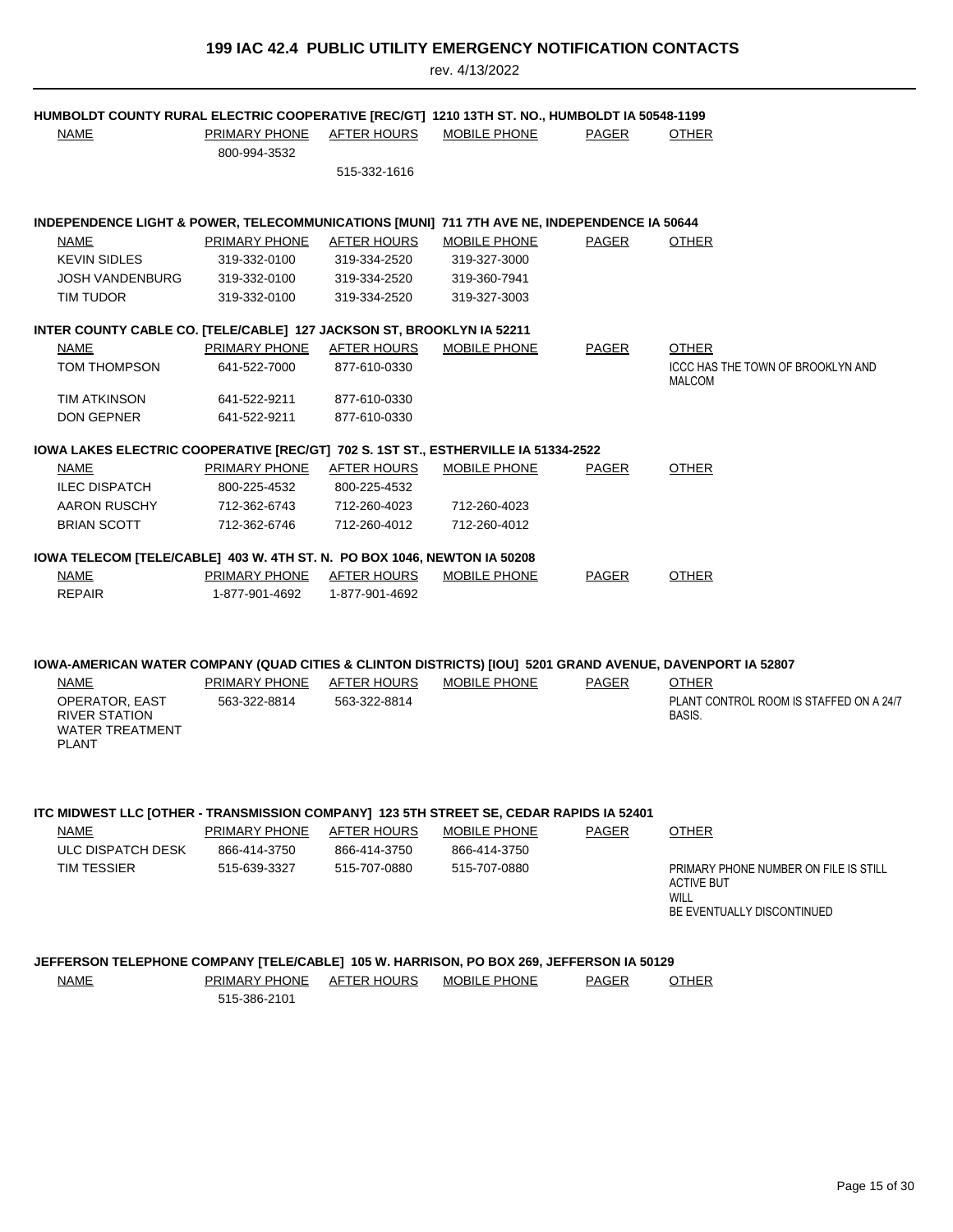| <b>NAME</b><br><b>PRIMARY PHONE</b><br><u>AFTER HOURS</u><br>MOBILE PHONE<br><b>PAGER</b><br><b>OTHER</b><br>PATRICK ANDERSON<br>8158582207 EXT<br>8158584349<br>815.858.4349<br>1502<br>8158582207 EXT<br><b>BOB PELELO</b><br>8158584142<br>815.858.4142<br>1249<br>KYLE BUROS<br>8158582207 EXT<br>8158584565<br>815.858.4565<br>1222<br>KEOKUK MUNICIPAL WATERWORKS [MUNI] 20 N 4TH ST, KEOKUK IA 52632<br><b>PAGER</b><br><b>OTHER</b><br>NAME<br>PRIMARY PHONE<br><b>AFTER HOURS</b><br>MOBILE PHONE<br><b>BILL COLE</b><br>391 795 0532<br>319 524 5285<br>WATER TREATMENT<br>319 524 2011<br>319 524 2011<br><b>PLANT</b><br>KIMBALLTON UTILITIES [MUNI] 203 E 1ST. ST., KIMBALLTON IA 51543<br>PAGER<br><b>OTHER</b><br>NAME<br>PRIMARY PHONE<br>AFTER HOURS<br><b>MOBILE PHONE</b><br><b>JIM MCCLAIN</b><br>712-773-3451<br>712-773-5762<br>BRAD MADSEN<br>712-773-3451<br>712-773-5454<br>712-249-2192<br>RANDY POLDBERG<br>712-773-3130<br>712-3131<br>712-249-0313<br>L & O POWER COOPERATIVE [REC/GT] 1302 S. UNION ST., ROCK RAPIDS IA 51246<br><b>PRIMARY PHONE</b><br><b>NAME</b><br><b>AFTER HOURS</b><br>MOBILE PHONE<br><b>PAGER</b><br><b>OTHER</b><br><b>TODD DIEREN</b><br>7124722556<br>7124722556<br>7124700000<br><b>CURT DIEREN</b><br>7124722556<br>7124722556<br>JEFF SCHRAM<br>7124722556<br>7124722556<br>LAKE MILLS, CITY OF [MUNI] 105 W MAIN ST, LAKE MILLS IA 50450<br><b>NAME</b><br><b>AFTER HOURS</b><br><b>OTHER</b><br>PRIMARY PHONE<br><b>MOBILE PHONE</b><br>PAGER<br>ROSS HANSON<br>641-592-2441<br>641-592-2441<br>641-590-2636<br>641-590-3040<br><b>SCOTT HAGENSON</b><br>641-592-2441<br>641-592-2300<br>641-590-0240<br><b>CAM EDGERTON</b><br>641-592-2442<br>641-592-4199<br>641-210-5625<br>LAKE VIEW, CITY OF [MUNI] 305 MAIN STREET, LAKE VIEW IA 51450<br><b>PAGER</b><br><b>OTHER</b><br><b>NAME</b><br><b>PRIMARY PHONE</b><br><b>AFTER HOURS</b><br><b>MOBILE PHONE</b><br><b>WILLIAM LENERS</b><br>(712) 657-2122<br>(712) 657-2122<br>(712) 887-0693<br><b>SCOTT PETERSON</b><br>(712) 657-2634<br>(712) 657-2122<br>(712) 657-9604<br><b>JEFF ROSS</b><br>(712) 657-2122<br>(712) 657-2122<br>(712) 830-5957<br>LAPORTE CITY UTILITIES [MUNI] 403 MAIN ST, LAPORTE CITY IA 50651<br><b>NAME</b><br><b>PRIMARY PHONE</b><br><b>AFTER HOURS</b><br><b>OTHER</b><br><b>MOBILE PHONE</b><br>PAGER<br><b>MILL MATTHES</b><br>319-342-3139<br>319-239-4918<br><b>CASEY STIKA</b><br>319-342-3139<br>563-379-4845<br>563-379-4845<br><b>SPENCER BRUESS</b><br>319-342-3139<br>319-883-0226<br>LAURENS MUNICIPAL LIGHT AND POWER PLANT [MUNI] 272 N. THIRD STREET, LAURENS IA 50554<br><b>PRIMARY PHONE</b><br><b>AFTER HOURS</b><br><b>MOBILE PHONE</b><br><b>PAGER</b><br><b>OTHER</b><br><u>NAME</u><br>CHAD CLEVELAND<br>712-841-4610<br>712-841-4610<br>712-845-6060<br>IN AN EMERGENCY, CALL CELL NUMBER FIRST<br><b>REID PRINS</b><br>712-841-4610<br>712-841-4610<br>712-845-6062<br>IN AN EMERGENCY, CALL CELL NUMBER FIRST<br><b>CALEB ROETTGER</b><br>712-841-4610<br>IN AN EMERGENCY, CALL CELL NUMBER FIRST<br>712-841-4610<br>712-845-6061<br>LAWLER, CITY OF [MUNI] 414 E. GROVE STREET, LAWLER IA 52154<br><u>NAME</u><br><b>PRIMARY PHONE</b><br><b>AFTER HOURS</b><br><b>MOBILE PHONE</b><br><b>PAGER</b><br><b>OTHER</b><br>JAY UHLENHAKE<br>563-238-3614<br>563-238-2631<br>563-380-8871<br><b>SUZETTE BRYNE</b><br>563-238-3614<br>CHICKASAW COUNTY<br>641-394-4171<br>SHERIFF | JO-CARROLL ENERGY, INC. (NFP) [REC OR G/T] 103 CHICAGO AVENUE, SAVANNA IL 61074 |  |  |  |
|---------------------------------------------------------------------------------------------------------------------------------------------------------------------------------------------------------------------------------------------------------------------------------------------------------------------------------------------------------------------------------------------------------------------------------------------------------------------------------------------------------------------------------------------------------------------------------------------------------------------------------------------------------------------------------------------------------------------------------------------------------------------------------------------------------------------------------------------------------------------------------------------------------------------------------------------------------------------------------------------------------------------------------------------------------------------------------------------------------------------------------------------------------------------------------------------------------------------------------------------------------------------------------------------------------------------------------------------------------------------------------------------------------------------------------------------------------------------------------------------------------------------------------------------------------------------------------------------------------------------------------------------------------------------------------------------------------------------------------------------------------------------------------------------------------------------------------------------------------------------------------------------------------------------------------------------------------------------------------------------------------------------------------------------------------------------------------------------------------------------------------------------------------------------------------------------------------------------------------------------------------------------------------------------------------------------------------------------------------------------------------------------------------------------------------------------------------------------------------------------------------------------------------------------------------------------------------------------------------------------------------------------------------------------------------------------------------------------------------------------------------------------------------------------------------------------------------------------------------------------------------------------------------------------------------------------------------------------------------------------------------------------------------------------------------------------------------------------------------------------------------------------------------------------------------------------------------------------------------------------------------------------------------------------------------------------------------------------------------------------------------------------------------------------------------------------------------|---------------------------------------------------------------------------------|--|--|--|
|                                                                                                                                                                                                                                                                                                                                                                                                                                                                                                                                                                                                                                                                                                                                                                                                                                                                                                                                                                                                                                                                                                                                                                                                                                                                                                                                                                                                                                                                                                                                                                                                                                                                                                                                                                                                                                                                                                                                                                                                                                                                                                                                                                                                                                                                                                                                                                                                                                                                                                                                                                                                                                                                                                                                                                                                                                                                                                                                                                                                                                                                                                                                                                                                                                                                                                                                                                                                                                                         |                                                                                 |  |  |  |
|                                                                                                                                                                                                                                                                                                                                                                                                                                                                                                                                                                                                                                                                                                                                                                                                                                                                                                                                                                                                                                                                                                                                                                                                                                                                                                                                                                                                                                                                                                                                                                                                                                                                                                                                                                                                                                                                                                                                                                                                                                                                                                                                                                                                                                                                                                                                                                                                                                                                                                                                                                                                                                                                                                                                                                                                                                                                                                                                                                                                                                                                                                                                                                                                                                                                                                                                                                                                                                                         |                                                                                 |  |  |  |
|                                                                                                                                                                                                                                                                                                                                                                                                                                                                                                                                                                                                                                                                                                                                                                                                                                                                                                                                                                                                                                                                                                                                                                                                                                                                                                                                                                                                                                                                                                                                                                                                                                                                                                                                                                                                                                                                                                                                                                                                                                                                                                                                                                                                                                                                                                                                                                                                                                                                                                                                                                                                                                                                                                                                                                                                                                                                                                                                                                                                                                                                                                                                                                                                                                                                                                                                                                                                                                                         |                                                                                 |  |  |  |
|                                                                                                                                                                                                                                                                                                                                                                                                                                                                                                                                                                                                                                                                                                                                                                                                                                                                                                                                                                                                                                                                                                                                                                                                                                                                                                                                                                                                                                                                                                                                                                                                                                                                                                                                                                                                                                                                                                                                                                                                                                                                                                                                                                                                                                                                                                                                                                                                                                                                                                                                                                                                                                                                                                                                                                                                                                                                                                                                                                                                                                                                                                                                                                                                                                                                                                                                                                                                                                                         |                                                                                 |  |  |  |
|                                                                                                                                                                                                                                                                                                                                                                                                                                                                                                                                                                                                                                                                                                                                                                                                                                                                                                                                                                                                                                                                                                                                                                                                                                                                                                                                                                                                                                                                                                                                                                                                                                                                                                                                                                                                                                                                                                                                                                                                                                                                                                                                                                                                                                                                                                                                                                                                                                                                                                                                                                                                                                                                                                                                                                                                                                                                                                                                                                                                                                                                                                                                                                                                                                                                                                                                                                                                                                                         |                                                                                 |  |  |  |
|                                                                                                                                                                                                                                                                                                                                                                                                                                                                                                                                                                                                                                                                                                                                                                                                                                                                                                                                                                                                                                                                                                                                                                                                                                                                                                                                                                                                                                                                                                                                                                                                                                                                                                                                                                                                                                                                                                                                                                                                                                                                                                                                                                                                                                                                                                                                                                                                                                                                                                                                                                                                                                                                                                                                                                                                                                                                                                                                                                                                                                                                                                                                                                                                                                                                                                                                                                                                                                                         |                                                                                 |  |  |  |
|                                                                                                                                                                                                                                                                                                                                                                                                                                                                                                                                                                                                                                                                                                                                                                                                                                                                                                                                                                                                                                                                                                                                                                                                                                                                                                                                                                                                                                                                                                                                                                                                                                                                                                                                                                                                                                                                                                                                                                                                                                                                                                                                                                                                                                                                                                                                                                                                                                                                                                                                                                                                                                                                                                                                                                                                                                                                                                                                                                                                                                                                                                                                                                                                                                                                                                                                                                                                                                                         |                                                                                 |  |  |  |
|                                                                                                                                                                                                                                                                                                                                                                                                                                                                                                                                                                                                                                                                                                                                                                                                                                                                                                                                                                                                                                                                                                                                                                                                                                                                                                                                                                                                                                                                                                                                                                                                                                                                                                                                                                                                                                                                                                                                                                                                                                                                                                                                                                                                                                                                                                                                                                                                                                                                                                                                                                                                                                                                                                                                                                                                                                                                                                                                                                                                                                                                                                                                                                                                                                                                                                                                                                                                                                                         |                                                                                 |  |  |  |
|                                                                                                                                                                                                                                                                                                                                                                                                                                                                                                                                                                                                                                                                                                                                                                                                                                                                                                                                                                                                                                                                                                                                                                                                                                                                                                                                                                                                                                                                                                                                                                                                                                                                                                                                                                                                                                                                                                                                                                                                                                                                                                                                                                                                                                                                                                                                                                                                                                                                                                                                                                                                                                                                                                                                                                                                                                                                                                                                                                                                                                                                                                                                                                                                                                                                                                                                                                                                                                                         |                                                                                 |  |  |  |
|                                                                                                                                                                                                                                                                                                                                                                                                                                                                                                                                                                                                                                                                                                                                                                                                                                                                                                                                                                                                                                                                                                                                                                                                                                                                                                                                                                                                                                                                                                                                                                                                                                                                                                                                                                                                                                                                                                                                                                                                                                                                                                                                                                                                                                                                                                                                                                                                                                                                                                                                                                                                                                                                                                                                                                                                                                                                                                                                                                                                                                                                                                                                                                                                                                                                                                                                                                                                                                                         |                                                                                 |  |  |  |
|                                                                                                                                                                                                                                                                                                                                                                                                                                                                                                                                                                                                                                                                                                                                                                                                                                                                                                                                                                                                                                                                                                                                                                                                                                                                                                                                                                                                                                                                                                                                                                                                                                                                                                                                                                                                                                                                                                                                                                                                                                                                                                                                                                                                                                                                                                                                                                                                                                                                                                                                                                                                                                                                                                                                                                                                                                                                                                                                                                                                                                                                                                                                                                                                                                                                                                                                                                                                                                                         |                                                                                 |  |  |  |
|                                                                                                                                                                                                                                                                                                                                                                                                                                                                                                                                                                                                                                                                                                                                                                                                                                                                                                                                                                                                                                                                                                                                                                                                                                                                                                                                                                                                                                                                                                                                                                                                                                                                                                                                                                                                                                                                                                                                                                                                                                                                                                                                                                                                                                                                                                                                                                                                                                                                                                                                                                                                                                                                                                                                                                                                                                                                                                                                                                                                                                                                                                                                                                                                                                                                                                                                                                                                                                                         |                                                                                 |  |  |  |
|                                                                                                                                                                                                                                                                                                                                                                                                                                                                                                                                                                                                                                                                                                                                                                                                                                                                                                                                                                                                                                                                                                                                                                                                                                                                                                                                                                                                                                                                                                                                                                                                                                                                                                                                                                                                                                                                                                                                                                                                                                                                                                                                                                                                                                                                                                                                                                                                                                                                                                                                                                                                                                                                                                                                                                                                                                                                                                                                                                                                                                                                                                                                                                                                                                                                                                                                                                                                                                                         |                                                                                 |  |  |  |
|                                                                                                                                                                                                                                                                                                                                                                                                                                                                                                                                                                                                                                                                                                                                                                                                                                                                                                                                                                                                                                                                                                                                                                                                                                                                                                                                                                                                                                                                                                                                                                                                                                                                                                                                                                                                                                                                                                                                                                                                                                                                                                                                                                                                                                                                                                                                                                                                                                                                                                                                                                                                                                                                                                                                                                                                                                                                                                                                                                                                                                                                                                                                                                                                                                                                                                                                                                                                                                                         |                                                                                 |  |  |  |
|                                                                                                                                                                                                                                                                                                                                                                                                                                                                                                                                                                                                                                                                                                                                                                                                                                                                                                                                                                                                                                                                                                                                                                                                                                                                                                                                                                                                                                                                                                                                                                                                                                                                                                                                                                                                                                                                                                                                                                                                                                                                                                                                                                                                                                                                                                                                                                                                                                                                                                                                                                                                                                                                                                                                                                                                                                                                                                                                                                                                                                                                                                                                                                                                                                                                                                                                                                                                                                                         |                                                                                 |  |  |  |
|                                                                                                                                                                                                                                                                                                                                                                                                                                                                                                                                                                                                                                                                                                                                                                                                                                                                                                                                                                                                                                                                                                                                                                                                                                                                                                                                                                                                                                                                                                                                                                                                                                                                                                                                                                                                                                                                                                                                                                                                                                                                                                                                                                                                                                                                                                                                                                                                                                                                                                                                                                                                                                                                                                                                                                                                                                                                                                                                                                                                                                                                                                                                                                                                                                                                                                                                                                                                                                                         |                                                                                 |  |  |  |
|                                                                                                                                                                                                                                                                                                                                                                                                                                                                                                                                                                                                                                                                                                                                                                                                                                                                                                                                                                                                                                                                                                                                                                                                                                                                                                                                                                                                                                                                                                                                                                                                                                                                                                                                                                                                                                                                                                                                                                                                                                                                                                                                                                                                                                                                                                                                                                                                                                                                                                                                                                                                                                                                                                                                                                                                                                                                                                                                                                                                                                                                                                                                                                                                                                                                                                                                                                                                                                                         |                                                                                 |  |  |  |
|                                                                                                                                                                                                                                                                                                                                                                                                                                                                                                                                                                                                                                                                                                                                                                                                                                                                                                                                                                                                                                                                                                                                                                                                                                                                                                                                                                                                                                                                                                                                                                                                                                                                                                                                                                                                                                                                                                                                                                                                                                                                                                                                                                                                                                                                                                                                                                                                                                                                                                                                                                                                                                                                                                                                                                                                                                                                                                                                                                                                                                                                                                                                                                                                                                                                                                                                                                                                                                                         |                                                                                 |  |  |  |
|                                                                                                                                                                                                                                                                                                                                                                                                                                                                                                                                                                                                                                                                                                                                                                                                                                                                                                                                                                                                                                                                                                                                                                                                                                                                                                                                                                                                                                                                                                                                                                                                                                                                                                                                                                                                                                                                                                                                                                                                                                                                                                                                                                                                                                                                                                                                                                                                                                                                                                                                                                                                                                                                                                                                                                                                                                                                                                                                                                                                                                                                                                                                                                                                                                                                                                                                                                                                                                                         |                                                                                 |  |  |  |
|                                                                                                                                                                                                                                                                                                                                                                                                                                                                                                                                                                                                                                                                                                                                                                                                                                                                                                                                                                                                                                                                                                                                                                                                                                                                                                                                                                                                                                                                                                                                                                                                                                                                                                                                                                                                                                                                                                                                                                                                                                                                                                                                                                                                                                                                                                                                                                                                                                                                                                                                                                                                                                                                                                                                                                                                                                                                                                                                                                                                                                                                                                                                                                                                                                                                                                                                                                                                                                                         |                                                                                 |  |  |  |
|                                                                                                                                                                                                                                                                                                                                                                                                                                                                                                                                                                                                                                                                                                                                                                                                                                                                                                                                                                                                                                                                                                                                                                                                                                                                                                                                                                                                                                                                                                                                                                                                                                                                                                                                                                                                                                                                                                                                                                                                                                                                                                                                                                                                                                                                                                                                                                                                                                                                                                                                                                                                                                                                                                                                                                                                                                                                                                                                                                                                                                                                                                                                                                                                                                                                                                                                                                                                                                                         |                                                                                 |  |  |  |
|                                                                                                                                                                                                                                                                                                                                                                                                                                                                                                                                                                                                                                                                                                                                                                                                                                                                                                                                                                                                                                                                                                                                                                                                                                                                                                                                                                                                                                                                                                                                                                                                                                                                                                                                                                                                                                                                                                                                                                                                                                                                                                                                                                                                                                                                                                                                                                                                                                                                                                                                                                                                                                                                                                                                                                                                                                                                                                                                                                                                                                                                                                                                                                                                                                                                                                                                                                                                                                                         |                                                                                 |  |  |  |
|                                                                                                                                                                                                                                                                                                                                                                                                                                                                                                                                                                                                                                                                                                                                                                                                                                                                                                                                                                                                                                                                                                                                                                                                                                                                                                                                                                                                                                                                                                                                                                                                                                                                                                                                                                                                                                                                                                                                                                                                                                                                                                                                                                                                                                                                                                                                                                                                                                                                                                                                                                                                                                                                                                                                                                                                                                                                                                                                                                                                                                                                                                                                                                                                                                                                                                                                                                                                                                                         |                                                                                 |  |  |  |
|                                                                                                                                                                                                                                                                                                                                                                                                                                                                                                                                                                                                                                                                                                                                                                                                                                                                                                                                                                                                                                                                                                                                                                                                                                                                                                                                                                                                                                                                                                                                                                                                                                                                                                                                                                                                                                                                                                                                                                                                                                                                                                                                                                                                                                                                                                                                                                                                                                                                                                                                                                                                                                                                                                                                                                                                                                                                                                                                                                                                                                                                                                                                                                                                                                                                                                                                                                                                                                                         |                                                                                 |  |  |  |
|                                                                                                                                                                                                                                                                                                                                                                                                                                                                                                                                                                                                                                                                                                                                                                                                                                                                                                                                                                                                                                                                                                                                                                                                                                                                                                                                                                                                                                                                                                                                                                                                                                                                                                                                                                                                                                                                                                                                                                                                                                                                                                                                                                                                                                                                                                                                                                                                                                                                                                                                                                                                                                                                                                                                                                                                                                                                                                                                                                                                                                                                                                                                                                                                                                                                                                                                                                                                                                                         |                                                                                 |  |  |  |
|                                                                                                                                                                                                                                                                                                                                                                                                                                                                                                                                                                                                                                                                                                                                                                                                                                                                                                                                                                                                                                                                                                                                                                                                                                                                                                                                                                                                                                                                                                                                                                                                                                                                                                                                                                                                                                                                                                                                                                                                                                                                                                                                                                                                                                                                                                                                                                                                                                                                                                                                                                                                                                                                                                                                                                                                                                                                                                                                                                                                                                                                                                                                                                                                                                                                                                                                                                                                                                                         |                                                                                 |  |  |  |
|                                                                                                                                                                                                                                                                                                                                                                                                                                                                                                                                                                                                                                                                                                                                                                                                                                                                                                                                                                                                                                                                                                                                                                                                                                                                                                                                                                                                                                                                                                                                                                                                                                                                                                                                                                                                                                                                                                                                                                                                                                                                                                                                                                                                                                                                                                                                                                                                                                                                                                                                                                                                                                                                                                                                                                                                                                                                                                                                                                                                                                                                                                                                                                                                                                                                                                                                                                                                                                                         |                                                                                 |  |  |  |
|                                                                                                                                                                                                                                                                                                                                                                                                                                                                                                                                                                                                                                                                                                                                                                                                                                                                                                                                                                                                                                                                                                                                                                                                                                                                                                                                                                                                                                                                                                                                                                                                                                                                                                                                                                                                                                                                                                                                                                                                                                                                                                                                                                                                                                                                                                                                                                                                                                                                                                                                                                                                                                                                                                                                                                                                                                                                                                                                                                                                                                                                                                                                                                                                                                                                                                                                                                                                                                                         |                                                                                 |  |  |  |
|                                                                                                                                                                                                                                                                                                                                                                                                                                                                                                                                                                                                                                                                                                                                                                                                                                                                                                                                                                                                                                                                                                                                                                                                                                                                                                                                                                                                                                                                                                                                                                                                                                                                                                                                                                                                                                                                                                                                                                                                                                                                                                                                                                                                                                                                                                                                                                                                                                                                                                                                                                                                                                                                                                                                                                                                                                                                                                                                                                                                                                                                                                                                                                                                                                                                                                                                                                                                                                                         |                                                                                 |  |  |  |
|                                                                                                                                                                                                                                                                                                                                                                                                                                                                                                                                                                                                                                                                                                                                                                                                                                                                                                                                                                                                                                                                                                                                                                                                                                                                                                                                                                                                                                                                                                                                                                                                                                                                                                                                                                                                                                                                                                                                                                                                                                                                                                                                                                                                                                                                                                                                                                                                                                                                                                                                                                                                                                                                                                                                                                                                                                                                                                                                                                                                                                                                                                                                                                                                                                                                                                                                                                                                                                                         |                                                                                 |  |  |  |
|                                                                                                                                                                                                                                                                                                                                                                                                                                                                                                                                                                                                                                                                                                                                                                                                                                                                                                                                                                                                                                                                                                                                                                                                                                                                                                                                                                                                                                                                                                                                                                                                                                                                                                                                                                                                                                                                                                                                                                                                                                                                                                                                                                                                                                                                                                                                                                                                                                                                                                                                                                                                                                                                                                                                                                                                                                                                                                                                                                                                                                                                                                                                                                                                                                                                                                                                                                                                                                                         |                                                                                 |  |  |  |
|                                                                                                                                                                                                                                                                                                                                                                                                                                                                                                                                                                                                                                                                                                                                                                                                                                                                                                                                                                                                                                                                                                                                                                                                                                                                                                                                                                                                                                                                                                                                                                                                                                                                                                                                                                                                                                                                                                                                                                                                                                                                                                                                                                                                                                                                                                                                                                                                                                                                                                                                                                                                                                                                                                                                                                                                                                                                                                                                                                                                                                                                                                                                                                                                                                                                                                                                                                                                                                                         |                                                                                 |  |  |  |
|                                                                                                                                                                                                                                                                                                                                                                                                                                                                                                                                                                                                                                                                                                                                                                                                                                                                                                                                                                                                                                                                                                                                                                                                                                                                                                                                                                                                                                                                                                                                                                                                                                                                                                                                                                                                                                                                                                                                                                                                                                                                                                                                                                                                                                                                                                                                                                                                                                                                                                                                                                                                                                                                                                                                                                                                                                                                                                                                                                                                                                                                                                                                                                                                                                                                                                                                                                                                                                                         |                                                                                 |  |  |  |
|                                                                                                                                                                                                                                                                                                                                                                                                                                                                                                                                                                                                                                                                                                                                                                                                                                                                                                                                                                                                                                                                                                                                                                                                                                                                                                                                                                                                                                                                                                                                                                                                                                                                                                                                                                                                                                                                                                                                                                                                                                                                                                                                                                                                                                                                                                                                                                                                                                                                                                                                                                                                                                                                                                                                                                                                                                                                                                                                                                                                                                                                                                                                                                                                                                                                                                                                                                                                                                                         |                                                                                 |  |  |  |
|                                                                                                                                                                                                                                                                                                                                                                                                                                                                                                                                                                                                                                                                                                                                                                                                                                                                                                                                                                                                                                                                                                                                                                                                                                                                                                                                                                                                                                                                                                                                                                                                                                                                                                                                                                                                                                                                                                                                                                                                                                                                                                                                                                                                                                                                                                                                                                                                                                                                                                                                                                                                                                                                                                                                                                                                                                                                                                                                                                                                                                                                                                                                                                                                                                                                                                                                                                                                                                                         |                                                                                 |  |  |  |
|                                                                                                                                                                                                                                                                                                                                                                                                                                                                                                                                                                                                                                                                                                                                                                                                                                                                                                                                                                                                                                                                                                                                                                                                                                                                                                                                                                                                                                                                                                                                                                                                                                                                                                                                                                                                                                                                                                                                                                                                                                                                                                                                                                                                                                                                                                                                                                                                                                                                                                                                                                                                                                                                                                                                                                                                                                                                                                                                                                                                                                                                                                                                                                                                                                                                                                                                                                                                                                                         |                                                                                 |  |  |  |
|                                                                                                                                                                                                                                                                                                                                                                                                                                                                                                                                                                                                                                                                                                                                                                                                                                                                                                                                                                                                                                                                                                                                                                                                                                                                                                                                                                                                                                                                                                                                                                                                                                                                                                                                                                                                                                                                                                                                                                                                                                                                                                                                                                                                                                                                                                                                                                                                                                                                                                                                                                                                                                                                                                                                                                                                                                                                                                                                                                                                                                                                                                                                                                                                                                                                                                                                                                                                                                                         |                                                                                 |  |  |  |
|                                                                                                                                                                                                                                                                                                                                                                                                                                                                                                                                                                                                                                                                                                                                                                                                                                                                                                                                                                                                                                                                                                                                                                                                                                                                                                                                                                                                                                                                                                                                                                                                                                                                                                                                                                                                                                                                                                                                                                                                                                                                                                                                                                                                                                                                                                                                                                                                                                                                                                                                                                                                                                                                                                                                                                                                                                                                                                                                                                                                                                                                                                                                                                                                                                                                                                                                                                                                                                                         |                                                                                 |  |  |  |
|                                                                                                                                                                                                                                                                                                                                                                                                                                                                                                                                                                                                                                                                                                                                                                                                                                                                                                                                                                                                                                                                                                                                                                                                                                                                                                                                                                                                                                                                                                                                                                                                                                                                                                                                                                                                                                                                                                                                                                                                                                                                                                                                                                                                                                                                                                                                                                                                                                                                                                                                                                                                                                                                                                                                                                                                                                                                                                                                                                                                                                                                                                                                                                                                                                                                                                                                                                                                                                                         |                                                                                 |  |  |  |
|                                                                                                                                                                                                                                                                                                                                                                                                                                                                                                                                                                                                                                                                                                                                                                                                                                                                                                                                                                                                                                                                                                                                                                                                                                                                                                                                                                                                                                                                                                                                                                                                                                                                                                                                                                                                                                                                                                                                                                                                                                                                                                                                                                                                                                                                                                                                                                                                                                                                                                                                                                                                                                                                                                                                                                                                                                                                                                                                                                                                                                                                                                                                                                                                                                                                                                                                                                                                                                                         |                                                                                 |  |  |  |
|                                                                                                                                                                                                                                                                                                                                                                                                                                                                                                                                                                                                                                                                                                                                                                                                                                                                                                                                                                                                                                                                                                                                                                                                                                                                                                                                                                                                                                                                                                                                                                                                                                                                                                                                                                                                                                                                                                                                                                                                                                                                                                                                                                                                                                                                                                                                                                                                                                                                                                                                                                                                                                                                                                                                                                                                                                                                                                                                                                                                                                                                                                                                                                                                                                                                                                                                                                                                                                                         |                                                                                 |  |  |  |
|                                                                                                                                                                                                                                                                                                                                                                                                                                                                                                                                                                                                                                                                                                                                                                                                                                                                                                                                                                                                                                                                                                                                                                                                                                                                                                                                                                                                                                                                                                                                                                                                                                                                                                                                                                                                                                                                                                                                                                                                                                                                                                                                                                                                                                                                                                                                                                                                                                                                                                                                                                                                                                                                                                                                                                                                                                                                                                                                                                                                                                                                                                                                                                                                                                                                                                                                                                                                                                                         |                                                                                 |  |  |  |
|                                                                                                                                                                                                                                                                                                                                                                                                                                                                                                                                                                                                                                                                                                                                                                                                                                                                                                                                                                                                                                                                                                                                                                                                                                                                                                                                                                                                                                                                                                                                                                                                                                                                                                                                                                                                                                                                                                                                                                                                                                                                                                                                                                                                                                                                                                                                                                                                                                                                                                                                                                                                                                                                                                                                                                                                                                                                                                                                                                                                                                                                                                                                                                                                                                                                                                                                                                                                                                                         |                                                                                 |  |  |  |
|                                                                                                                                                                                                                                                                                                                                                                                                                                                                                                                                                                                                                                                                                                                                                                                                                                                                                                                                                                                                                                                                                                                                                                                                                                                                                                                                                                                                                                                                                                                                                                                                                                                                                                                                                                                                                                                                                                                                                                                                                                                                                                                                                                                                                                                                                                                                                                                                                                                                                                                                                                                                                                                                                                                                                                                                                                                                                                                                                                                                                                                                                                                                                                                                                                                                                                                                                                                                                                                         |                                                                                 |  |  |  |
|                                                                                                                                                                                                                                                                                                                                                                                                                                                                                                                                                                                                                                                                                                                                                                                                                                                                                                                                                                                                                                                                                                                                                                                                                                                                                                                                                                                                                                                                                                                                                                                                                                                                                                                                                                                                                                                                                                                                                                                                                                                                                                                                                                                                                                                                                                                                                                                                                                                                                                                                                                                                                                                                                                                                                                                                                                                                                                                                                                                                                                                                                                                                                                                                                                                                                                                                                                                                                                                         |                                                                                 |  |  |  |
|                                                                                                                                                                                                                                                                                                                                                                                                                                                                                                                                                                                                                                                                                                                                                                                                                                                                                                                                                                                                                                                                                                                                                                                                                                                                                                                                                                                                                                                                                                                                                                                                                                                                                                                                                                                                                                                                                                                                                                                                                                                                                                                                                                                                                                                                                                                                                                                                                                                                                                                                                                                                                                                                                                                                                                                                                                                                                                                                                                                                                                                                                                                                                                                                                                                                                                                                                                                                                                                         |                                                                                 |  |  |  |
|                                                                                                                                                                                                                                                                                                                                                                                                                                                                                                                                                                                                                                                                                                                                                                                                                                                                                                                                                                                                                                                                                                                                                                                                                                                                                                                                                                                                                                                                                                                                                                                                                                                                                                                                                                                                                                                                                                                                                                                                                                                                                                                                                                                                                                                                                                                                                                                                                                                                                                                                                                                                                                                                                                                                                                                                                                                                                                                                                                                                                                                                                                                                                                                                                                                                                                                                                                                                                                                         |                                                                                 |  |  |  |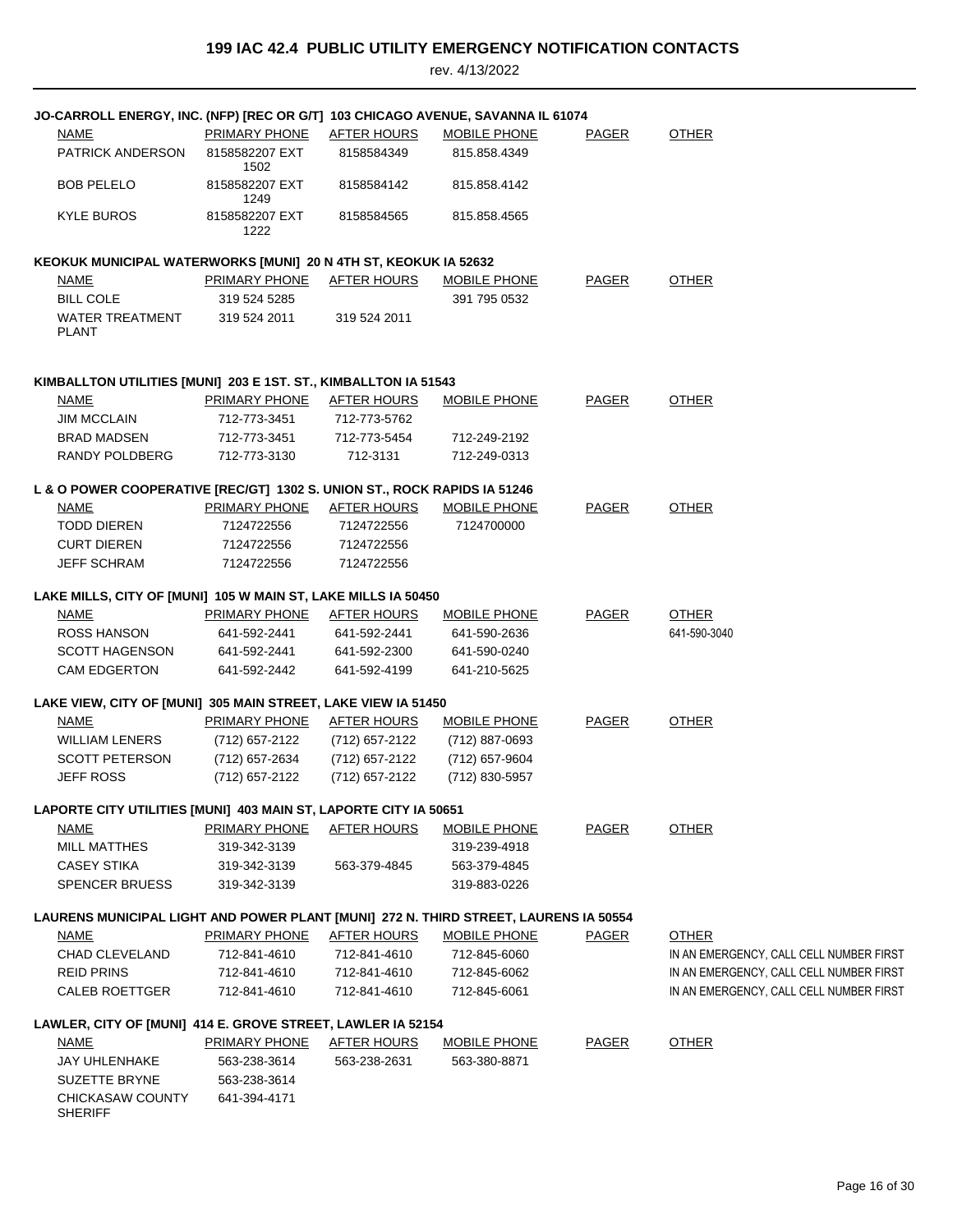| LEHIGH VALLEY COOP TELEPHONE ASSOCIATION [TELE/CABLE] 9090 TAYLOR ROAD, LEHIGH IA 50557              |                           |                    |                     |              |                                                              |
|------------------------------------------------------------------------------------------------------|---------------------------|--------------------|---------------------|--------------|--------------------------------------------------------------|
| <b>NAME</b>                                                                                          | <b>PRIMARY PHONE</b>      | <b>AFTER HOURS</b> | MOBILE PHONE        | <b>PAGER</b> | <b>OTHER</b>                                                 |
| LEHIGH VALLEY<br><b>COOP TELEPHONE</b>                                                               | 515-359-2211              | 1-800-417-8685     |                     |              |                                                              |
| <b>JIM SUCHAN</b>                                                                                    | 515-359-2211              | 515-352-3039       | 515-351-0072        |              |                                                              |
| <b>KEN KRUSE</b>                                                                                     | 515-359-2211              | 515-548-3614       | 515-351-0071        |              |                                                              |
| LIBERTY COMMUNICATIONS [TELE/CABLE] 413 NORTH CALHOUN STR., WEST LIBERTY IA 52776                    |                           |                    |                     |              |                                                              |
| <b>NAME</b>                                                                                          | PRIMARY PHONE             | <b>AFTER HOURS</b> | <b>MOBILE PHONE</b> | <b>PAGER</b> | <b>OTHER</b>                                                 |
| <b>IOWA NETWORK</b><br>SERVICE, SINC                                                                 | 1-888-638-4671            | 1-515-830-0440     |                     |              |                                                              |
| <b>LIBERTY</b><br><b>COMMUNICATIONS</b>                                                              | 1-319-627-2145            | 1-319-627-4611     |                     |              | 4611 NUMBER HAS RECORDING AND RINGS THE<br>PAGER WHEN CALLED |
| LIBERTY UTILITIES [INVESTOR-OWNED UTILITY] 2457 HILTON ROAD, KEOKUK IA 52632                         |                           |                    |                     |              |                                                              |
| <b>NAME</b>                                                                                          | PRIMARY PHONE             | AFTER HOURS        | <b>MOBILE PHONE</b> | PAGER        | <b>OTHER</b>                                                 |
| DAVID JACOBSMEIER                                                                                    | 1-573-248-4875            | 1-573-248-4875     | 1-573-248-4875      |              | DAVID.JACOBSMEIER@LIBERTYUTILITIES.COM                       |
| RANDY RIDDLE                                                                                         | 1-573-248-7517            | 1-573-248-7517     | 1-573-248-7517      |              |                                                              |
| LINEVILLE MUNICIPAL GAS [MUNI] PO BOX 206, UNIONVILLE MO 63565-206                                   |                           |                    |                     |              |                                                              |
| NAME                                                                                                 | PRIMARY PHONE             | <b>AFTER HOURS</b> | <b>MOBILE PHONE</b> | <b>PAGER</b> | <b>OTHER</b>                                                 |
| 800-770-7282                                                                                         | 660-947-3316              | 660-947-3316       | 660-265-8053        |              |                                                              |
|                                                                                                      |                           |                    |                     |              |                                                              |
| LINN COUNTY REC [REC/GT] 5695 REC DR., PO BOX 69, MARION IA 52302-0069                               |                           |                    |                     |              |                                                              |
| <b>NAME</b>                                                                                          | <u>PRIMARY PHONE</u>      | AFTER HOURS        | <b>MOBILE PHONE</b> | <b>PAGER</b> | <b>OTHER</b>                                                 |
| DAN APPELHANS                                                                                        | 319-377-1587              | 800-332-5420       | 319-350-8031        |              |                                                              |
| TODD VAN ERSVELDE                                                                                    | 319-377-1587              | 800-332-5420       | 319-551-0591        |              |                                                              |
| <b>JOHNNA NUNEMAKER</b>                                                                              | 319-377-1587              | 800-332-5420       | 319-310-3701        |              |                                                              |
| LIVERMORE, CITY OF [MUNI] 401 4TH STREET, LIVERMORE IA 50558                                         |                           |                    |                     |              |                                                              |
| NAME                                                                                                 | <b>PRIMARY PHONE</b>      | <b>AFTER HOURS</b> | <b>MOBILE PHONE</b> | <b>PAGER</b> | <b>OTHER</b>                                                 |
| NATHAN HOSFORD                                                                                       | 515-379-1074              |                    | 515-368-1059        |              |                                                              |
| <b>MATT KELLNER</b>                                                                                  | 515-379-1074              |                    | 515-368-0699        |              |                                                              |
| <b>JANET BERTE</b>                                                                                   | 515-379-1074              | 515-379-1000       | 515-368-1436        |              |                                                              |
| LYON & SIOUX RURAL WATER SYSTEM, INC. [RURALWATER] 1107 1ST AVE. PO BOX 309, ROCK RAPIDS IA 51246    |                           |                    |                     |              |                                                              |
| <u>NAME</u>                                                                                          | PRIMARY PHONE AFTER HOURS |                    | <b>MOBILE PHONE</b> | <b>PAGER</b> | <b>OTHER</b>                                                 |
| <b>REED GRAFING</b>                                                                                  | 712-472-3755              | 712-472-3908       | 712-470-0136        |              |                                                              |
| DAVE HARMSEN                                                                                         | 712-472-3755              | 712-472-3908       | 712-470-2026        |              |                                                              |
| LYON RURAL ELECTRIC COOPERATIVE [REC/GT] 116 SOUTH MARSHALL STREET, PO BOX 629, ROCK RAPIDS IA 51246 |                           |                    |                     |              |                                                              |
| <b>NAME</b>                                                                                          | PRIMARY PHONE             | <b>AFTER HOURS</b> | MOBILE PHONE        | <b>PAGER</b> | <b>OTHER</b>                                                 |
| <b>ROSS LOOMANS</b>                                                                                  | 712-472-2506              | 712-472-2506       | 712-470-0911        |              |                                                              |
| RON BOOGERD                                                                                          | 712-472-2506              | 712-472-2506       | 712-348-5793        |              |                                                              |
| MANILLA UTILITIES [MUNI] 166 6 AVE, MANILLA IA 51454                                                 |                           |                    |                     |              |                                                              |
| <b>NAME</b>                                                                                          | <b>PRIMARY PHONE</b>      | <b>AFTER HOURS</b> | <b>MOBILE PHONE</b> | <b>PAGER</b> | <b>OTHER</b>                                                 |
| JEFF BLUM                                                                                            | 712-654-3952              | 712-654-3953       | 712-579-1372        |              |                                                              |
| ROB BANDOW                                                                                           | 712-654-3952              | 712-654-3952       | 712-579-0373        |              |                                                              |
| <b>TRENT HODNE</b>                                                                                   | 712-654-3952              | 712-654-3952       | 712-579-1372        |              |                                                              |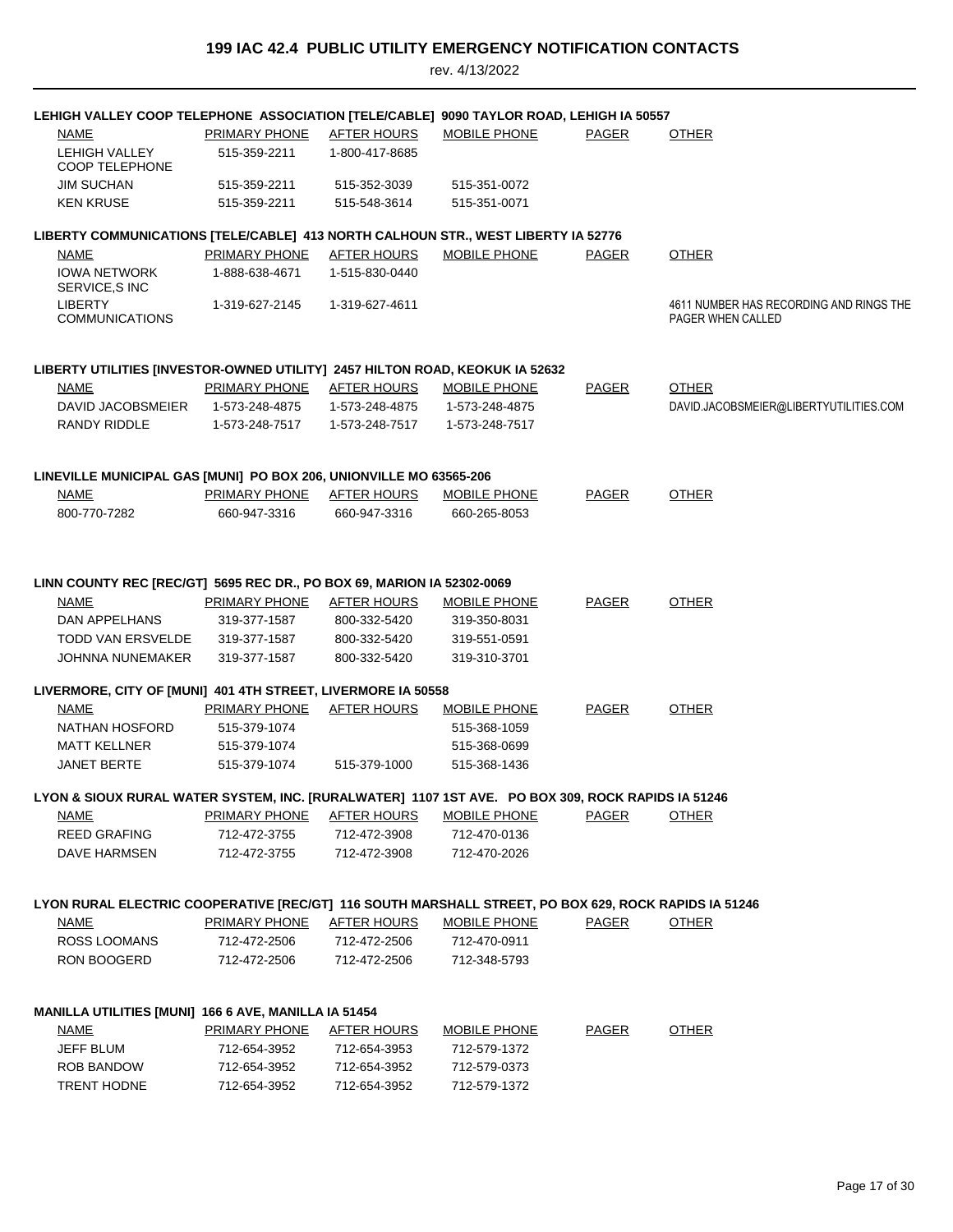| <b>MANNING MUNICIPAL LIGHT PLANT [MUNI] 321 CENTER STREET, MANNING IA 51455</b><br>NAME<br><b>JEREMY CARROLL</b><br><b>TROY GRABILL</b>                 | <b>PRIMARY PHONE</b><br>712-655-3214<br>712-655-3214          | <u>AFTER HOURS</u><br>712-655-3214<br>712-655-3214          | MOBILE PHONE<br>515-231-1793<br>712-790-3781                 | <b>PAGER</b>                 | <b>OTHER</b> |
|---------------------------------------------------------------------------------------------------------------------------------------------------------|---------------------------------------------------------------|-------------------------------------------------------------|--------------------------------------------------------------|------------------------------|--------------|
| <b>MANNING NATURAL GAS DEPARTMENT [MUNI] 321 CENTER STREET, MANNING IA 51455</b><br>NAME<br>JEREMY CARROLL<br><b>DICK MUNDT</b><br><b>DENNY STEFFES</b> | PRIMARY PHONE<br>712-655-3905<br>712-655-3905<br>712-655-3905 | AFTER HOURS<br>712-655-3905<br>712-655-3905<br>712-655-3905 | MOBILE PHONE<br>515-231-1793<br>712-790-4011<br>712-210-6269 | PAGER                        | <b>OTHER</b> |
| MAQUOKETA VALLEY ELECTRIC COOPERATIVE [REC/GT] 109 N. HUBER ST., ANAMOSA IA 52205-0370<br>NAME<br>JEREMY RICHERT                                        | <b>PRIMARY PHONE</b><br>319-462-3542                          | <b>AFTER HOURS</b><br>319-551-4638                          | <b>MOBILE PHONE</b><br>319-551-4638                          | <b>PAGER</b>                 | <b>OTHER</b> |
| MARATHON, CITY OF [MUNICIPAL UTILITY] PO BOX 189,306 WEST ATTICA, MARATHON IA 50565<br><b>NAME</b><br><b>TERRY GUNNARSON</b>                            | PRIMARY PHONE<br>712-289-2261                                 | AFTER HOURS<br>712-358-0949                                 | MOBILE PHONE<br>712-358-0949                                 | <b>PAGER</b>                 | <b>OTHER</b> |
| MASSENA TELEPHONE COMPANY [TELE/CABLE] 211 MAIN ST., PO BOX 36, MASSENA IA 50853<br>NAME<br>GARY F. JACKSON<br>KALVIN JACKSON                           | PRIMARY PHONE<br>712-779-2227                                 | AFTER HOURS                                                 | <b>MOBILE PHONE</b><br>712-779-0065<br>712-779-0155          | <b>PAGER</b><br>515-830-1888 | <b>OTHER</b> |
| MCGREGOR MUNICIPAL UTILITIES [MUNI] 126 1ST. ST., MCGREGOR IA 52157<br>NAME<br><b>MMU OFFICE</b><br><b>CONTACT INFO</b><br>MMU CELL PHONE<br>CONTACT    | PRIMARY PHONE<br>563-873-2258                                 | AFTER HOURS<br>563-516-1121                                 | MOBILE PHONE                                                 | PAGER                        | <b>OTHER</b> |
| MCI [TELE/CABLE] 7000 WESTON PARKWAY, CARY NC 27513<br><b>NAME</b><br><b>NATIONAL FIBER</b><br><b>SECURITY</b>                                          | <b>PRIMARY PHONE</b><br>1-800-624-9675                        | <b>AFTER HOURS</b><br>1-800-624-9675                        | <b>MOBILE PHONE</b>                                          | <b>PAGER</b>                 | <b>OTHER</b> |
| MECHANICSVILLE TELEPHONE COMPANY [TELE/CABLE] 107 N. JOHN ST., MECHANICSVILLE IA 52306<br><u>NAME</u>                                                   | <b>PRIMARY PHONE</b><br>515-830-2067                          | <b>AFTER HOURS</b>                                          | <b>MOBILE PHONE</b>                                          | <b>PAGER</b>                 | <b>OTHER</b> |
| MIDAMERICAN ENERGY COMPANY [IOU] 3500 104TH STREET, URBANDALE IA 50322<br><b>NAME</b><br><b>MISSION CONTROL</b><br>(CALL CENTER)                        | PRIMARY PHONE<br>1-800-275-5743                               | <b>AFTER HOURS</b><br><b>SAME</b>                           | MOBILE PHONE                                                 | <b>PAGER</b>                 | <b>OTHER</b> |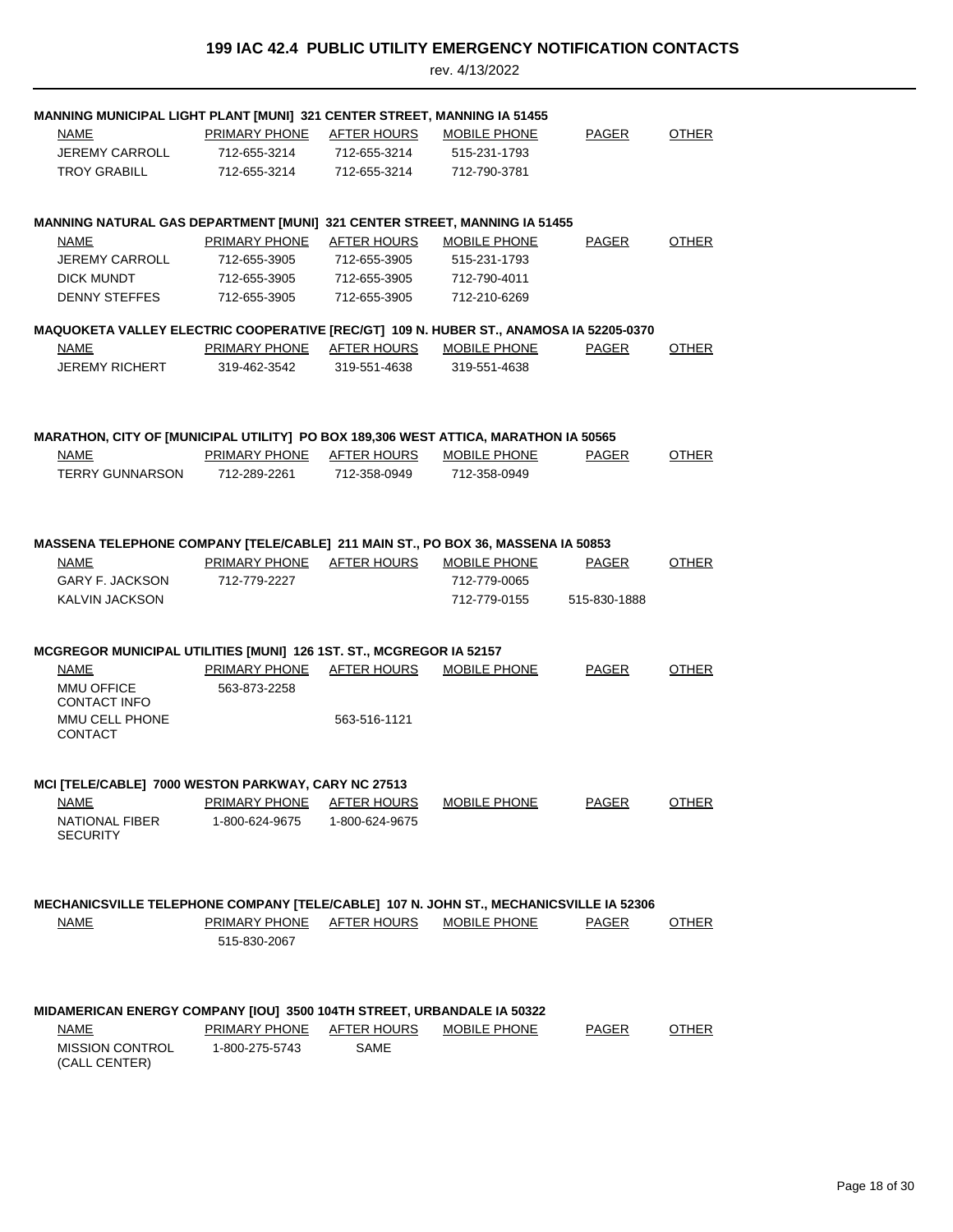| MIDLAND POWER COOPERATIVE [REC OR G/T] PO BOX 420, JEFFERSON IA 50129                 |                      |                    |                     |              |                |
|---------------------------------------------------------------------------------------|----------------------|--------------------|---------------------|--------------|----------------|
| NAME                                                                                  | PRIMARY PHONE        | AFTER HOURS        | <b>MOBILE PHONE</b> | <b>PAGER</b> | <b>OTHER</b>   |
| DAN KYLE                                                                              | 515-386-4111         | 515-370-1071       | 515-370-1071        |              |                |
| <b>CASEY HUFF</b>                                                                     | 515-386-4111         | 320-333-1631       | 320-333-1631        |              |                |
| <b>JOAN COLLISON</b>                                                                  | 515-386-4111         | 319883-6808        | 319-883-6808        |              |                |
|                                                                                       |                      |                    |                     |              |                |
| MIENERGY COOPERATIVE [REC/GT] 24049 STATE HIGHWAY 9, CRESCO IA 52136                  |                      |                    |                     |              |                |
| NAME                                                                                  | PRIMARY PHONE        | AFTER HOURS        | <b>MOBILE PHONE</b> | PAGER        | <b>OTHER</b>   |
| <b>MIKE WALTON</b>                                                                    | 563-547-3801         | 563-547-3801       | 563-380-4783        |              |                |
| <b>WAYNE HAGEMAN</b>                                                                  | 563-547-3801         | 563-547-3801       | 319-240-6037        |              |                |
| <b>DAVE WILKES</b>                                                                    | 563-547-3801         | 563-547-3801       | 563-379-9551        |              |                |
| MINERVA VALLEY CABLEVISION, INC. [TELE/CABLE] 104 N. PINE ST, ZEARING IA 50278        |                      |                    |                     |              |                |
| <b>NAME</b>                                                                           | <b>PRIMARY PHONE</b> | <b>AFTER HOURS</b> | <b>MOBILE PHONE</b> | <b>PAGER</b> | <b>OTHER</b>   |
| MINERVA VALLEY<br><b>CABLEVISION</b>                                                  | 641-487-7399         | 641-487-7511       | 515-460-6602        |              |                |
| <b>VIRGIL PHILLIPS</b>                                                                | 641-487-7600         | 641-487-7511       | 515-460-6602        | 641-487-7099 |                |
| <b>LYNN COEN</b>                                                                      | 641-487-7868         | 641-487-7511       | 515-460-6603        |              |                |
|                                                                                       |                      |                    |                     |              |                |
| MONTEZUMA MUTUAL TELEPHONE COMPANY [TELE/CABLE] 108 N. 4TH ST., MONTEZUMA IA 50171    |                      |                    |                     |              |                |
| <b>NAME</b>                                                                           | <b>PRIMARY PHONE</b> | AFTER HOURS        | MOBILE PHONE        | <b>PAGER</b> | <b>OTHER</b>   |
| MIKE HENRY                                                                            | 641-623-5654         | 641-623-5654       |                     |              |                |
| <b>TODD FREEBORN</b>                                                                  | 641-623-5654         | 641-623-5654       |                     |              |                |
|                                                                                       |                      |                    |                     |              |                |
| MT. PLEASANT MUNICIPAL UTILITIES [MUNI] 509 NORTH ADAMS, MT. PLEASANT IA 52641        |                      |                    |                     |              |                |
| <b>NAME</b>                                                                           | PRIMARY PHONE        | AFTER HOURS        | MOBILE PHONE        | PAGER        | OTHER          |
| JACK L. HEDGECOCK                                                                     | 319-385-2121         | 319-385-2121       | 319-931-8785        |              |                |
| <b>GREG THU</b>                                                                       | 319-385-2121         | 319-385-2121       | 319-931-5743        |              |                |
| LOREN RICH                                                                            | 319-385-2121         | 319-385-2121       | 319-461-1696        |              |                |
|                                                                                       |                      |                    |                     |              |                |
| MUSCATINE POWER & WATER [MUNI] 3205 CEDAR STREET, MUSCATINE IA 52761                  |                      |                    |                     |              |                |
| <b>NAME</b>                                                                           | <b>PRIMARY PHONE</b> | <b>AFTER HOURS</b> | MOBILE PHONE        | <b>PAGER</b> | <b>OTHER</b>   |
| <b>SYSTEM CONTROL</b>                                                                 | 563-263-2631         | 563-263-2631       |                     |              |                |
|                                                                                       |                      |                    |                     |              |                |
|                                                                                       |                      |                    |                     |              |                |
| N.W. ELECTRIC POWER COOPERATIVE, INC. [REC/GT] 1001 WEST GRAND AVE., CAMERON MO 64429 |                      |                    |                     |              |                |
| <b>NAME</b>                                                                           | <b>PRIMARY PHONE</b> | <b>AFTER HOURS</b> | <b>MOBILE PHONE</b> | <b>PAGER</b> | OTHER          |
| 24 HR. DISPATCH                                                                       | 816-632-8700         | 816-632-8700       |                     |              |                |
| <b>CENTER</b>                                                                         |                      |                    |                     |              |                |
|                                                                                       |                      |                    |                     |              |                |
|                                                                                       |                      |                    |                     |              |                |
| NEOLA, CITY OF [MUNI] 401 FRONT STREET, NEOLA IA 51559                                |                      |                    |                     |              |                |
| NAME                                                                                  | PRIMARY PHONE        | AFTER HOURS        | <b>MOBILE PHONE</b> | PAGER        | <b>OTHER</b>   |
| JEREMY VANARSDOL                                                                      | 712-485-2307         | 402-681-0557       | 402-681-0557        |              |                |
| <b>ERWIC WINGERT</b>                                                                  | 712-485-2307         | 402-917-7395       | 402-917-7395        |              |                |
| <b>MAYOR DAWN</b>                                                                     | 712-485-2307         | 402-290-1155       | 402-290-1155        |              |                |
| <b>GOODSELL</b>                                                                       |                      |                    |                     |              |                |
| NEW CINGULAR WIRELESS, LLC [TELE/CABLE] 208 AKARD ST., DALLAS TX 75202                |                      |                    |                     |              |                |
| NAME                                                                                  | PRIMARY PHONE        | AFTER HOURS        | MOBILE PHONE        | PAGER        | <b>OTHER</b>   |
| <b>VINCE ROSENTHAL,</b>                                                               | 312-551-9043         | 312-841-9463       |                     |              | JR2762@ATT.COM |
| DIRECTOR EXTERNAL<br><b>AFFAIRS</b>                                                   |                      |                    |                     |              |                |
| <b>JON BELSSING</b>                                                                   | 303-256-7354         | 720-469-3923       |                     |              |                |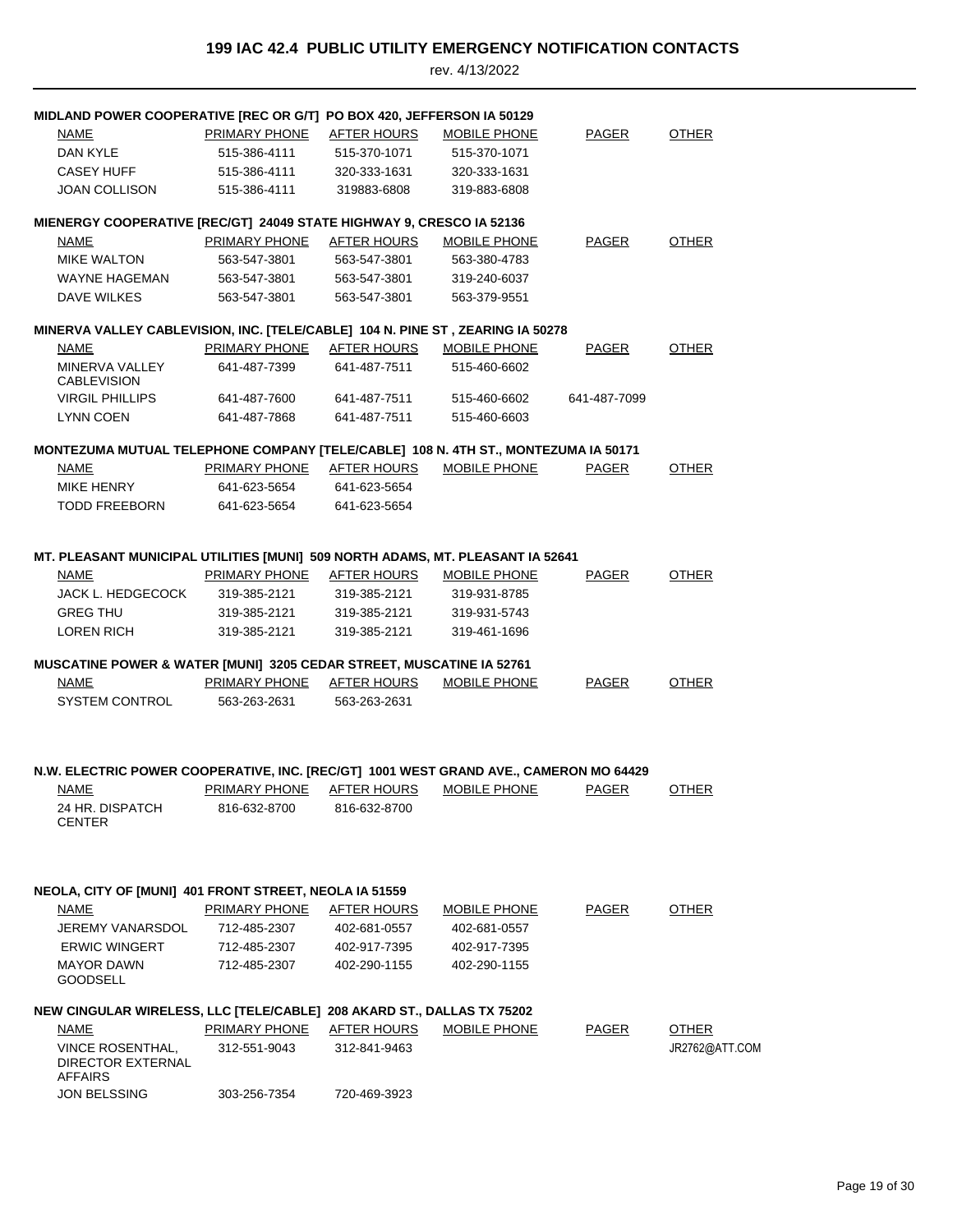| NEW HAMPTON MUNICIPAL LIGHT PLANT [MUNI] 921 NORTH CANTY AVE., NEW HAMPTON IA 50659<br><b>NAME</b>       | <b>PRIMARY PHONE</b><br>641-394-2196 | <u>AFTER HOURS</u> | MOBILE PHONE        | PAGER        | <b>OTHER</b>                                                    |
|----------------------------------------------------------------------------------------------------------|--------------------------------------|--------------------|---------------------|--------------|-----------------------------------------------------------------|
|                                                                                                          |                                      |                    |                     |              |                                                                 |
| NEW LONDON MUNICIPAL UTILITIES [MUNI] 112 WEST MAIN STREET, NEW LONDON IA 52645                          |                                      |                    |                     |              |                                                                 |
| <b>NAME</b>                                                                                              | PRIMARY PHONE                        | AFTER HOURS        | MOBILE PHONE        | <b>PAGER</b> | <b>OTHER</b>                                                    |
| TOM PRY, UTILITY<br><b>FOREMAN</b>                                                                       | 319-217-0528                         | 319-367-7703       |                     |              | AFTER HOURS NUMBER SETS OFF PAGER FOR<br>ON DUTY UTILITY WORKER |
| DUTY PHONE                                                                                               | (319) 367-7703                       | (319) 367-7703     |                     |              | AFTER HOURS NUMBER SETS OFF PAGER FOR<br>ON DUTY UTILITY WORKER |
| NEWTON WATERWORKS, CITY OF [MUNI] 101 W. 4TH ST. S., NEWTON IA 50208                                     |                                      |                    |                     |              |                                                                 |
| <b>NAME</b>                                                                                              | <b>PRIMARY PHONE</b>                 | <b>AFTER HOURS</b> | <b>MOBILE PHONE</b> | <b>PAGER</b> | <b>OTHER</b>                                                    |
| 6415212257                                                                                               | 641-792-2003                         | 641-792-7351       | 641-521-2257        |              |                                                                 |
|                                                                                                          |                                      |                    |                     |              |                                                                 |
| NISHNABOTNA VALLEY REC [REC OR G/T] 1317 CHATBURN AVE., HARLAN IA 51537                                  |                                      |                    |                     |              |                                                                 |
| <b>NAME</b>                                                                                              | PRIMARY PHONE                        | AFTER HOURS        | <b>MOBILE PHONE</b> | <b>PAGER</b> | <b>OTHER</b>                                                    |
| <b>SHADON BLUM</b>                                                                                       | 7127552166                           | 712-755-2166       | 712-579-8392        |              |                                                                 |
| DAVE MONSON                                                                                              | 712-755-2166                         | 712-755-2166       | 712-579-8392        |              |                                                                 |
| LADONNA HAVICK                                                                                           | 7127552166                           | 712-755-2166       | 712-579-4405        |              |                                                                 |
| NORTH WEST RURAL ELECTRIC COOPERATIVE [REC/GT] 1505 ALBANY PL. SE, ORANGE CITY IA 712-707-4935           |                                      |                    |                     |              |                                                                 |
| <b>NAME</b>                                                                                              | <b>PRIMARY PHONE</b>                 | <b>AFTER HOURS</b> | <b>MOBILE PHONE</b> | <b>PAGER</b> | <b>OTHER</b>                                                    |
| DOUG ALONS                                                                                               | 712-707-4935                         | 800-766-2099       | 712-541-3499        |              |                                                                 |
| <b>DERRICK HAAK</b>                                                                                      | 712-707-4935                         | 800-766-2099       | 712-541-1727        |              |                                                                 |
| NORTHEAST IOWA TELEPHONE COMPANY [TELE/CABLE] PO BOX 835, 113 N. PAGE ST., MONONA IA 52159               |                                      |                    |                     |              |                                                                 |
| <b>NAME</b>                                                                                              | PRIMARY PHONE                        | AFTER HOURS        | MOBILE PHONE        | <b>PAGER</b> | <b>OTHER</b>                                                    |
|                                                                                                          | 515-830-0440                         |                    |                     |              |                                                                 |
|                                                                                                          |                                      |                    |                     |              |                                                                 |
| NORTHEAST MISSOURI ELECTRIC POWER COOPERATIVE [REC/GT] 3705 BUS. HWY 61N, P.O. BOX 191, PALMYRA MO 63461 |                                      |                    |                     |              |                                                                 |
| <b>NAME</b>                                                                                              | <b>PRIMARY PHONE</b>                 | <b>AFTER HOURS</b> | MOBILE PHONE        | <b>PAGER</b> | <b>OTHER</b>                                                    |
| NORTHEAST POWER                                                                                          | 573-769-2107                         | 573-769-2107       |                     |              |                                                                 |
| <b>DISPATCHER</b>                                                                                        |                                      |                    |                     |              |                                                                 |
| NORTHWEST IOWA POWER COOPERATIVE [REC/GT] PO BOX 240, 31002 C38, LE MARS IA 51031                        |                                      |                    |                     |              |                                                                 |
| <b>NAME</b>                                                                                              | PRIMARY PHONE                        | AFTER HOURS        | <b>MOBILE PHONE</b> | <b>PAGER</b> | <b>OTHER</b>                                                    |
| NIPCO CONTROL                                                                                            | 712-546-6773                         |                    |                     |              |                                                                 |
| <b>OPERATOR</b>                                                                                          |                                      |                    |                     |              |                                                                 |
|                                                                                                          |                                      |                    |                     |              |                                                                 |
| NORTHWEST IOWA TELEPHONE CO. A/K/A LONG LINES [TELE/CABLE] 501 4TH STREET, SERGEANT BLUFF IA 51054       |                                      |                    |                     |              |                                                                 |
| <b>NAME</b>                                                                                              | <b>PRIMARY PHONE</b>                 | <b>AFTER HOURS</b> | <b>MOBILE PHONE</b> | <u>PAGER</u> | <b>OTHER</b>                                                    |
| <b>SCOTT EASTMAN</b>                                                                                     | 712 271 5150                         | 712 271 5150       |                     |              |                                                                 |
| <b>MARTY CHOQUETTE</b>                                                                                   | 712 271 5150                         | 712 271 5150       |                     |              |                                                                 |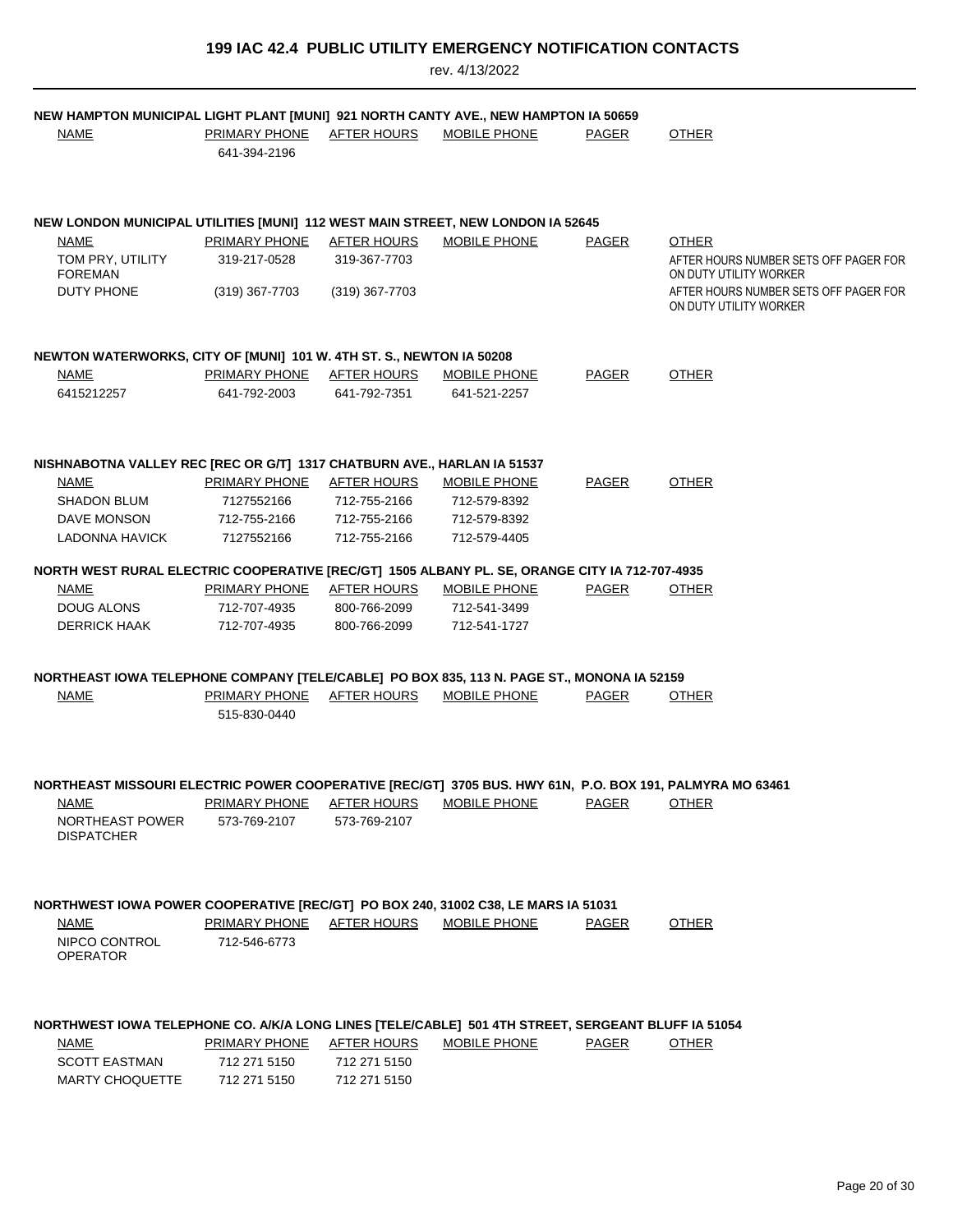| OGDEN MUNICIPAL UTILITIES [MUNI] 201 NW 3RD, OGDEN IA 50212                                     |                              |                                 |                     |              |                                                                                                             |
|-------------------------------------------------------------------------------------------------|------------------------------|---------------------------------|---------------------|--------------|-------------------------------------------------------------------------------------------------------------|
| <b>NAME</b>                                                                                     | PRIMARY PHONE                | AFTER HOURS                     | MOBILE PHONE        | <b>PAGER</b> | <b>OTHER</b>                                                                                                |
| <b>BRANDON</b><br><b>CRAIGHTON</b>                                                              | 5152752437                   | 5152752437                      | 6414854786          |              |                                                                                                             |
| <b>JESSE BLACK</b>                                                                              | 5152752437                   | 5152752437                      | 5153204328          |              |                                                                                                             |
| <b>JOE UTHE</b>                                                                                 | 5152752437                   | 5152752437                      | 5152303302          |              |                                                                                                             |
| OGDEN TELEPHONE COMPANY [TELE/CABLE] 202 WEST WALNUT STREET, OGDEN IA 50212                     |                              |                                 |                     |              |                                                                                                             |
| <b>NAME</b>                                                                                     | PRIMARY PHONE                | AFTER HOURS                     | MOBILE PHONE        | <b>PAGER</b> | <b>OTHER</b>                                                                                                |
| <b>IOWA NETWORK</b><br><b>SERVICES</b>                                                          | (515) 830-0440<br>OPTION #1  | $(515) 830 - 0440$<br>OPTION #1 |                     |              |                                                                                                             |
| JOHN P. ELLIS                                                                                   | $(515)$ 275-2050             | (515) 274-2821                  | $(515)$ 230-0173    |              |                                                                                                             |
|                                                                                                 |                              |                                 |                     |              |                                                                                                             |
|                                                                                                 |                              |                                 |                     |              | OMAHA PUBLIC POWER DISTRICT [OTHER - PUBLIC POWER DISTRICT] 444 SOUTH 16TH STREET MALL, OMAHA NE 68102-2247 |
| NAME                                                                                            | <u>PRIMARY PHONE</u>         | <b>AFTER HOURS</b>              | MOBILE PHONE        | PAGER        | <b>OTHER</b>                                                                                                |
| <b>SYSTEM OPERATIONS</b>                                                                        | (402) 552-5681               | (402) 552-5681                  |                     |              | 24/7 SYSTEM OPERATIONS CENTER                                                                               |
|                                                                                                 |                              |                                 |                     |              |                                                                                                             |
| OMNITEL COMMUNICATIONS [TELE/CABLE] 608 EAST CONGRESWS, NORA SPRINGS IA 50458                   |                              |                                 |                     |              |                                                                                                             |
| NAME                                                                                            | PRIMARY PHONE                | <b>AFTER HOURS</b>              | <b>MOBILE PHONE</b> | PAGER        | <b>OTHER</b>                                                                                                |
| <b>BILL KNOOP</b>                                                                               | 641-749-2531                 | 641-423-5958                    |                     |              |                                                                                                             |
| <b>BOYD DAHMS</b>                                                                               | 641-749-2531                 |                                 |                     |              |                                                                                                             |
| <b>ONVOY</b>                                                                                    | 800-417-8658                 |                                 |                     |              |                                                                                                             |
| ONAWA, CITY OF [MUNICIPAL UTILITY] 914 DIAMOND STREET, ONAWA IA 51040                           |                              |                                 |                     |              |                                                                                                             |
| <b>NAME</b>                                                                                     | PRIMARY PHONE                | AFTER HOURS                     | <b>MOBILE PHONE</b> | <b>PAGER</b> | <b>OTHER</b>                                                                                                |
| <b>JOHN CASADY</b>                                                                              | 712.420.0941                 |                                 |                     |              | JCASADY@ONAWA.COM                                                                                           |
| <b>KYLE CUKA</b>                                                                                | 712.420.0942                 |                                 |                     |              | KCUKA@ONAWA.COM                                                                                             |
|                                                                                                 |                              |                                 |                     |              |                                                                                                             |
| OSAGE MUNICIPAL UTILITIES [MUNICIPAL UTILITY] 720 CHESTNUT ST, OSAGE IA 50461                   |                              |                                 |                     |              |                                                                                                             |
| <b>NAME</b>                                                                                     | PRIMARY PHONE                | <b>AFTER HOURS</b>              | <b>MOBILE PHONE</b> | PAGER        | <b>OTHER</b>                                                                                                |
| <b>IAN CROWELL</b>                                                                              | 641-832-3731                 | 641-832-0786                    | 641-220-1330        |              | LINE SUPERVISOR                                                                                             |
| <b>MATT MILLER</b>                                                                              | 641-832-3731<br>641-732-5831 | 641-832-8201                    | 641-832-8201        |              | LINE FOREMAN                                                                                                |
| <b>MITCHELL COUNTY</b><br><b>COMMUNICATION</b><br><b>CENTER</b>                                 |                              | 641-732-5831                    |                     |              | AFTER HOURS EMERGENCY TO CONTACT<br>PERSON ON CALL                                                          |
|                                                                                                 |                              |                                 |                     |              |                                                                                                             |
| OSCEOLA COUNTY RURAL WATER SYSTEM, INC. [RURALWATER] 2270 WALNUT AVENUE, MAY CIT IA 51354       |                              |                                 |                     |              |                                                                                                             |
| <u>NAME</u>                                                                                     | <b>PRIMARY PHONE</b>         | <b>AFTER HOURS</b>              | <b>MOBILE PHONE</b> | <b>PAGER</b> | <b>OTHER</b>                                                                                                |
| DANIEL J. MASSA                                                                                 | 712-735-6795                 | 712-754-2870                    | 712-261-1131        |              |                                                                                                             |
| TIM FISHER                                                                                      | 712-735-6795                 | 712-724-6475                    | 712-260-9064        |              |                                                                                                             |
| DAVE HENNINGSEN                                                                                 | 712-735-6795                 | 712-754-3175                    | 712-461-0230        |              |                                                                                                             |
| OSCEOLA ELECTRIC COOPERATIVE, INC. [REC/GT] 1102 EGRET DRIVE, SIBLEY IA 51249                   |                              |                                 |                     |              |                                                                                                             |
| <b>NAME</b>                                                                                     | <b>PRIMARY PHONE</b>         | <u>AFTER HOURS</u>              | <b>MOBILE PHONE</b> | <u>PAGER</u> | <b>OTHER</b>                                                                                                |
| <b>TOMMY STOREY</b>                                                                             | 712-754-2519                 | 712-754-2556                    | 712-461-1000        |              |                                                                                                             |
| <b>JEFF TENNAPEL</b>                                                                            | 712-754-2519                 | 712-754-2556                    | 712-461-5556        |              |                                                                                                             |
| <b>MARK VANDERPOL</b>                                                                           | 712-754-2519                 | 712-754-2556                    | 712-345-3558        |              |                                                                                                             |
| PALO COOPERATIVE TELEPHONE ASSOCIATION [TELE/CABLE] 807 2ND ST., PO BOX 169, PALO IA 52324-0169 |                              |                                 |                     |              |                                                                                                             |
| <u>NAME</u>                                                                                     | <b>PRIMARY PHONE</b>         | <u>AFTER HOURS</u>              | <b>MOBILE PHONE</b> | <b>PAGER</b> | <b>OTHER</b>                                                                                                |
|                                                                                                 | 319-851-3431                 | 319-851-3431                    |                     |              |                                                                                                             |
| MANAGER                                                                                         |                              |                                 | 319-981-6590        |              | HOME: 319-851-3738                                                                                          |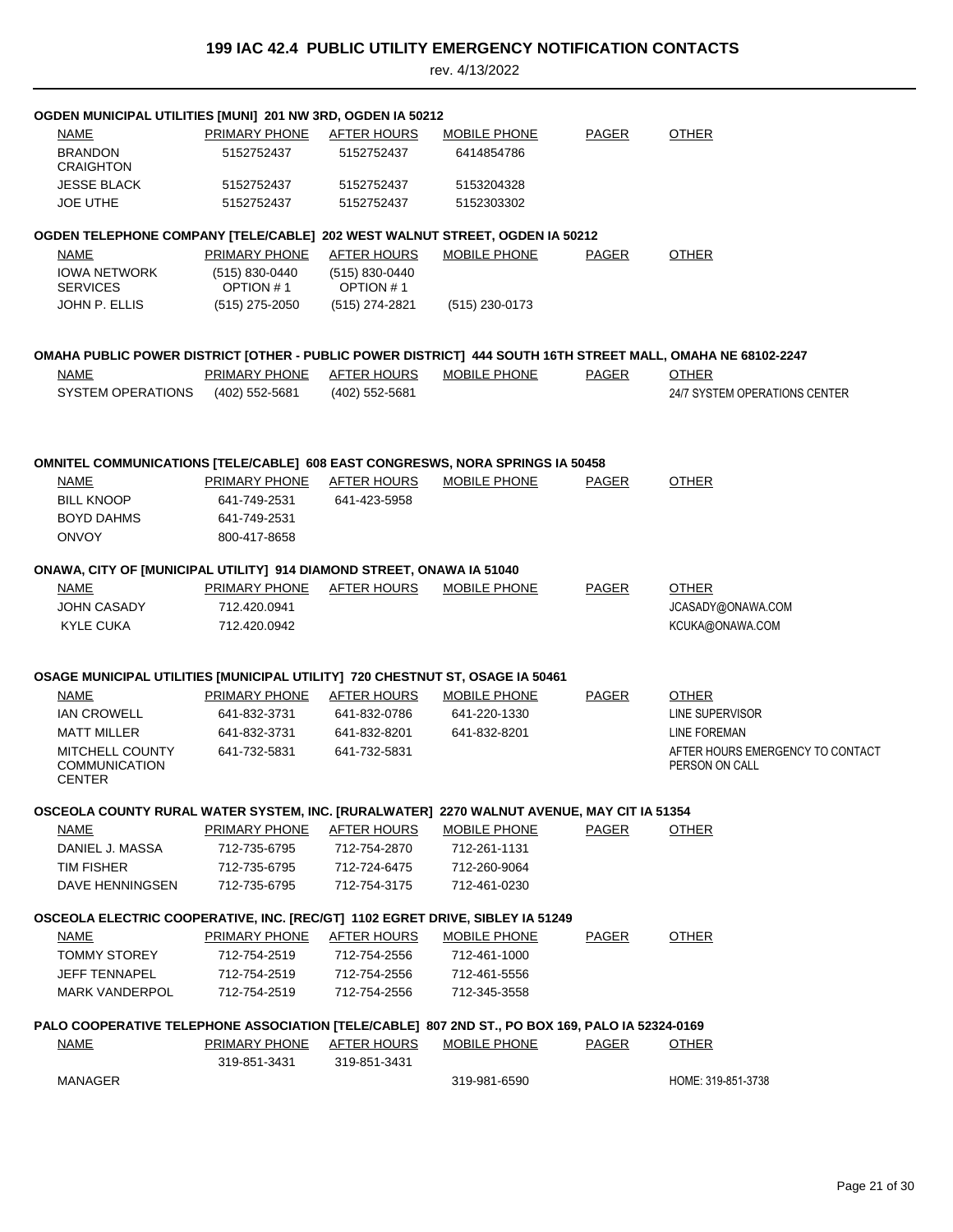| PARTNER COMMUNICATIONS COOPERATIVE [TELE/CABLE] 101 E. CHURCH ST., PO BOX 8, GILMA IA 50106-0008                              |                               |                             |                     |              |              |
|-------------------------------------------------------------------------------------------------------------------------------|-------------------------------|-----------------------------|---------------------|--------------|--------------|
| NAME                                                                                                                          | PRIMARY PHONE                 | AFTER HOURS                 | MOBILE PHONE        | <b>PAGER</b> | OTHER        |
| ON-CALL TECHNICIAN                                                                                                            | 641-498-7701                  | 641-498-7701                |                     |              |              |
| DONALD JENNINGS                                                                                                               | 641-498-7540                  |                             |                     |              |              |
| JIM HENG                                                                                                                      | 641-498-7387                  |                             |                     |              |              |
|                                                                                                                               |                               |                             |                     |              |              |
| PATON, CITY OF [MUNICIPAL UTILITY] P.O. BOX 219, PATON IA 50217                                                               |                               |                             |                     |              |              |
| NAME                                                                                                                          | PRIMARY PHONE                 | AFTER HOURS                 | MOBILE PHONE        | <b>PAGER</b> | <b>OTHER</b> |
| <b>WAYNE CARLSON</b>                                                                                                          | 515-968-4255                  | 515-968-4557                | 515-370-1377        |              |              |
| STEVE BURRELL,<br><b>MAYOR</b>                                                                                                | 515-968-4122                  | 515-968-4122                | 515-351-7031        |              |              |
| JONATHAN<br>MARSHALL, FIRE<br><b>DEPARTMENT</b>                                                                               | 515-968-4145                  | 515-968-4145                |                     |              |              |
| PELLA COOPERATIVE ELECTRIC ASSOCIATION [REC/GT] 2615 WASHINGTON ST., PELLA IA 50219                                           |                               |                             |                     |              |              |
| <b>NAME</b>                                                                                                                   | PRIMARY PHONE                 | <b>AFTER HOURS</b>          | <b>MOBILE PHONE</b> | <b>PAGER</b> | <b>OTHER</b> |
| TIM VER MEER                                                                                                                  | 641-628-1040                  | 641-628-1040                | 641-780-4349        |              |              |
| <b>ROB BURTON</b>                                                                                                             | 641-628-1040                  | 641-628-1040                | 641-780-0708        |              |              |
| <b>JON K. MILES</b>                                                                                                           | 641-628-1040                  | 641-628-1040                | 641-780-0667        |              |              |
| POWESHIEK WATER ASSOCIATION [RURALWATER] 125 INDUSTRIAL DR, PO BOX 504, BROOKLYN IA 52211                                     |                               |                             |                     |              |              |
| NAME                                                                                                                          | PRIMARY PHONE                 | <b>AFTER HOURS</b>          | MOBILE PHONE        | <b>PAGER</b> | <b>OTHER</b> |
| SALLY LOVIG.<br><b>EXECUTIVE</b>                                                                                              | 1-800-543-7419.<br>EXT110     | 1-800-543-7419              | 1-319-721-8980      |              |              |
| <b>DIRECTOR</b><br><b>MATT TAPKEN,</b><br><b>TREATMENT PLANT</b>                                                              | 1-641-484-3234                | 1-800-543-7419              | 1-641-891-7124      |              |              |
| MANAGER                                                                                                                       |                               |                             |                     |              |              |
| CHAD COBURN, FORE<br>& AFT MANAGER                                                                                            | 1-800-543-7419,<br>EXT103     | 1-800-543-7419              | 1-641-891-7125      |              |              |
| PRAIRIE ENERGY COOPERATIVE [REC/GT] PO BOX 353, CLARION IA 50529                                                              |                               |                             |                     |              |              |
| NAME                                                                                                                          | PRIMARY PHONE                 | <b>AFTER HOURS</b>          | <b>MOBILE PHONE</b> | <b>PAGER</b> | <b>OTHER</b> |
| <b>KEN NOREM</b>                                                                                                              | 800-728-0013                  | 800-728-0013                | 515-293-1356        |              |              |
| <b>STEVE JACKSON</b>                                                                                                          | 800-728-0013                  | 800-728-0013                | 515-293-1359        |              |              |
| <b>TIM SLAICHERT</b>                                                                                                          | 800-728-0013                  | 800-728-0013                | 515-689-4928        |              |              |
| PRAIRIE TELEPHONE COMPANY [TELE/CABLE] 112 EAST MAIN STREET, BREDA IA 51436                                                   |                               |                             |                     |              |              |
| NAME                                                                                                                          | PRIMARY PHONE                 | <b>AFTER HOURS</b>          | <b>MOBILE PHONE</b> | <b>PAGER</b> | <b>OTHER</b> |
| <b>MIKE LUDWIG</b>                                                                                                            | 712-673-2311                  | 712-673-2311                | 712-830-0834        |              |              |
|                                                                                                                               |                               |                             |                     |              |              |
| PRESCOTT MUNICIPAL GAS SYSTEM [MUNI] 607 2ND AVE., PRESCOTT IA 50859                                                          |                               |                             |                     |              |              |
| NAME                                                                                                                          | PRIMARY PHONE                 | AFTER HOURS                 | MOBILE PHONE        | PAGER        | <b>OTHER</b> |
| <b>LENOX MUNICIPAL</b><br><b>GAS SYSTEM</b>                                                                                   | 641-333-2228                  | 641-333-2228                |                     |              |              |
| RACCOON VALLEY ELECTRIC COOPERATIVE [REC/GT] PO BOX 486, 28725 HWY 30, GLIDDEN IA 51443-0486<br><b>NAME</b><br>RACCOON VALLEY | PRIMARY PHONE<br>712.659.3649 | AFTER HOURS<br>712.659.3649 | <b>MOBILE PHONE</b> | PAGER        | <b>OTHER</b> |
| <b>ELECTRIC</b><br><b>COOPERATIVE</b>                                                                                         |                               |                             |                     |              |              |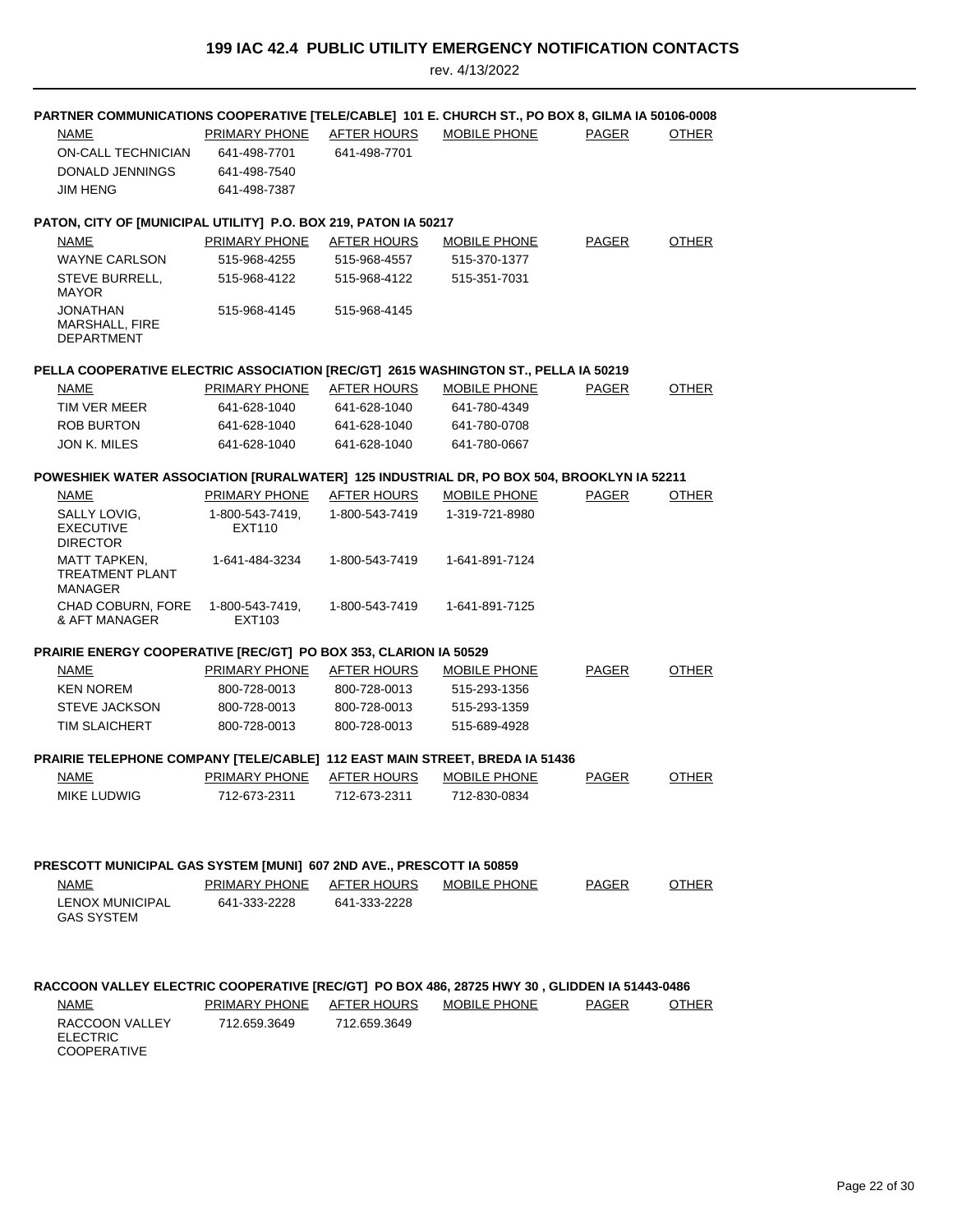| RATHBUN REGIONAL WATER ASSOCIATION [RURALWATER] 16166 HIWAY J29, CENTERVILLE IA 52544     |                           |                    |                     |              |                                                         |
|-------------------------------------------------------------------------------------------|---------------------------|--------------------|---------------------|--------------|---------------------------------------------------------|
| <b>NAME</b>                                                                               | PRIMARY PHONE             | <b>AFTER HOURS</b> | MOBILE PHONE        | PAGER        | <b>OTHER</b>                                            |
| <b>FLINT SALLADAY</b>                                                                     | 641 437 1515              | 641 647 2416       |                     |              |                                                         |
| JIM YOUNG                                                                                 | 641 437 1515              | 641 647 2416       |                     |              |                                                         |
| <b>BILL BENJAMIN</b>                                                                      | 319 258 2103              | 641 647 2416       | 641 777 9468        |              |                                                         |
| REGIONAL WATER INC. [RURALWATER] 108 HIGHWAY 59, AVOCA IA 51521                           |                           |                    |                     |              |                                                         |
| NAME                                                                                      | PRIMARY PHONE             | AFTER HOURS        | <b>MOBILE PHONE</b> | <b>PAGER</b> | <b>OTHER</b>                                            |
| <b>GALE KIESEL</b>                                                                        | 7123432413                | 4029803875         | 7122495202          | 8003400454   |                                                         |
| <b>JOHN SCHUELTER</b>                                                                     | 7123432413                | 7125442212         | 7122495205          |              |                                                         |
| <b>STEVE NEVINS</b>                                                                       | 7123432413                | 7123432201         | 7122495203          |              |                                                         |
| REMSEN MUNICIPAL UTILITIES [MUNI] 008 WEST 2ND STREET, REMSEN IA 51050                    |                           |                    |                     |              |                                                         |
| <b>NAME</b>                                                                               | PRIMARY PHONE             | <b>AFTER HOURS</b> | <b>MOBILE PHONE</b> | <b>PAGER</b> | <b>OTHER</b>                                            |
| <b>CRAIG REITER</b>                                                                       | 712-786-2136              | 712-546-8191       | 712-209-4916        |              |                                                         |
| <b>TERRY MAASS</b>                                                                        | 712-786-2136              | 712-546-8191       | 712-305-1674        |              |                                                         |
| <b>BEN JUNGERS</b>                                                                        | 712-786-2136              | 712-546-8191       | 712-305-1620        |              |                                                         |
| RENWICK, CITY OF [MUNICIPAL UTILITY] PO BOX 174, RENWICK IA 50577                         |                           |                    |                     |              |                                                         |
| <b>NAME</b>                                                                               | PRIMARY PHONE AFTER HOURS |                    | MOBILE PHONE        | <b>PAGER</b> | <b>OTHER</b>                                            |
| <b>BRUCEBORCHERS</b>                                                                      | 515-824-3511              |                    | 515-890-9634        |              |                                                         |
| <b>TERRI MEYERS</b>                                                                       | 515-824-3511              |                    |                     |              |                                                         |
| DAVID NEREM                                                                               | 515-824-3511              |                    | 515-825-8122        |              |                                                         |
| RINGSTED TELEPHONE COMPANY [TELE/CABLE] 19 W. MAPLE ST., RINGSTED IA 50578                |                           |                    |                     |              |                                                         |
| <b>NAME</b>                                                                               | PRIMARY PHONE             | <b>AFTER HOURS</b> | <b>MOBILE PHONE</b> | <b>PAGER</b> | <b>OTHER</b>                                            |
| <b>OFFICE</b>                                                                             | 712-866-1456              |                    |                     |              |                                                         |
| TIM JOHNSON                                                                               | 712-866-1456              | 712-866-1000       | 712-260-1457        |              |                                                         |
| <b>TRAVIS NIELSEN</b>                                                                     | 712-866-1456              | 712-866-1141       | 712-260-0346        |              |                                                         |
| RIVER VALLEY TELECOMMUNICATIONS COOP [TELE/CABLE] 106 E. ROBINS ST., GRAETTINGER IA 51342 |                           |                    |                     |              |                                                         |
| NAME                                                                                      | <u>PRIMARY PHONE</u>      | <b>AFTER HOURS</b> | <b>MOBILE PHONE</b> | <b>PAGER</b> | <b>OTHER</b>                                            |
| <b>BRIAN GIRRES</b>                                                                       | 712-859-3300              |                    | 712-260-3201        |              | 712-837-4846 (HOME)                                     |
| KYLE HOUGH                                                                                | 712-859-3300              |                    | 712-260-9216        |              | 712-837-3701 (HOME)                                     |
| <b>WADE ALESCH</b>                                                                        | 712-859-3300              |                    | 712-260-1618        |              | 712-859-3536 (HOME)                                     |
| ROCKFORD MUNICIPAL LIGHT PLANT [MUNI] PO BOX 403, ROCKFORD IA 50468                       |                           |                    |                     |              |                                                         |
| <b>NAME</b>                                                                               | PRIMARY PHONE             | <b>AFTER HOURS</b> | <b>MOBILE PHONE</b> | <b>PAGER</b> | <b>OTHER</b>                                            |
| <b>CORY MURRAY</b>                                                                        | 641-756-2215              | 641-756-2453       | 641-430-5706        |              |                                                         |
| <b>CHAY SONBERG</b>                                                                       | 641-756-2215              |                    | 641-330-7676        |              |                                                         |
|                                                                                           |                           |                    |                     |              |                                                         |
| ROLFE, CITY OF [MUNI] 319 GARFIELD STREET, ROLFE IA 50581                                 |                           |                    |                     |              |                                                         |
| <b>NAME</b>                                                                               | <b>PRIMARY PHONE</b>      | <b>AFTER HOURS</b> | MOBILE PHONE        | PAGER        | <b>OTHER</b>                                            |
| <b>GLENN MUNSON</b>                                                                       | 712-848-3124              | 712-848-3456       |                     |              |                                                         |
| ANGELA SCHNEIDER                                                                          | 712-848-3124              | 515-887-6271       |                     |              |                                                         |
| POCAHONTAS CO.<br><b>SHERIFF'S OFFICE</b>                                                 | 712-335-3308              | 911                |                     |              |                                                         |
| RURAL WATER SYSTEM #1 [RURALWATER] 4438 380TH ST., HOSPERS IA 51238                       |                           |                    |                     |              |                                                         |
| <b>NAME</b>                                                                               | <b>PRIMARY PHONE</b>      | <b>AFTER HOURS</b> | <b>MOBILE PHONE</b> | <b>PAGER</b> | <b>OTHER</b>                                            |
| <b>RURAL WATER</b><br>SYSTEM #1=OFFICE                                                    | 712-752-8318              | 712-752-8318       | 712-752-8318        |              | CALL OFFICE LEAVE EMERGENCY<br>MESSAGE=DIALER WILL PAGE |
|                                                                                           |                           |                    |                     |              |                                                         |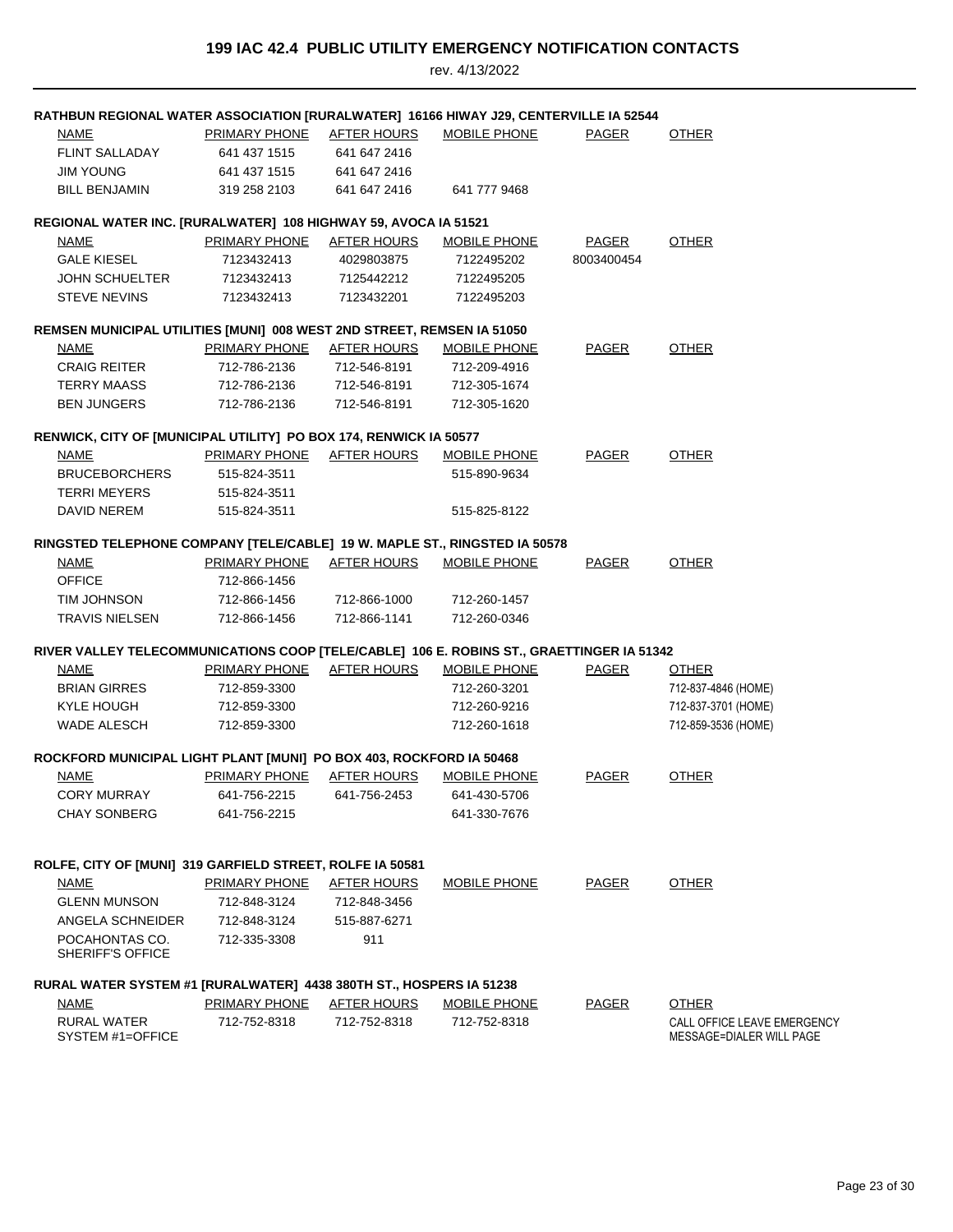| RUTHVEN TELEPHONE EXCHANGE CO. [TELE/CABLE] PO BOX 298, GRAETTINGER IA 51342                      |                      |                    |                     |              |                                                                |
|---------------------------------------------------------------------------------------------------|----------------------|--------------------|---------------------|--------------|----------------------------------------------------------------|
| NAME                                                                                              | <b>PRIMARY PHONE</b> | <b>AFTER HOURS</b> | <b>MOBILE PHONE</b> | <b>PAGER</b> | <b>OTHER</b>                                                   |
| MIKE FAY                                                                                          | 712-837-5522         | 712-837-4400       | 712-260-9331        |              |                                                                |
| <b>TONY KRIEG</b>                                                                                 | 712-837-5522         | 712-837-5744       | 712-260-9335        |              |                                                                |
| SABULA MUNICIPAL UTILITIES [MUNI] 411 BROAD STREET, PO BOX 331, SABULA IA 52070                   |                      |                    |                     |              |                                                                |
| NAME                                                                                              | PRIMARY PHONE        | <b>AFTER HOURS</b> | <b>MOBILE PHONE</b> | PAGER        | <b>OTHER</b>                                                   |
| <b>TRAVIS WOODHURSH</b>                                                                           | 563-219-2632         | 911                | 563-219-2632        |              |                                                                |
| <b>CURTIS KOCH</b>                                                                                | 563-212-5457         | 911                | 563-212-5457        |              |                                                                |
| <b>MATT HORST</b>                                                                                 | 563-219-6585         | 911                | 563-219-6585        |              |                                                                |
| SANBORN ELECTRIC & TELECOMMUNICATION UTILITY [MUNI] 102 MAIN STREET - BOX 548, SANBORN IA 51248   |                      |                    |                     |              |                                                                |
| NAME                                                                                              | <b>PRIMARY PHONE</b> | <b>AFTER HOURS</b> | <b>MOBILE PHONE</b> | <b>PAGER</b> | <b>OTHER</b>                                                   |
| <b>JEFF KUEHL</b>                                                                                 | (712)930-3974        | (712)930-5222      | (712)441-2238       |              |                                                                |
| <b>JIM ZEUTENHORST</b>                                                                            | (712) 930-3842       | (712)930-3588      | (712)441-2236       |              |                                                                |
| SANBORN MUNICIPAL GAS UTILITY [MUNI] 102 MAIN STREET - BOX 548, SANBORN IA 51248                  |                      |                    |                     |              |                                                                |
| NAME                                                                                              | PRIMARY PHONE        | <u>AFTER HOURS</u> | <b>MOBILE PHONE</b> | PAGER        | <b>OTHER</b>                                                   |
| <b>ADAM ROELFS</b>                                                                                | 712-363-4619         | 712-930-5444       | 712-363-4619        |              |                                                                |
| <b>JIM ZEUTENHORST</b>                                                                            | (712) 930-3842       | (712)930-5444      | (712)441-2236       |              |                                                                |
|                                                                                                   |                      |                    |                     |              |                                                                |
| SBC LONG DISTANCE, LLC [TELE/CABLE] 208 AKARD ST., DALLAS TX 75202                                |                      |                    |                     |              |                                                                |
| <b>NAME</b>                                                                                       | PRIMARY PHONE        | <b>AFTER HOURS</b> | <b>MOBILE PHONE</b> | <b>PAGER</b> | <b>OTHER</b>                                                   |
| <b>VINCE ROSENTHAL,</b>                                                                           | 312-551-9043         | 312-841-9463       |                     |              | JR2762@ATT.COM                                                 |
| DIRECTOR EXTERNAL<br><b>AFFAIRS</b>                                                               |                      |                    |                     |              |                                                                |
| JON BELSSING                                                                                      | 303-256-7354         | 720-469-3923       |                     |              |                                                                |
|                                                                                                   |                      |                    |                     |              |                                                                |
| SCRANTON TELEPHONE COMPANY [TELE/CABLE] 1200 MAIN STREET - P.O. BOX 8, SCRANTON IA 51462          |                      |                    |                     |              |                                                                |
| NAME                                                                                              | PRIMARY PHONE        | AFTER HOURS        | MOBILE PHONE        | PAGER        | <b>OTHER</b>                                                   |
| <b>SAM FENGEL</b>                                                                                 | 712-652-3355         | 712-652-3456       | 1-515-370-0053      |              |                                                                |
| ELLIE UMBAUGH                                                                                     | 712-652-3355         | 712-652-3538       | 1-515-370-3014      |              | ELLIE@NETINS.NET                                               |
| SE POLK RURAL WATER DISTRICT [RURALWATER] 6540 NE 12TH AVE, ALTOONA 1A 50009                      |                      |                    |                     |              |                                                                |
| <b>NAME</b>                                                                                       | <b>PRIMARY PHONE</b> | <b>AFTER HOURS</b> | <b>MOBILE PHONE</b> | <b>PAGER</b> | <b>OTHER</b>                                                   |
| <b>GREG WING</b>                                                                                  | 515-262-8581         | 515-966-2272       | 515-240-3603        |              | MOBILE PHONE IS 24 HOURS A DAY.                                |
| <b>SHAWN BUCKMAN</b>                                                                              | 515-262-8581         | 515-229-5810       | 515-229-5810        |              | MOBIL PHONE IS 24 HOURS A DAY.                                 |
| <b>SHIRLEY BOS</b>                                                                                | 515-262-8581         | 515-966-2399       | 515-240-3602        |              |                                                                |
| SERGEANT BLUFF, CITY OF [MUNI] 401 4TH ST, SERGEANT BLUFF IA 51054                                |                      |                    |                     |              |                                                                |
| NAME                                                                                              | <b>PRIMARY PHONE</b> | <b>AFTER HOURS</b> | <b>MOBILE PHONE</b> | <b>PAGER</b> | <b>OTHER</b>                                                   |
| <b>MARK HUNTLEY</b>                                                                               | 712-203-0215         | 712-203-0215       | 712-203-0215        |              |                                                                |
| JOHN ROBINSON                                                                                     | 712-203-0212         | 712-203-0212       | 712-203-0212        |              |                                                                |
| SHELL ROCK TELEPHONE COMPANY D/B/A BEVCOMM [TELE/CABLE] 123 W. SECOND STREET, BLUE EARTH MN 56013 |                      |                    |                     |              |                                                                |
| <b>NAME</b>                                                                                       | <b>PRIMARY PHONE</b> | <b>AFTER HOURS</b> | <b>MOBILE PHONE</b> | <b>PAGER</b> | <b>OTHER</b>                                                   |
| <b>MIKE SPRINGER</b>                                                                              | 507-526-3252         | 507-526-2419       | 507-525-0350        |              |                                                                |
| CHAD WHITCOMB                                                                                     | 319-885-4317         | 319-885-4300       | 319-415-8118        |              |                                                                |
| <b>BEVCOMM</b><br>ANSWERING SERVICE                                                               | 507-526-3252         | 507-526-3252       |                     |              | ALL AFTER HOURS CALLS ARE ANSWERED BY<br>THE ANSWERING SERVICE |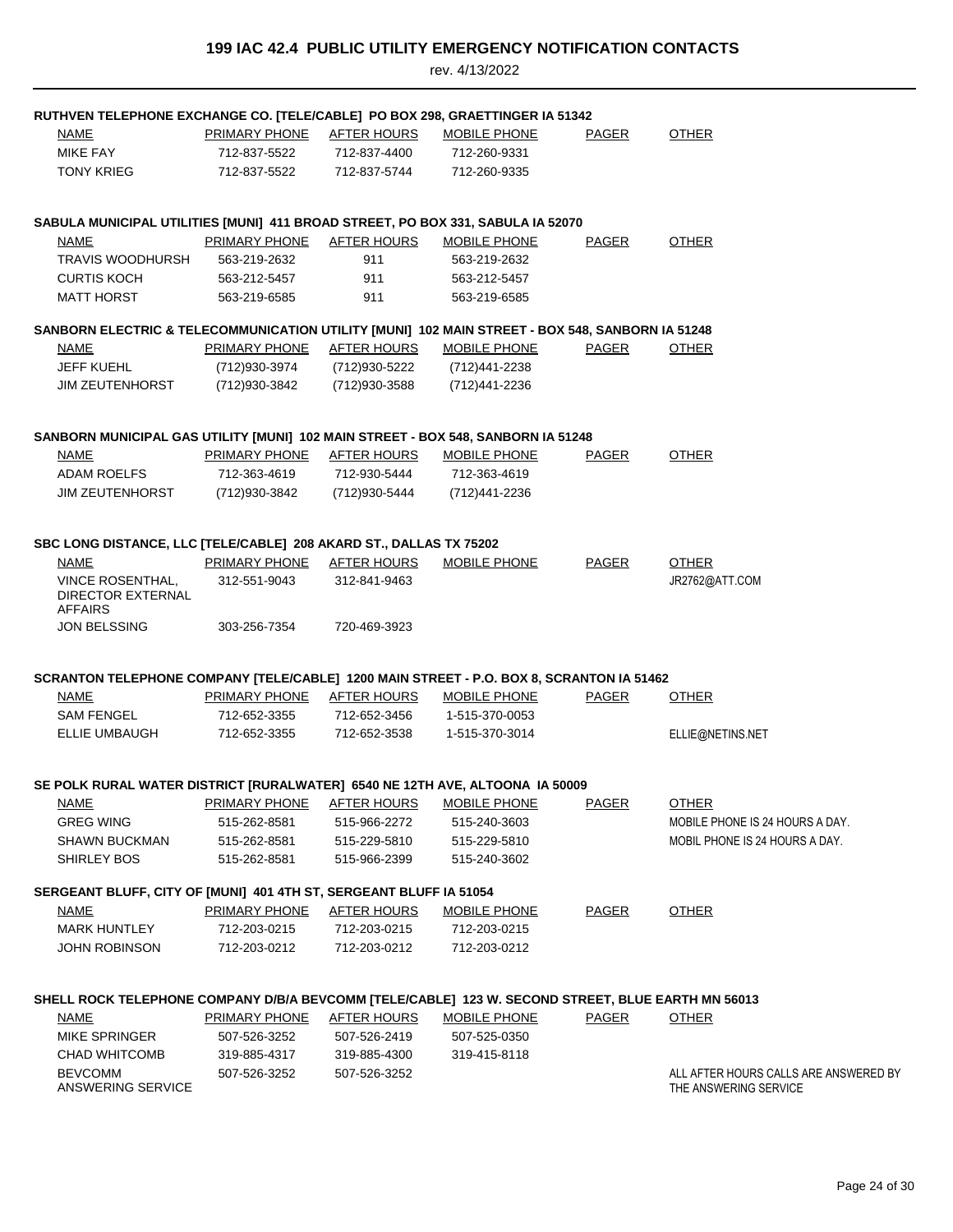| SHELLSBURG CABLEVISION [TELE/CABLE] 124 MAIN ST., PO BOX 390, SHELLSBURG IA 52332             |                                      |                                    |                                     |              |                                                                                                                   |
|-----------------------------------------------------------------------------------------------|--------------------------------------|------------------------------------|-------------------------------------|--------------|-------------------------------------------------------------------------------------------------------------------|
| <b>NAME</b>                                                                                   | PRIMARY PHONE AFTER HOURS            |                                    | MOBILE PHONE                        | <b>PAGER</b> | <b>OTHER</b>                                                                                                      |
|                                                                                               | 319-436-9000                         | 319-436-2224                       |                                     |              |                                                                                                                   |
|                                                                                               |                                      |                                    |                                     |              |                                                                                                                   |
|                                                                                               |                                      |                                    |                                     |              |                                                                                                                   |
| SIBLEY, CITY OF [MUNI] 1108 3RD AVE., SIBLEY IA 51249                                         |                                      |                                    |                                     |              |                                                                                                                   |
| NAME                                                                                          | PRIMARY PHONE                        | AFTER HOURS                        | MOBILE PHONE                        | PAGER        | <b>OTHER</b>                                                                                                      |
| CITY OF SIBLEY                                                                                | 712-754-3454                         | 712-754-3454                       |                                     |              |                                                                                                                   |
|                                                                                               |                                      |                                    |                                     |              |                                                                                                                   |
|                                                                                               |                                      |                                    |                                     |              |                                                                                                                   |
|                                                                                               |                                      |                                    |                                     |              |                                                                                                                   |
| SIOUX CENTER MUNICIPAL UTILITIES [MUNICIPAL UTILITY] 335 1ST AVENUE NW, SIOUX CENTER IA 51250 |                                      |                                    |                                     |              |                                                                                                                   |
| <b>NAME</b>                                                                                   | <b>PRIMARY PHONE</b>                 | <b>AFTER HOURS</b>                 | <b>MOBILE PHONE</b>                 | <b>PAGER</b> | <b>OTHER</b>                                                                                                      |
| <b>MURRAY HULSTEIN</b>                                                                        | 712-722-0761                         | 712-722-4646                       | 712-441-0463                        | N/A          | N/A                                                                                                               |
| <b>ADAM FEDDERS</b>                                                                           | 712-722-0761<br>712-722-0761         | 712-722-3412                       | 712-441-2073<br>712-441-1106        | N/A          |                                                                                                                   |
| <b>HARLAN KRUID</b>                                                                           |                                      | 712-722-3844                       |                                     | N/A          |                                                                                                                   |
|                                                                                               |                                      |                                    |                                     |              | SOUTH SLOPE COOPERATIVE TELEPHONE CO., INC. [TELE/CABLE] PO BOX 19, 980 N. FRONT ST., NORTH LIBERTY IA 52317-0019 |
| <b>NAME</b>                                                                                   | <b>PRIMARY PHONE</b>                 | AFTER HOURS                        | MOBILE PHONE                        | <b>PAGER</b> | <b>OTHER</b>                                                                                                      |
|                                                                                               | 319-626-2211                         |                                    |                                     |              |                                                                                                                   |
|                                                                                               |                                      |                                    |                                     |              |                                                                                                                   |
|                                                                                               |                                      |                                    |                                     |              |                                                                                                                   |
|                                                                                               |                                      |                                    |                                     |              |                                                                                                                   |
| SOUTHERN IOWA ELECTRIC COOPERATIVE, INC. [REC/GT] PO BOX 70, BLOOMFIELD IA 52537-0070         |                                      |                                    |                                     |              |                                                                                                                   |
| <b>NAME</b>                                                                                   | PRIMARY PHONE                        | AFTER HOURS                        | MOBILE PHONE                        | PAGER        | <b>OTHER</b>                                                                                                      |
|                                                                                               | 641-664-2277                         |                                    |                                     |              |                                                                                                                   |
|                                                                                               | 800-607-2027                         |                                    |                                     |              |                                                                                                                   |
|                                                                                               |                                      |                                    |                                     |              |                                                                                                                   |
| SOUTHERN IOWA RURAL WATER ASSOCIATION [RURALWATER] 1391 190TH ST., CRESTON IA 50801           |                                      |                                    |                                     |              |                                                                                                                   |
| NAME                                                                                          | <b>PRIMARY PHONE</b>                 | <u>AFTER HOURS</u>                 | <b>MOBILE PHONE</b>                 | <b>PAGER</b> | <b>OTHER</b>                                                                                                      |
| SIRWA ON CALL#1                                                                               | 641-782-5744                         | 641-344-1583                       | 641-344-1583                        | 515-234-0623 |                                                                                                                   |
| SIRWA ON CALL#2                                                                               | 641-782-5744                         | 641-344-1584                       | 641-344-1584                        | 515-234-0624 |                                                                                                                   |
| <b>WADE STARLIN-</b>                                                                          | 641-782-5744                         | 641-782-9694                       | 641-344-1297                        | <b>NONE</b>  |                                                                                                                   |
| <b>OPERATIONS</b><br>MANAGER                                                                  |                                      |                                    |                                     |              |                                                                                                                   |
|                                                                                               |                                      |                                    |                                     |              |                                                                                                                   |
| SOUTHWEST IOWA RURAL ELECTRIC COOPERTIVE [REC OR G/T] 1801 GROVE AVENUE, CORNING IA 50841     |                                      |                                    |                                     |              |                                                                                                                   |
| <b>NAME</b>                                                                                   | <b>PRIMARY PHONE</b>                 | <b>AFTER HOURS</b>                 | <b>MOBILE PHONE</b>                 | <b>PAGER</b> | <b>OTHER</b>                                                                                                      |
| <b>DUANE SCHAFER</b>                                                                          | 888-220-4869                         | 641-414-1033                       | 641-414-1033                        |              |                                                                                                                   |
|                                                                                               |                                      |                                    |                                     |              |                                                                                                                   |
|                                                                                               |                                      |                                    |                                     |              |                                                                                                                   |
|                                                                                               |                                      |                                    |                                     |              |                                                                                                                   |
| SPENCER MUNICIPAL UTILITIES [MUNI] 520 2ND AVE E, SUITE #1, SPENCER IA 51301                  |                                      |                                    |                                     |              |                                                                                                                   |
| <b>NAME</b><br><b>CONTROL</b>                                                                 | <b>PRIMARY PHONE</b><br>712-580-5833 | <b>AFTER HOURS</b><br>712-580-5833 | <b>MOBILE PHONE</b><br>712-346-8897 | <b>PAGER</b> | <b>OTHER</b><br>24/7 OPERATOR ON DUTY                                                                             |
| <b>CENTER/DISPATCH</b>                                                                        |                                      |                                    |                                     |              |                                                                                                                   |
| <b>JASON REMILLARD</b>                                                                        | 712-580-5861                         |                                    | 712-346-7493                        |              |                                                                                                                   |
| DAN SHUCK                                                                                     | 712-580-5840                         |                                    | 712-346-8884                        |              |                                                                                                                   |
|                                                                                               |                                      |                                    |                                     |              |                                                                                                                   |
| STANTON, CITY OF [MUNICIPAL UTILITY] 415 BROAD AVENUE - PO BOX 189, STANTON IA 51573          |                                      |                                    |                                     |              |                                                                                                                   |
| <b>NAME</b>                                                                                   | PRIMARY PHONE                        | AFTER HOURS                        | MOBILE PHONE                        | PAGER        | <b>OTHER</b>                                                                                                      |
| <b>KEN VAN WYHE</b>                                                                           | 1-888-220-4869<br>EXT #3             | 1-888-220-4869                     |                                     |              |                                                                                                                   |
| <b>DUANE SCHAFER</b>                                                                          | 1-888-220-4869<br>EXT #2             | 1-888-220-4869                     |                                     |              |                                                                                                                   |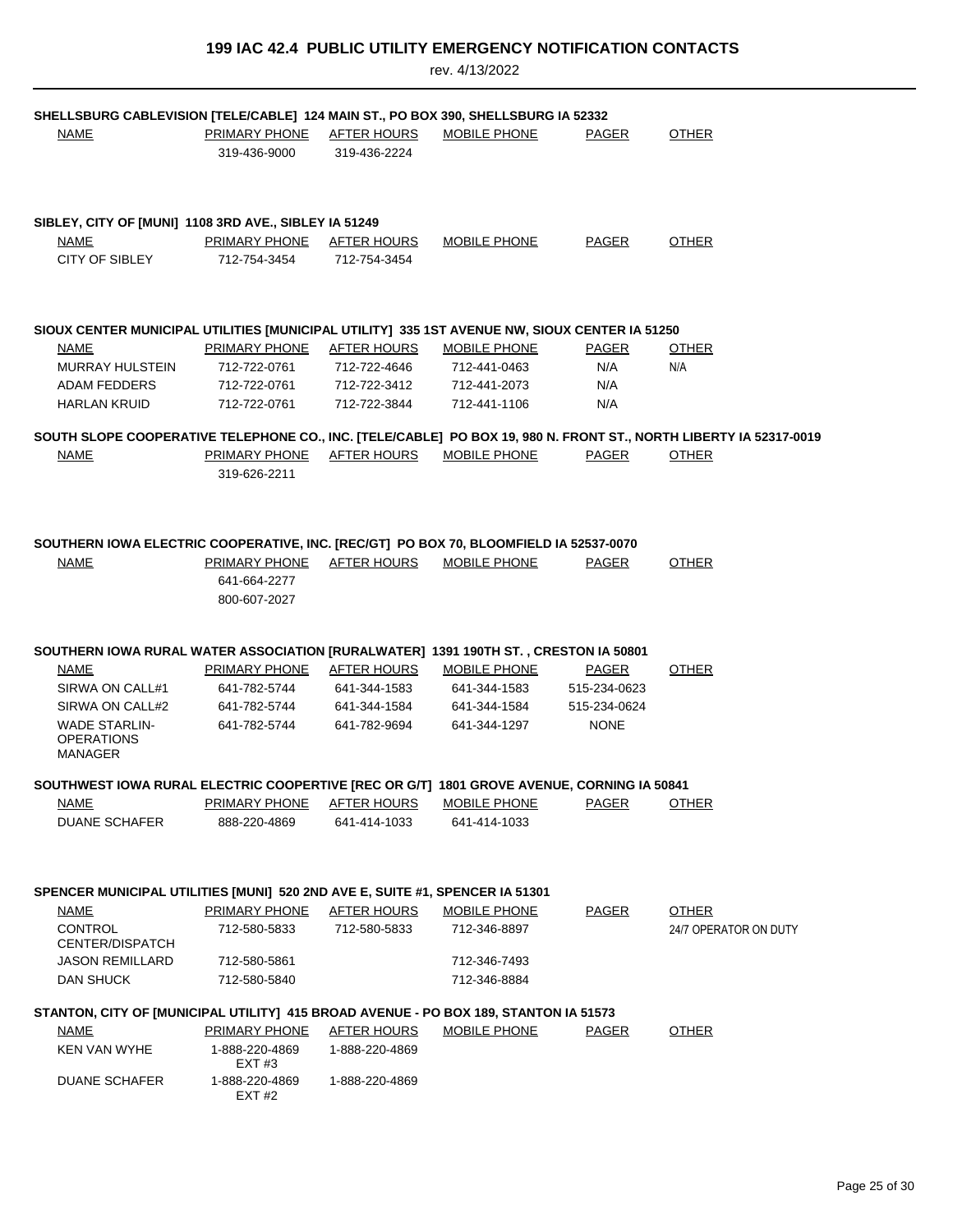| STATE CENTER MUNICIPAL ELECTRIC UTILITY [MUNI] 103 2ND AVENUE NW, STATE CENTER IA 50247  |                      |                    |                     |               |                                                                                                                                    |
|------------------------------------------------------------------------------------------|----------------------|--------------------|---------------------|---------------|------------------------------------------------------------------------------------------------------------------------------------|
| <u>NAME</u>                                                                              | <b>PRIMARY PHONE</b> | <b>AFTER HOURS</b> | <b>MOBILE PHONE</b> | PAGER         | <b>OTHER</b>                                                                                                                       |
| <b>JEFF ROBINSON</b>                                                                     | 641-483-2590         | 641-485-5993       | 641-485-5993        |               |                                                                                                                                    |
| <b>JACOB WEUVE</b>                                                                       | 641-483-2590         | 641-691-9911       | 641-691-9911        |               |                                                                                                                                    |
| <b>JESSE TOYNE</b>                                                                       | 641-483-2590         | 641-751-6955       | 641-751-6955        |               |                                                                                                                                    |
| STORY CITY MUNICIPAL ELECTRIC UTILITY [MUNI] P.O. BOX 236, STORY CITY IA 50248           |                      |                    |                     |               |                                                                                                                                    |
| NAME                                                                                     | PRIMARY PHONE        | AFTER HOURS        | <b>MOBILE PHONE</b> | PAGER         | <b>OTHER</b>                                                                                                                       |
| <b>JEFF ISHMAEL</b>                                                                      | 515-733-4691         | 515-733-4691       | 515-231-2047        |               |                                                                                                                                    |
| TIM CASPERSON                                                                            | 515-733-4691         | 515-733-4691       | 515-290-3102        |               |                                                                                                                                    |
|                                                                                          |                      |                    |                     |               |                                                                                                                                    |
|                                                                                          |                      |                    |                     |               |                                                                                                                                    |
| NAME                                                                                     | <b>PRIMARY PHONE</b> | <b>AFTER HOURS</b> | <b>MOBILE PHONE</b> | <b>PAGER</b>  | STRATFORD MUTUAL TELEPHONE/COMPLETE COMPLETE COMMUNICATION SERVICES [TELE/CABLE] 1001 TENNYSON, STRATFORD IA 50249<br><b>OTHER</b> |
| <b>JOSH ANGOVE</b>                                                                       | (515)838-2396        | $(515)838 - 2396$  | (515) 835-0426      | (515)838-8580 | CALLING PRIMARY PHONE, WITH MESSAGE,                                                                                               |
|                                                                                          |                      |                    |                     |               | WILL SEND OUT A GROUP PAGE TO ALL TECHS                                                                                            |
|                                                                                          |                      |                    |                     |               |                                                                                                                                    |
|                                                                                          |                      |                    |                     |               |                                                                                                                                    |
| STUART MUNICIPAL UTILITIES [MUNICIPAL UTILITY] 114 N. FREMONT ST., STUART IA 50250       |                      |                    |                     |               |                                                                                                                                    |
| <b>NAME</b>                                                                              | PRIMARY PHONE        | <b>AFTER HOURS</b> | MOBILE PHONE        | <b>PAGER</b>  | <b>OTHER</b>                                                                                                                       |
| <b>STUART MUNICIPAL</b><br><b>UTILITIES</b>                                              | 515-523-2915         | 515-523-2915       |                     |               |                                                                                                                                    |
|                                                                                          |                      |                    |                     |               |                                                                                                                                    |
|                                                                                          |                      |                    |                     |               |                                                                                                                                    |
|                                                                                          |                      |                    |                     |               |                                                                                                                                    |
| SWISHER TELEPHONE COMPANY [TELE/CABLE] 72 2ND ST. SW, PO BOX 266, SWISHER IA 52338-0266  |                      |                    |                     |               |                                                                                                                                    |
| NAME                                                                                     | PRIMARY PHONE        | AFTER HOURS        | <b>MOBILE PHONE</b> | <b>PAGER</b>  | <b>OTHER</b>                                                                                                                       |
| <b>GARY SCHROPP</b>                                                                      | 319-857-4535         | 319-857-4200       |                     |               |                                                                                                                                    |
|                                                                                          |                      |                    |                     |               |                                                                                                                                    |
|                                                                                          |                      |                    |                     |               |                                                                                                                                    |
| TELEPORT COMMUNICATIONS AMERICA LLC [TELE/CABLE] 208 AKARD ST., DALLAS TX 75202          |                      |                    |                     |               |                                                                                                                                    |
| <b>NAME</b>                                                                              | <u>PRIMARY PHONE</u> | <b>AFTER HOURS</b> | <b>MOBILE PHONE</b> | <b>PAGER</b>  | <b>OTHER</b>                                                                                                                       |
| <b>VINCE ROSENTHAL,</b>                                                                  | 312-551-9043         | 312-841-9463       |                     |               | JR2762@ATT.COM                                                                                                                     |
| <b>DIRECTOR EXTERNAL</b><br><b>AFFAIRS</b>                                               |                      |                    |                     |               |                                                                                                                                    |
| <b>JON BLESSING</b>                                                                      | 303-256-7354         | 720-469-3923       |                     |               |                                                                                                                                    |
|                                                                                          |                      |                    |                     |               |                                                                                                                                    |
|                                                                                          |                      |                    |                     |               |                                                                                                                                    |
| TERRIL TELEPHONE COMPANY [TELE/CABLE] 107 S. STATE ST., PO BOX 100, TERRIL IA 51364-0100 |                      |                    |                     |               |                                                                                                                                    |
| <b>NAME</b>                                                                              | PRIMARY PHONE        | AFTER HOURS        | MOBILE PHONE        | PAGER         | <b>OTHER</b>                                                                                                                       |
|                                                                                          | 712-853-6121         |                    |                     |               |                                                                                                                                    |
|                                                                                          | 712-853-6477         |                    |                     |               |                                                                                                                                    |
|                                                                                          | 712-260-2293         |                    |                     |               |                                                                                                                                    |
| TIP RURAL ELECTRIC COOPERATIVE [REC/GT] PO BOX 534, BROOKLYN IA 52211                    |                      |                    |                     |               |                                                                                                                                    |
| <b>NAME</b>                                                                              | <u>PRIMARY PHONE</u> | <b>AFTER HOURS</b> | <b>MOBILE PHONE</b> | <b>PAGER</b>  | <b>OTHER</b>                                                                                                                       |
|                                                                                          | 800-934-7976         | 800-934-7976       |                     |               |                                                                                                                                    |
|                                                                                          |                      |                    |                     |               |                                                                                                                                    |
|                                                                                          |                      |                    |                     |               |                                                                                                                                    |
| UNION ELECTRIC D/B/A AMEREN MISSOURI [IOU] 1901 CHOUTEAU AVE., ST. LOUIS MO 63166        |                      |                    |                     |               |                                                                                                                                    |
| NAME                                                                                     | PRIMARY PHONE        | <b>AFTER HOURS</b> | MOBILE PHONE        | PAGER         | <b>OTHER</b>                                                                                                                       |
| <b>TRANSMISSION</b>                                                                      | 314-554-2988         | 314-554-2988       | 314-554-2988        | 314-554-2988  | THIS IS A 24X7X365 CONTACT                                                                                                         |
| <b>OPERATIONS</b><br><b>SUPERVISOR</b>                                                   |                      |                    |                     |               |                                                                                                                                    |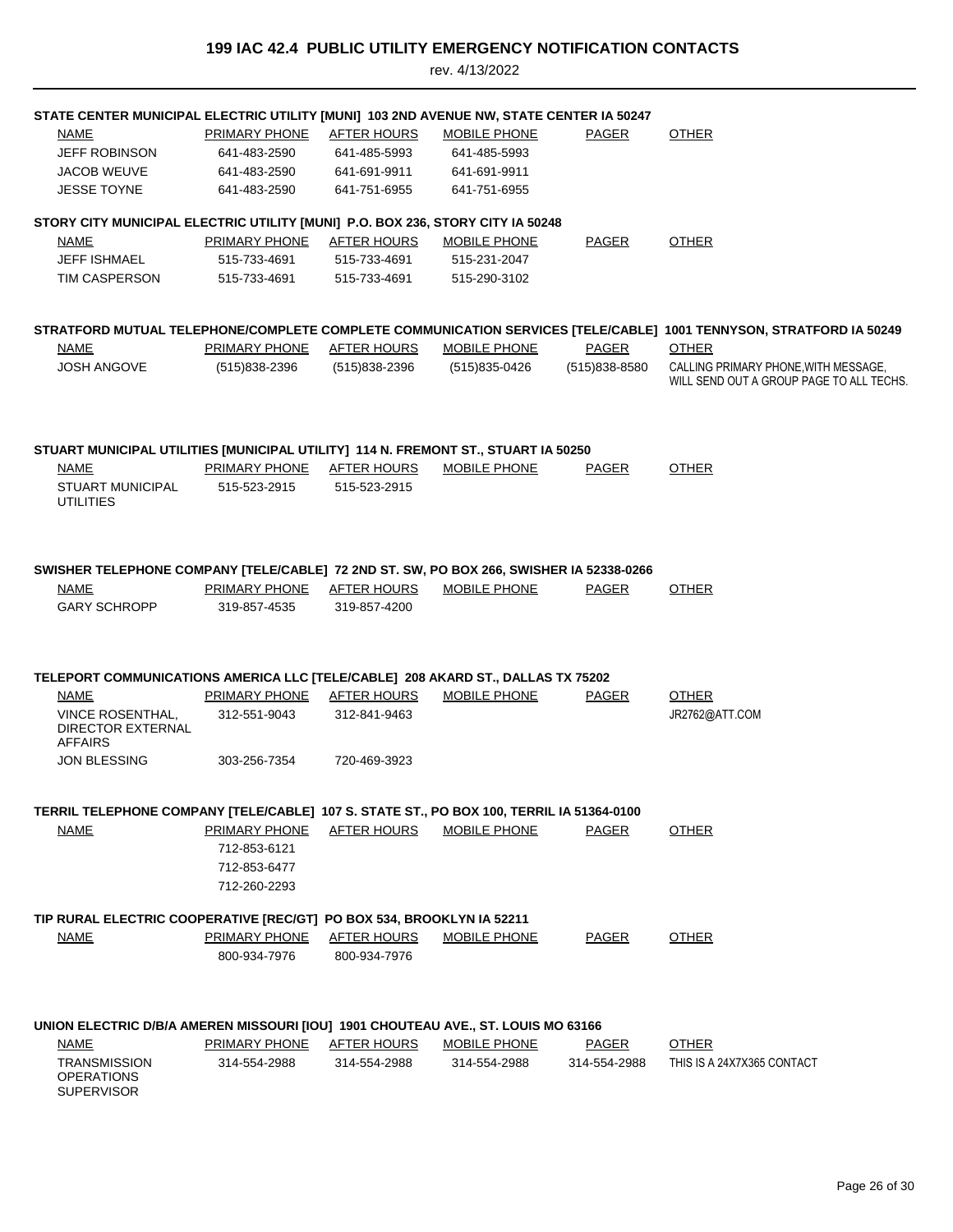| UNITED ELECTRIC COOP [ELECTRIC COOP] 401 US BUS HWY 71, SAVANNAH MO 64485                        |                           |                    |                                              |              |                                   |
|--------------------------------------------------------------------------------------------------|---------------------------|--------------------|----------------------------------------------|--------------|-----------------------------------|
| <b>NAME</b>                                                                                      | <b>PRIMARY PHONE</b>      | <b>AFTER HOURS</b> | <b>MOBILE PHONE</b>                          | <b>PAGER</b> | <b>OTHER</b>                      |
| <b>TRAVIS ANGLE</b>                                                                              | 660-254-1501              | 660-254-1501       | 660-254-1501                                 |              |                                   |
| NATHAN GUTHRIE                                                                                   | 660-562-0528              | 660-562-0528       | 660-562-0528                                 | <b>NONE</b>  |                                   |
| DARREN FARNAN                                                                                    | 816-261-8707              | 816-261-8707       | 816-261-8707                                 | <b>NONE</b>  |                                   |
| UNITED FARMERS TELEPHONE COMPANY [TELE/CABLE] 216 N. MAIN, EVERLY IA 51338                       |                           |                    |                                              |              |                                   |
| NAME                                                                                             | PRIMARY PHONE AFTER HOURS |                    | MOBILE PHONE                                 | PAGER        | <b>OTHER</b>                      |
|                                                                                                  | 712-834-2211              | 712-834-2211       |                                              |              | AFTER HOURS: LEAVE MESSAGE & MARK |
|                                                                                                  |                           |                    |                                              |              | URGENT.                           |
|                                                                                                  |                           |                    |                                              |              |                                   |
| VAN HORNE COOPERATIVE TELEPHONE COMPANY [TELE/CABLE] 204 MAIN ST., PO BOX 96, VAN HORNE IA 52346 |                           |                    |                                              |              |                                   |
| NAME                                                                                             | <b>PRIMARY PHONE</b>      | <u>AFTER HOURS</u> | <b>MOBILE PHONE</b>                          | PAGER        | <b>OTHER</b>                      |
|                                                                                                  | 319-228-8791              |                    |                                              |              |                                   |
| <b>RON SCHNOR</b>                                                                                |                           |                    | 319-981-6156                                 |              |                                   |
|                                                                                                  |                           |                    |                                              |              |                                   |
| VILLISCA MUNICIPAL POWER PLANT [MUNI] 102 N. U AVE., VILLISCA IA 50864                           |                           |                    |                                              |              |                                   |
| NAME                                                                                             | PRIMARY PHONE AFTER HOURS |                    | <b>MOBILE PHONE</b>                          | <b>PAGER</b> | <b>OTHER</b>                      |
| <b>KYLE YATES</b>                                                                                | 712-621-4137              | 712-826-3192       | 712-621-4137                                 |              |                                   |
| RYAN HANSON                                                                                      | 712-249-7362              | 712-826-3192       | 712-249-7362                                 |              |                                   |
| <b>NICK SEXTON</b>                                                                               | 712-621-1571              | 712-826-3192       | 712-621-1571                                 |              |                                   |
| VINTON MUNICIPAL ELECTRIC UTILITY [MUNICIPAL UTILITY] 214 2ND STREET, VINTON IA 52349            |                           |                    |                                              |              |                                   |
| <b>NAME</b>                                                                                      | PRIMARY PHONE AFTER HOURS |                    | <b>MOBILE PHONE</b>                          | PAGER        | <b>OTHER</b>                      |
| <b>BRAD STILL</b>                                                                                | 319-472-4813              |                    | 319-215-5638                                 |              | LINE FOREMAN                      |
| TOM RICHTSMEIER                                                                                  | 319-472-4813              |                    | 319-360-9665                                 |              | <b>GENERAL MANAGER</b>            |
|                                                                                                  |                           |                    |                                              |              |                                   |
| WALL LAKE, CITY OF [MUNICIPAL UTILITY] 108 BOYER ST, WALL LAKE, IA 51466 IA 51466                |                           |                    |                                              |              |                                   |
| NAME                                                                                             | PRIMARY PHONE             | AFTER HOURS        | MOBILE PHONE                                 | PAGER        | <b>OTHER</b>                      |
| <b>CHRIS LAWLER</b>                                                                              | 712-797-0128              | 712-797-0128       | 712-797-0128                                 |              |                                   |
| <b>MYRON OLERICH</b>                                                                             | 712-797-0010              | 712-797-0010       | 712-797-0010                                 |              |                                   |
| <b>CHRIS RODMAN</b>                                                                              | 712-830-2719              | 712-830-2719       | 712-830-2719                                 |              |                                   |
| WAPELLO RURAL WATER ASSOCIATION INC [RURALWATER] 534 SHAUL AVE, PO BOX 538, OTTUMWA IA 52501     |                           |                    |                                              |              |                                   |
| <u>NAME</u>                                                                                      |                           |                    | PRIMARY PHONE AFTER HOURS MOBILE PHONE PAGER |              | <u>OTHER</u>                      |
| <b>OFFICE</b>                                                                                    | 641-682-8351              | SAME               |                                              |              |                                   |
| <b>OFFICE</b>                                                                                    | 800-906-8388              | SAME               |                                              |              |                                   |
|                                                                                                  |                           |                    |                                              |              |                                   |
| WATERLOO WATER WORKS [MUNI] 325 SYCAMORE STREET, WATERLOO IA 50703                               |                           |                    |                                              |              |                                   |
| NAME                                                                                             | <b>PRIMARY PHONE</b>      | <b>AFTER HOURS</b> | <b>MOBILE PHONE</b>                          | <b>PAGER</b> | <b>OTHER</b>                      |
| <b>TIM ROBBINS</b>                                                                               | 319-232-6280              | 319-232-6280       |                                              |              |                                   |
| <b>WATERLOO WATER</b><br><b>WORKS PUMPING</b><br><b>STATION</b>                                  | 319-232-6280              | 319-232-6280       |                                              |              |                                   |
|                                                                                                  |                           |                    |                                              |              |                                   |
| WAUKEE, CITY OF [MUNI] 230 HWY 6, WAUKEE IA 50263                                                |                           |                    |                                              |              |                                   |
| NAME                                                                                             | <b>PRIMARY PHONE</b>      | <b>AFTER HOURS</b> | <b>MOBILE PHONE</b>                          | <b>PAGER</b> | <b>OTHER</b>                      |
| <b>JOHN GIBSON</b>                                                                               | 515-987-4363              | 515-987-8232       | 515-707-5002                                 |              | PUBLIC WORKS DIRECTOR             |
| <b>TIM ROYER</b>                                                                                 | 515-987-4363              | 515-987-1542       | 515-707-5003                                 |              | ASST. PUBLIC WORKS DIRECTOR       |
| DAVE DEZEEUW                                                                                     | 515-987-4363              | 515-833-2526       | 515-707-5014                                 |              | <b>GAS SUPERVISOR</b>             |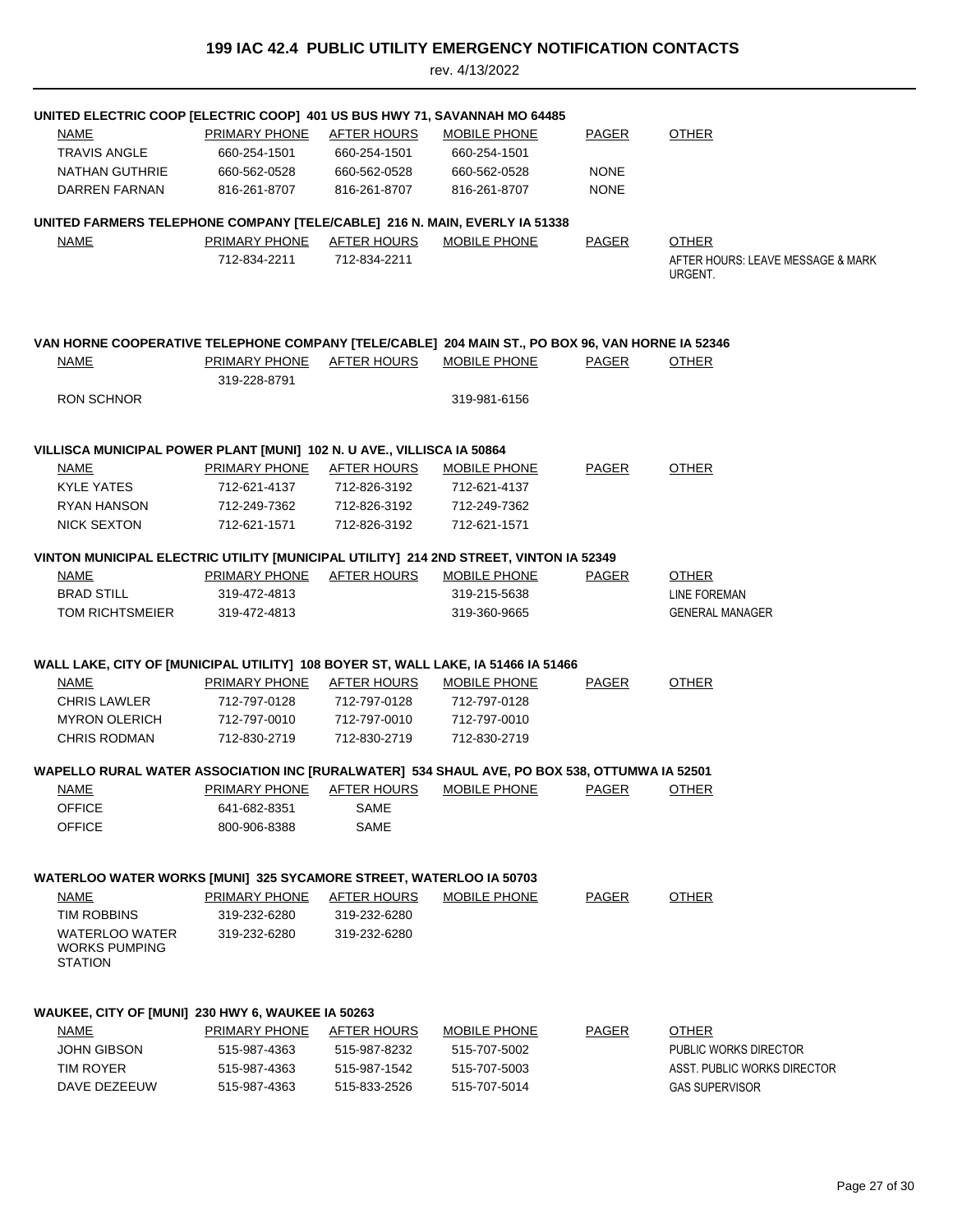| PRIMARY PHONE<br><b>AFTER HOURS</b><br><b>MOBILE PHONE</b><br><b>PAGER</b><br><b>OTHER</b><br>MIKE WHITNEY<br>319-559-2000<br>319-240-2584<br>319-240-2584<br><b>ON-CALL LINEMAN</b><br>319-559-2000<br>319-559-2000<br>WEBSTER CITY, CITY OF [MUNI] 309 THIRD ST., WEBSTER CITY IA 50595<br>PRIMARY PHONE AFTER HOURS<br>MOBILE PHONE<br><b>PAGER</b><br><b>OTHER</b><br><b>WEBSTER CITY</b><br>515-832-9166<br>515-832-9166<br>POLICE DEPARTMENT<br>WEBSTER-CALHOUN COOPERATIVE TELEPHONE ASSOCIATION [TELE/CABLE] 1106 BEEK ST., GOWRIE IA 50543<br>PRIMARY PHONE<br>AFTER HOURS<br>MOBILE PHONE<br><b>PAGER</b><br><b>OTHER</b><br>DON M REED<br>515-352-3151<br>515-351-1126<br>AFTER HOURS NUMBER GOES TO 24HR<br>515-352-5000<br>ANSWERING SERVICE.<br>AFTER HOURS NUMBER GOES TO 24HR<br><b>ROB ALLEN</b><br>515-351-0109<br>515-352-3151<br>515-352-5000<br>ANSWERING SERVICE.<br><b>DON NELSON</b> |              |              |              |                                                               |                                 |
|--------------------------------------------------------------------------------------------------------------------------------------------------------------------------------------------------------------------------------------------------------------------------------------------------------------------------------------------------------------------------------------------------------------------------------------------------------------------------------------------------------------------------------------------------------------------------------------------------------------------------------------------------------------------------------------------------------------------------------------------------------------------------------------------------------------------------------------------------------------------------------------------------------------|--------------|--------------|--------------|---------------------------------------------------------------|---------------------------------|
|                                                                                                                                                                                                                                                                                                                                                                                                                                                                                                                                                                                                                                                                                                                                                                                                                                                                                                              |              |              |              |                                                               |                                 |
|                                                                                                                                                                                                                                                                                                                                                                                                                                                                                                                                                                                                                                                                                                                                                                                                                                                                                                              |              |              |              |                                                               |                                 |
|                                                                                                                                                                                                                                                                                                                                                                                                                                                                                                                                                                                                                                                                                                                                                                                                                                                                                                              |              |              |              |                                                               |                                 |
|                                                                                                                                                                                                                                                                                                                                                                                                                                                                                                                                                                                                                                                                                                                                                                                                                                                                                                              |              |              |              |                                                               |                                 |
|                                                                                                                                                                                                                                                                                                                                                                                                                                                                                                                                                                                                                                                                                                                                                                                                                                                                                                              |              |              |              |                                                               |                                 |
|                                                                                                                                                                                                                                                                                                                                                                                                                                                                                                                                                                                                                                                                                                                                                                                                                                                                                                              |              |              |              |                                                               |                                 |
|                                                                                                                                                                                                                                                                                                                                                                                                                                                                                                                                                                                                                                                                                                                                                                                                                                                                                                              |              |              |              |                                                               |                                 |
|                                                                                                                                                                                                                                                                                                                                                                                                                                                                                                                                                                                                                                                                                                                                                                                                                                                                                                              |              |              |              |                                                               |                                 |
|                                                                                                                                                                                                                                                                                                                                                                                                                                                                                                                                                                                                                                                                                                                                                                                                                                                                                                              |              |              |              |                                                               |                                 |
|                                                                                                                                                                                                                                                                                                                                                                                                                                                                                                                                                                                                                                                                                                                                                                                                                                                                                                              |              |              |              |                                                               |                                 |
|                                                                                                                                                                                                                                                                                                                                                                                                                                                                                                                                                                                                                                                                                                                                                                                                                                                                                                              |              |              |              |                                                               |                                 |
|                                                                                                                                                                                                                                                                                                                                                                                                                                                                                                                                                                                                                                                                                                                                                                                                                                                                                                              |              |              |              |                                                               |                                 |
|                                                                                                                                                                                                                                                                                                                                                                                                                                                                                                                                                                                                                                                                                                                                                                                                                                                                                                              |              |              |              |                                                               |                                 |
|                                                                                                                                                                                                                                                                                                                                                                                                                                                                                                                                                                                                                                                                                                                                                                                                                                                                                                              |              |              |              |                                                               |                                 |
|                                                                                                                                                                                                                                                                                                                                                                                                                                                                                                                                                                                                                                                                                                                                                                                                                                                                                                              |              |              |              |                                                               |                                 |
|                                                                                                                                                                                                                                                                                                                                                                                                                                                                                                                                                                                                                                                                                                                                                                                                                                                                                                              |              |              |              |                                                               |                                 |
|                                                                                                                                                                                                                                                                                                                                                                                                                                                                                                                                                                                                                                                                                                                                                                                                                                                                                                              |              |              |              |                                                               |                                 |
|                                                                                                                                                                                                                                                                                                                                                                                                                                                                                                                                                                                                                                                                                                                                                                                                                                                                                                              | 515-352-3151 | 515-352-5000 | 515-352-1121 |                                                               |                                 |
|                                                                                                                                                                                                                                                                                                                                                                                                                                                                                                                                                                                                                                                                                                                                                                                                                                                                                                              |              |              |              |                                                               |                                 |
|                                                                                                                                                                                                                                                                                                                                                                                                                                                                                                                                                                                                                                                                                                                                                                                                                                                                                                              |              |              |              |                                                               |                                 |
|                                                                                                                                                                                                                                                                                                                                                                                                                                                                                                                                                                                                                                                                                                                                                                                                                                                                                                              |              |              |              |                                                               |                                 |
| WELLMAN COOPERATIVE TELEPHONE ASSOCIATION [TELE/CABLE] 305 8TH AVE PO BOX 170, WELLMAN IA 52356-0170                                                                                                                                                                                                                                                                                                                                                                                                                                                                                                                                                                                                                                                                                                                                                                                                         |              |              |              |                                                               |                                 |
| PAGER<br><b>OTHER</b><br>PRIMARY PHONE<br>AFTER HOURS<br>MOBILE PHONE                                                                                                                                                                                                                                                                                                                                                                                                                                                                                                                                                                                                                                                                                                                                                                                                                                        |              |              |              |                                                               |                                 |
| RANDY KELLEY<br>319-646-6075<br>319-646-2121<br>319-936-0020<br>319-646-6075<br>319-683-2920<br>319-936-0028                                                                                                                                                                                                                                                                                                                                                                                                                                                                                                                                                                                                                                                                                                                                                                                                 |              |              |              |                                                               |                                 |
| JAYNE HOCHSTEDLER                                                                                                                                                                                                                                                                                                                                                                                                                                                                                                                                                                                                                                                                                                                                                                                                                                                                                            |              |              |              |                                                               |                                 |
|                                                                                                                                                                                                                                                                                                                                                                                                                                                                                                                                                                                                                                                                                                                                                                                                                                                                                                              |              |              |              |                                                               |                                 |
| WEST BEND MUNICIPAL UTILITIES [MUNI] 301 SOUTH BROADWAY AVENUE, WEST BEND IA 50597                                                                                                                                                                                                                                                                                                                                                                                                                                                                                                                                                                                                                                                                                                                                                                                                                           |              |              |              |                                                               |                                 |
| PRIMARY PHONE<br><b>MOBILE PHONE</b><br><b>OTHER</b><br>AFTER HOURS<br><b>PAGER</b>                                                                                                                                                                                                                                                                                                                                                                                                                                                                                                                                                                                                                                                                                                                                                                                                                          |              |              |              |                                                               |                                 |
| <b>TREVOR BRUHN</b><br>515-887-2181<br>712-358-0995<br>712-358-0995                                                                                                                                                                                                                                                                                                                                                                                                                                                                                                                                                                                                                                                                                                                                                                                                                                          |              |              |              |                                                               |                                 |
| <b>CLINTON SCHNEIDER</b><br>515-887-2181<br>515-320-2071<br>515-320-2071                                                                                                                                                                                                                                                                                                                                                                                                                                                                                                                                                                                                                                                                                                                                                                                                                                     |              |              |              |                                                               |                                 |
| LISA SEWELL<br>515-887-2181<br>515-341-6114<br>515-341-6114                                                                                                                                                                                                                                                                                                                                                                                                                                                                                                                                                                                                                                                                                                                                                                                                                                                  |              |              |              |                                                               |                                 |
|                                                                                                                                                                                                                                                                                                                                                                                                                                                                                                                                                                                                                                                                                                                                                                                                                                                                                                              |              |              |              |                                                               |                                 |
| WEST CENTRAL IOWA RURAL WATER ASSN. [RURALWATER] P.O. BOX 188, MANNING IA 51455                                                                                                                                                                                                                                                                                                                                                                                                                                                                                                                                                                                                                                                                                                                                                                                                                              |              |              |              |                                                               |                                 |
| <b>PRIMARY PHONE</b><br><b>OTHER</b><br>AFTER HOURS<br><b>MOBILE PHONE</b><br><b>PAGER</b>                                                                                                                                                                                                                                                                                                                                                                                                                                                                                                                                                                                                                                                                                                                                                                                                                   |              |              |              |                                                               |                                 |
| <b>DEAN LORENZEN</b><br>712-655-2534<br>712-830-4918<br>712-655-2534                                                                                                                                                                                                                                                                                                                                                                                                                                                                                                                                                                                                                                                                                                                                                                                                                                         |              |              |              |                                                               |                                 |
| <b>DEAN LORENZEN</b><br>888-844-2614<br>888-844-2614                                                                                                                                                                                                                                                                                                                                                                                                                                                                                                                                                                                                                                                                                                                                                                                                                                                         |              |              |              |                                                               |                                 |
| <b>ROBERT MOHR</b><br>712-664-2829<br>712-655-2534<br>712-830-4917                                                                                                                                                                                                                                                                                                                                                                                                                                                                                                                                                                                                                                                                                                                                                                                                                                           |              |              |              |                                                               |                                 |
|                                                                                                                                                                                                                                                                                                                                                                                                                                                                                                                                                                                                                                                                                                                                                                                                                                                                                                              |              |              |              |                                                               |                                 |
| WEST IOWA TELEPHONE COMPANY D/B/A WESTEL SYSTEMS [TELE/CABLE] 12 E. THIRD ST., PO BOX 330, REMSEN IA 51050                                                                                                                                                                                                                                                                                                                                                                                                                                                                                                                                                                                                                                                                                                                                                                                                   |              |              |              |                                                               |                                 |
| PRIMARY PHONE<br><b>AFTER HOURS</b><br>MOBILE PHONE<br><b>OTHER</b><br><b>PAGER</b>                                                                                                                                                                                                                                                                                                                                                                                                                                                                                                                                                                                                                                                                                                                                                                                                                          |              |              |              |                                                               |                                 |
| 712-786-1181<br>712-786-2098                                                                                                                                                                                                                                                                                                                                                                                                                                                                                                                                                                                                                                                                                                                                                                                                                                                                                 |              |              |              |                                                               |                                 |
|                                                                                                                                                                                                                                                                                                                                                                                                                                                                                                                                                                                                                                                                                                                                                                                                                                                                                                              |              |              |              |                                                               |                                 |
|                                                                                                                                                                                                                                                                                                                                                                                                                                                                                                                                                                                                                                                                                                                                                                                                                                                                                                              |              |              |              |                                                               |                                 |
|                                                                                                                                                                                                                                                                                                                                                                                                                                                                                                                                                                                                                                                                                                                                                                                                                                                                                                              |              |              |              |                                                               |                                 |
| WEST LIBERTY, CITY OF [MUNICIPAL UTILITY] 105 W 2ND STREET, WEST LIBERTY IA 52776                                                                                                                                                                                                                                                                                                                                                                                                                                                                                                                                                                                                                                                                                                                                                                                                                            |              |              |              |                                                               |                                 |
| <b>PRIMARY PHONE</b><br>AFTER HOURS<br><b>MOBILE PHONE</b><br><b>PAGER</b><br><b>OTHER</b>                                                                                                                                                                                                                                                                                                                                                                                                                                                                                                                                                                                                                                                                                                                                                                                                                   |              |              |              |                                                               |                                 |
| 308-760-1699<br>308-760-1699<br>308-760-1699                                                                                                                                                                                                                                                                                                                                                                                                                                                                                                                                                                                                                                                                                                                                                                                                                                                                 |              |              |              |                                                               |                                 |
| <b>JON MEADE</b><br>319-541-3543<br>319-541-3543<br>319-541-3543                                                                                                                                                                                                                                                                                                                                                                                                                                                                                                                                                                                                                                                                                                                                                                                                                                             |              |              |              |                                                               |                                 |
| RYAN DEVORE<br>563-299-9862<br>563-299-9862<br>563-299-9862                                                                                                                                                                                                                                                                                                                                                                                                                                                                                                                                                                                                                                                                                                                                                                                                                                                  |              |              |              |                                                               |                                 |
| ANSWERING SERVICE.                                                                                                                                                                                                                                                                                                                                                                                                                                                                                                                                                                                                                                                                                                                                                                                                                                                                                           |              |              |              |                                                               |                                 |
|                                                                                                                                                                                                                                                                                                                                                                                                                                                                                                                                                                                                                                                                                                                                                                                                                                                                                                              |              |              |              |                                                               | AFTER HOURS NUMBER GOES TO 24HR |
|                                                                                                                                                                                                                                                                                                                                                                                                                                                                                                                                                                                                                                                                                                                                                                                                                                                                                                              |              |              |              |                                                               |                                 |
|                                                                                                                                                                                                                                                                                                                                                                                                                                                                                                                                                                                                                                                                                                                                                                                                                                                                                                              |              |              |              |                                                               |                                 |
|                                                                                                                                                                                                                                                                                                                                                                                                                                                                                                                                                                                                                                                                                                                                                                                                                                                                                                              |              |              |              |                                                               |                                 |
|                                                                                                                                                                                                                                                                                                                                                                                                                                                                                                                                                                                                                                                                                                                                                                                                                                                                                                              |              |              |              |                                                               |                                 |
|                                                                                                                                                                                                                                                                                                                                                                                                                                                                                                                                                                                                                                                                                                                                                                                                                                                                                                              |              |              |              |                                                               |                                 |
|                                                                                                                                                                                                                                                                                                                                                                                                                                                                                                                                                                                                                                                                                                                                                                                                                                                                                                              |              |              |              |                                                               |                                 |
|                                                                                                                                                                                                                                                                                                                                                                                                                                                                                                                                                                                                                                                                                                                                                                                                                                                                                                              |              |              |              |                                                               |                                 |
|                                                                                                                                                                                                                                                                                                                                                                                                                                                                                                                                                                                                                                                                                                                                                                                                                                                                                                              |              |              |              |                                                               |                                 |
|                                                                                                                                                                                                                                                                                                                                                                                                                                                                                                                                                                                                                                                                                                                                                                                                                                                                                                              |              |              |              |                                                               |                                 |
|                                                                                                                                                                                                                                                                                                                                                                                                                                                                                                                                                                                                                                                                                                                                                                                                                                                                                                              |              |              |              |                                                               |                                 |
|                                                                                                                                                                                                                                                                                                                                                                                                                                                                                                                                                                                                                                                                                                                                                                                                                                                                                                              |              |              |              |                                                               |                                 |
|                                                                                                                                                                                                                                                                                                                                                                                                                                                                                                                                                                                                                                                                                                                                                                                                                                                                                                              |              |              |              |                                                               |                                 |
|                                                                                                                                                                                                                                                                                                                                                                                                                                                                                                                                                                                                                                                                                                                                                                                                                                                                                                              |              |              |              |                                                               |                                 |
|                                                                                                                                                                                                                                                                                                                                                                                                                                                                                                                                                                                                                                                                                                                                                                                                                                                                                                              |              |              |              |                                                               |                                 |
|                                                                                                                                                                                                                                                                                                                                                                                                                                                                                                                                                                                                                                                                                                                                                                                                                                                                                                              |              |              |              |                                                               |                                 |
|                                                                                                                                                                                                                                                                                                                                                                                                                                                                                                                                                                                                                                                                                                                                                                                                                                                                                                              |              |              |              |                                                               |                                 |
|                                                                                                                                                                                                                                                                                                                                                                                                                                                                                                                                                                                                                                                                                                                                                                                                                                                                                                              |              |              |              |                                                               |                                 |
|                                                                                                                                                                                                                                                                                                                                                                                                                                                                                                                                                                                                                                                                                                                                                                                                                                                                                                              |              |              |              | WAVERLY UTILITIES [MUNI] 1002 ADAMS PARKWAY, WAVERLY IA 50677 |                                 |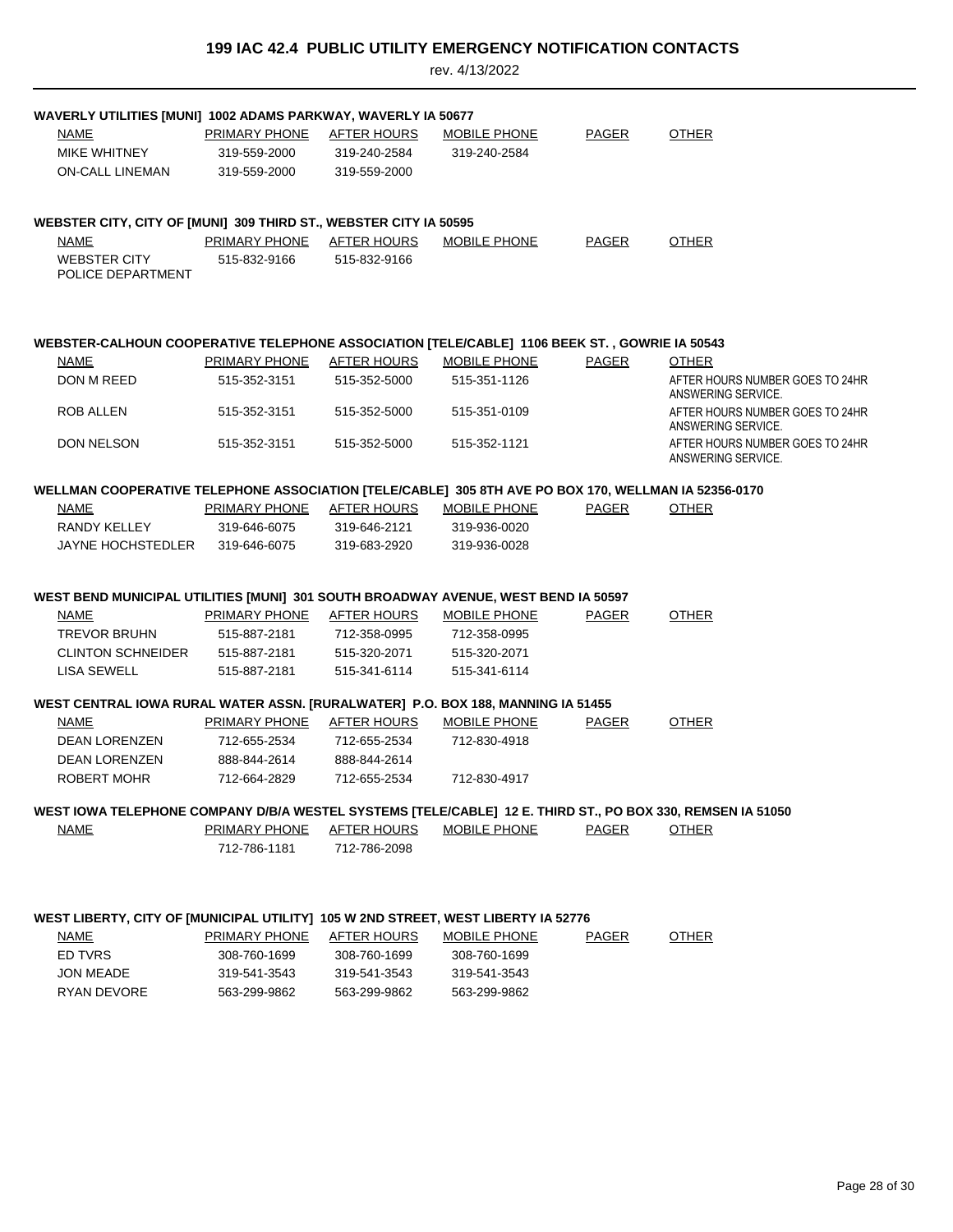| 51024-1012                                                                                                                       |                                      |                                    |                              |              | WESTERN AREA POWER ADMINISTRATION [OTHER - POWER MARKETING ADMINISTRATION] 31245 HARNESS ROAD, P.O. BOX 1012, HINTON IA |
|----------------------------------------------------------------------------------------------------------------------------------|--------------------------------------|------------------------------------|------------------------------|--------------|-------------------------------------------------------------------------------------------------------------------------|
| NAME<br>WESTERN AREA<br><b>POWER</b><br><b>ADMINISTRATION</b><br>SOUTH DISPATCH,<br>WATERTOWN, SD                                | PRIMARY PHONE<br>800-624-8625        | AFTER HOURS                        | MOBILE PHONE                 | <b>PAGER</b> | <b>OTHER</b>                                                                                                            |
| WESTERN IOWA POWER COOPERATIVE [REC/GT] 809 HIGHWAY 39 N., PO BOX 428, DENISON IA 51442<br><b>NAME</b>                           | <b>PRIMARY PHONE</b><br>800-253-5189 | <b>AFTER HOURS</b>                 | <b>MOBILE PHONE</b>          | <b>PAGER</b> | <b>OTHER</b>                                                                                                            |
|                                                                                                                                  | 712-263-2943                         |                                    |                              |              |                                                                                                                         |
| WESTFIELD, CITY OF [MUNICIPAL UTILITY] P.O. BOX 5, WESTFIELD IA 51062                                                            |                                      |                                    |                              |              |                                                                                                                         |
| <b>NAME</b><br><b>MIKE TADLOCK</b>                                                                                               | PRIMARY PHONE<br>712-568-2631        | AFTER HOURS                        | MOBILE PHONE                 | PAGER        | <b>OTHER</b>                                                                                                            |
| WESTSIDE INDEPENDENT TELEPHONE COMPANY [TELE/CABLE] 112 EAST MAIN STREET, BREDA IA 51436<br><b>NAME</b>                          | PRIMARY PHONE                        | AFTER HOURS                        | <b>MOBILE PHONE</b>          | <b>PAGER</b> | <b>OTHER</b>                                                                                                            |
| MIKE LUDWIG                                                                                                                      | 712-673-2311                         | 712-673-2311                       | 712-830-0834                 |              |                                                                                                                         |
| WHITTEMORE MUNICIPAL UTILITIES [MUNI] P. O. BOX 116 315 FOURTH STREET, WHITTEMORE IA 50598<br><b>NAME</b><br><b>JAMES ZINNEL</b> | PRIMARY PHONE<br>515-884-2265        | <b>AFTER HOURS</b><br>515-320-4329 | MOBILE PHONE<br>515-320-4329 | PAGER        | <b>OTHER</b>                                                                                                            |
| DANIEL J. ELBERT<br>LINDA K. FARRELL                                                                                             | 515-884-2265<br>515-884-2265         | 515-341-2796<br>515-320-1815       | 515-341-2796<br>515-320-1815 |              |                                                                                                                         |
| WILTON MUNICIPAL LIGHT & POWER [MUNI] 220 W 3RD ST., WILTON IA 52778                                                             |                                      |                                    |                              |              |                                                                                                                         |
| <b>NAME</b>                                                                                                                      | PRIMARY PHONE                        | <b>AFTER HOURS</b>                 | <b>MOBILE PHONE</b>          | <b>PAGER</b> | <b>OTHER</b>                                                                                                            |
| <b>LOREN SMITH</b>                                                                                                               | 563-732-2929                         |                                    | 563-260-6389                 | 563-732-2929 |                                                                                                                         |
| <b>BARRY COOLING</b>                                                                                                             | 563-732-2929                         |                                    | 563-272-9945                 | 563-732-2929 |                                                                                                                         |
| WINNEBAGO COOPERATIVE TELEPHONE ASSOCIATION [TELE/CABLE] 704 E MAIN ST, LAKE MILLS IA 50450                                      |                                      |                                    |                              |              |                                                                                                                         |
| <b>NAME</b>                                                                                                                      | <b>PRIMARY PHONE</b>                 | AFTER HOURS                        | MOBILE PHONE                 | PAGER        | <b>OTHER</b>                                                                                                            |
| <b>TERRY WEGENER</b>                                                                                                             | 641-592-6105                         |                                    |                              |              |                                                                                                                         |
|                                                                                                                                  |                                      | 800-216-6951                       |                              |              |                                                                                                                         |
| WINTERSET MUNICIPAL UTILITIES [MUNI] 321 N. 1ST ST., WINTERSET IA 50273                                                          |                                      |                                    |                              |              |                                                                                                                         |
| <b>NAME</b>                                                                                                                      | <b>PRIMARY PHONE</b>                 | <b>AFTER HOURS</b>                 | <b>MOBILE PHONE</b>          | <b>PAGER</b> | <b>OTHER</b>                                                                                                            |
| CHUCK JOHNSON                                                                                                                    | 515-462-2152                         | 515-462-3575                       | 515-462-0446                 |              | AFTER HOURS IS MADISON COUNTY SHERRIF<br>(WILL CALL OUT ELECTRIC)                                                       |
| WOODBINE LIGHT & POWER [MUNI] 517 WALKER STREET, WOODBINE IA 51579                                                               |                                      |                                    |                              |              |                                                                                                                         |
| <u>NAME</u>                                                                                                                      | <b>PRIMARY PHONE</b>                 | <b>AFTER HOURS</b>                 | <b>MOBILE PHONE</b>          | <b>PAGER</b> | <b>OTHER</b>                                                                                                            |
| JAMES J REISZ                                                                                                                    | 712-647-2340                         | 712-647-2345                       | 712-592-1680                 |              |                                                                                                                         |
| RYAN MICHEL                                                                                                                      | 712-647-2340                         | 712-647-2345                       | 712-592-1089                 |              |                                                                                                                         |